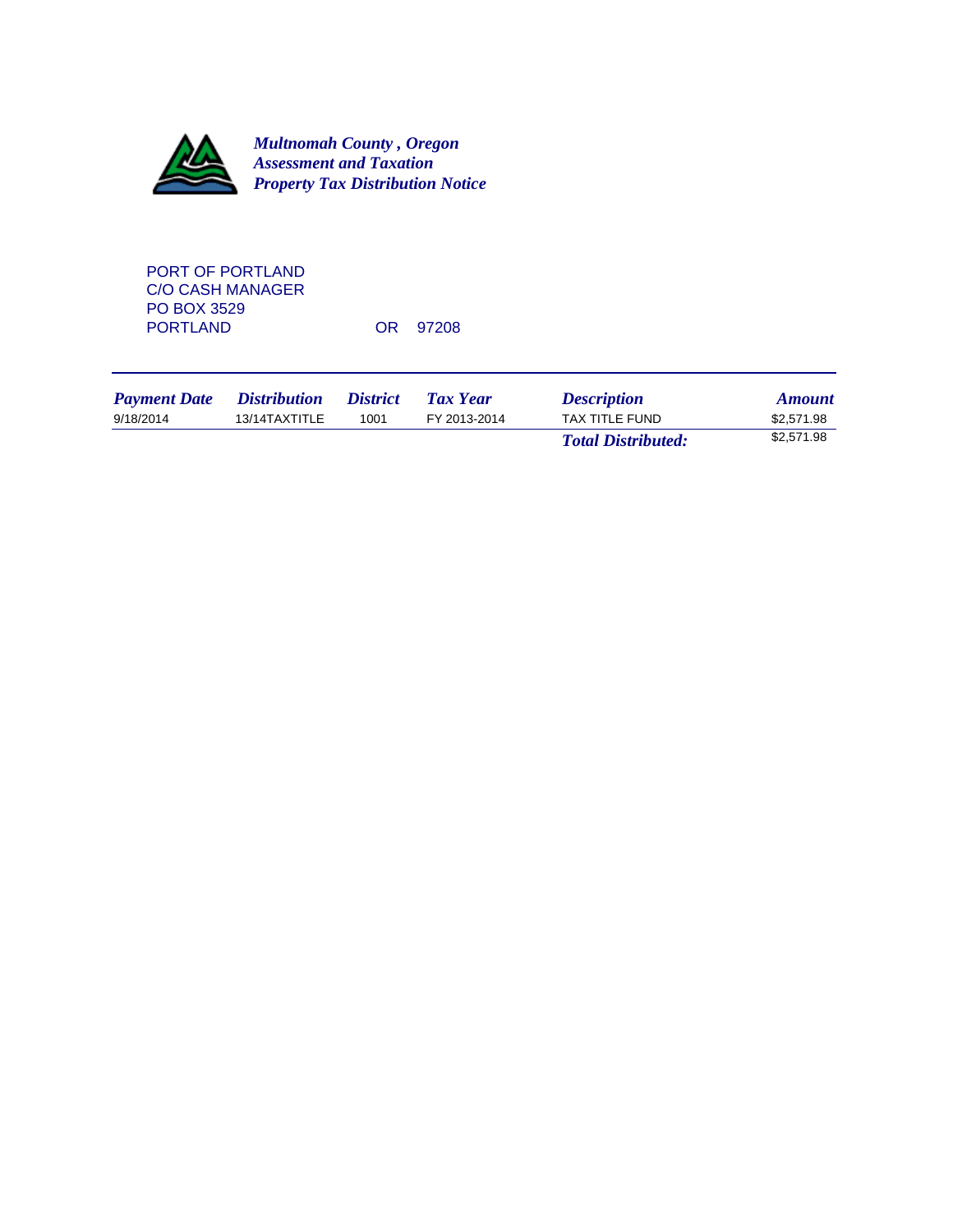

# PORT OF PORTLAND CANCEL & OMIT C/O CASH MANAGER PO BOX 3529<br>PORTLAND OR 97208

| <b>Payment Date</b> | <i>Distribution</i> | <i><b>District</b></i> | Tax Year     | <b>Description</b>        | <b>Amount</b> |
|---------------------|---------------------|------------------------|--------------|---------------------------|---------------|
| 9/18/2014           | 13/14TAXTITLE       | 1005                   | FY 2013-2014 | TAX TITLE FUND            | \$3.78        |
|                     |                     |                        |              | <b>Total Distributed:</b> | \$3.78        |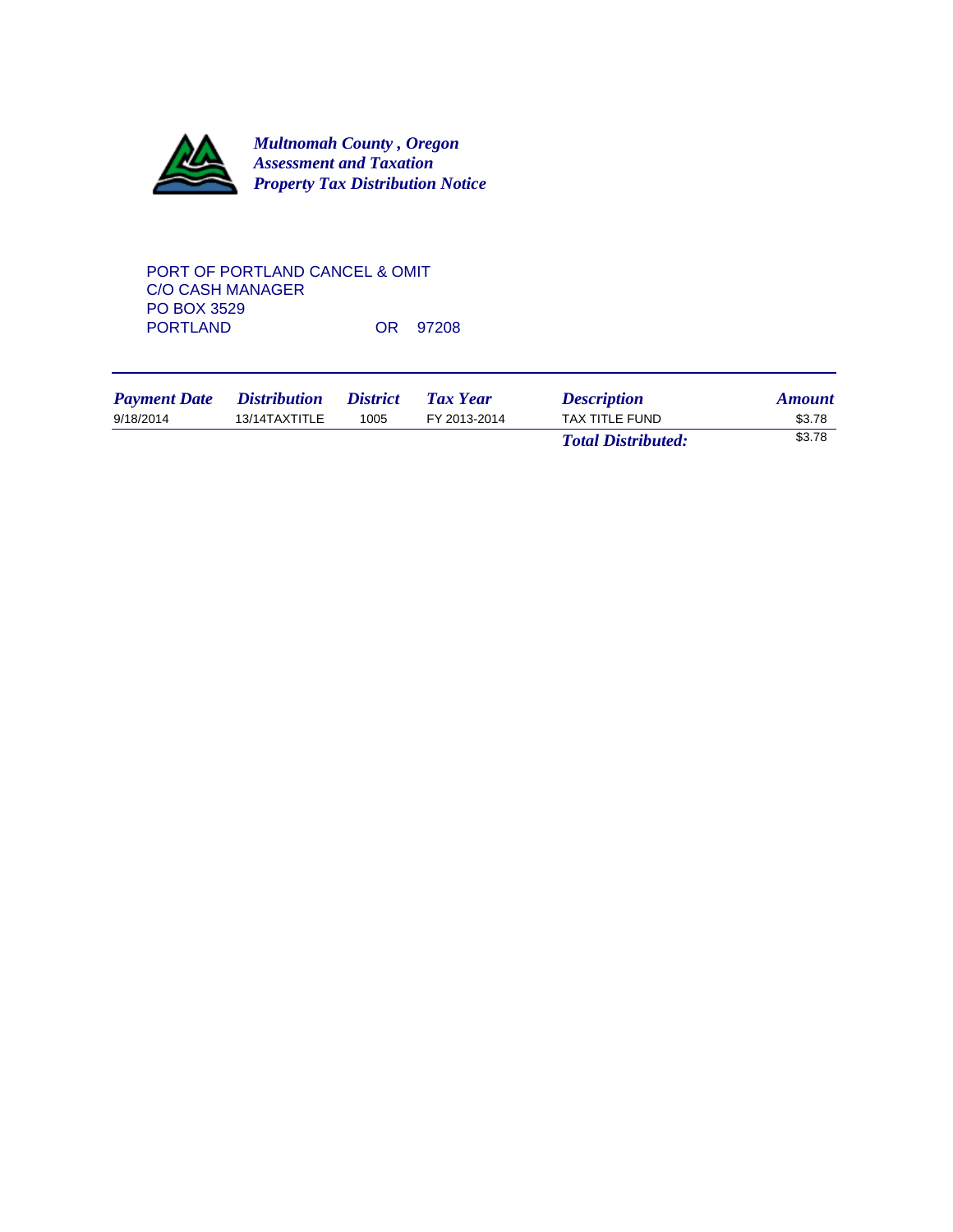

METRO KARLA LENOX - ACCOUNTING DIV. 600 NE GRAND AVE OR 97232

| <b>Payment Date</b> | <i>Distribution</i> | <i>District</i> | Tax Year     | <b>Description</b>        | <b>Amount</b> |
|---------------------|---------------------|-----------------|--------------|---------------------------|---------------|
| 9/18/2014           | 13/14TAXTITLE       | 1100            | FY 2013-2014 | TAX TITLE FUND            | \$3.481.83    |
|                     |                     |                 |              | <b>Total Distributed:</b> | \$3,481.83    |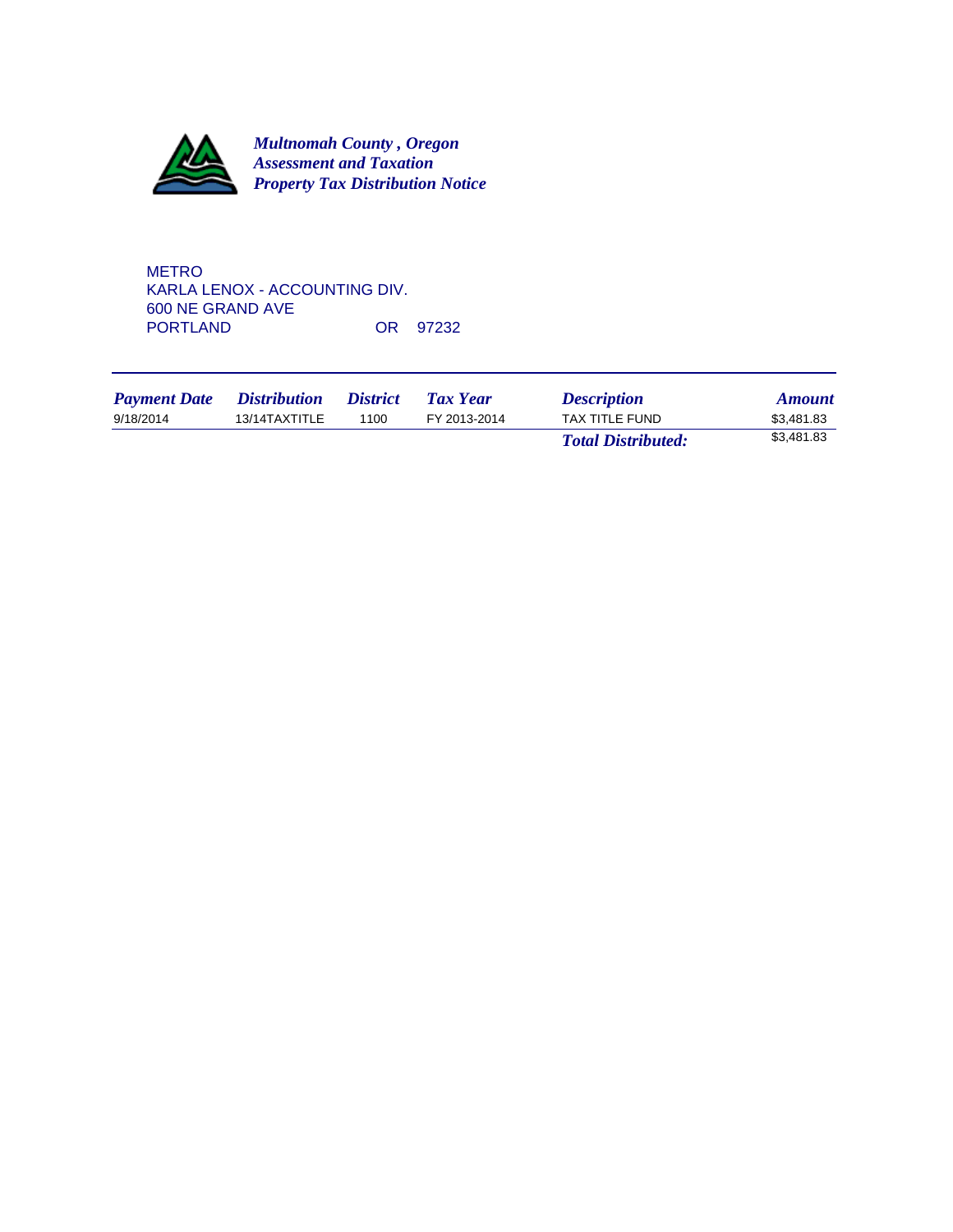

METRO LOCAL OPTION KARLA LENOX - ACCOUNTING DIV. 600 NE GRAND AVE OR 97232

| <b>Payment Date</b> | <i>Distribution</i> | <i>District</i> | Tax Year     | <b>Description</b>        | <b>Amount</b> |
|---------------------|---------------------|-----------------|--------------|---------------------------|---------------|
| 9/18/2014           | 13/14TAXTITLE       | 1101            | FY 2013-2014 | TAX TITLE FUND            | \$2,128.68    |
|                     |                     |                 |              | <b>Total Distributed:</b> | \$2,128.68    |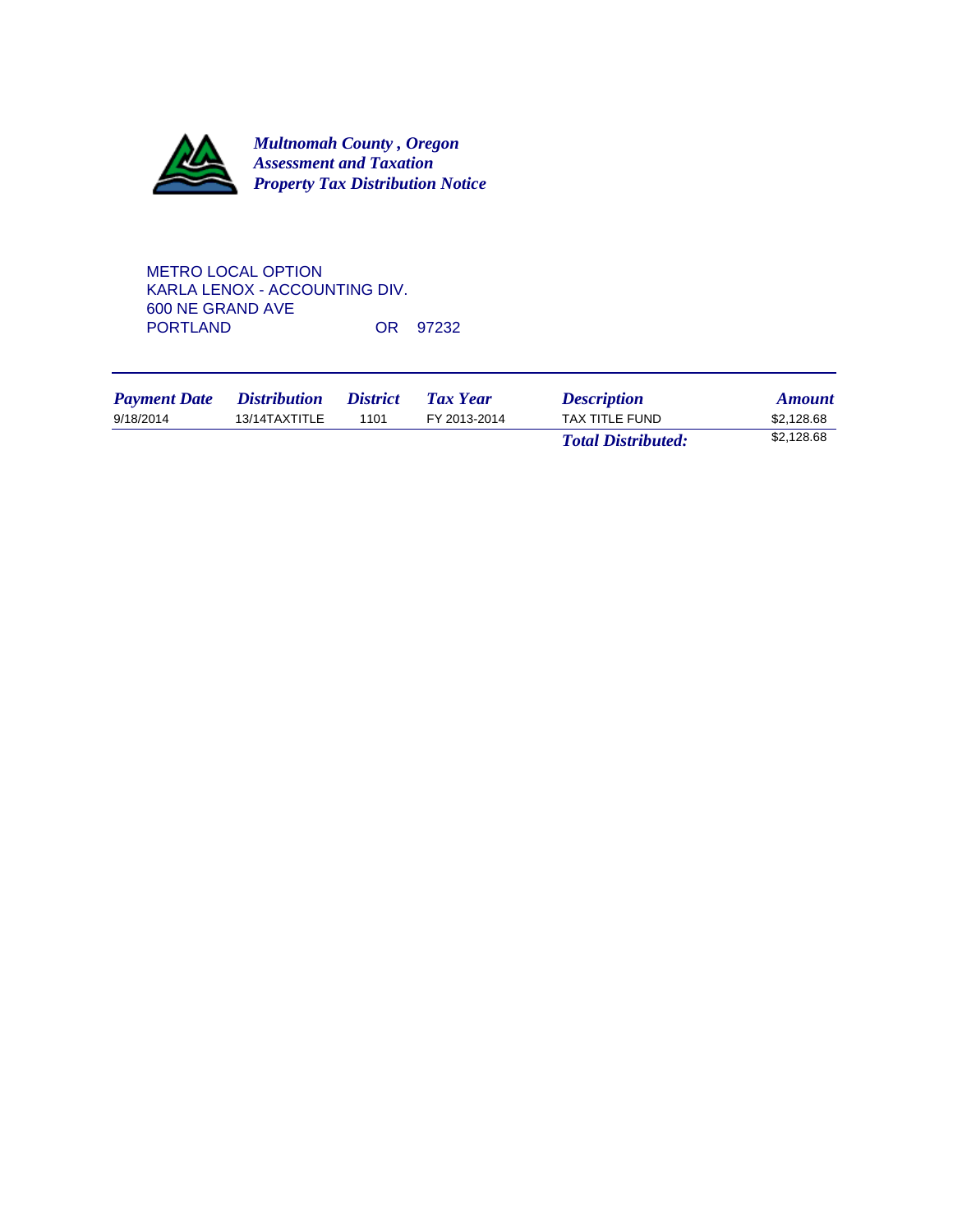

METRO BONDS KARLA LENOX - ACCOUNTING DIV. 600 NE GRAND AVE OR 97232

| <b>Payment Date</b> | <i>Distribution</i> | <i><b>District</b></i> | <b>Tax Year</b> | <b>Description</b>        | <b>Amount</b> |
|---------------------|---------------------|------------------------|-----------------|---------------------------|---------------|
| 9/18/2014           | 13/14TAXTITLE       | 1102                   | FY 2013-2014    | TAX TITLE FUND            | \$10.821.76   |
|                     |                     |                        |                 | <b>Total Distributed:</b> | \$10.821.76   |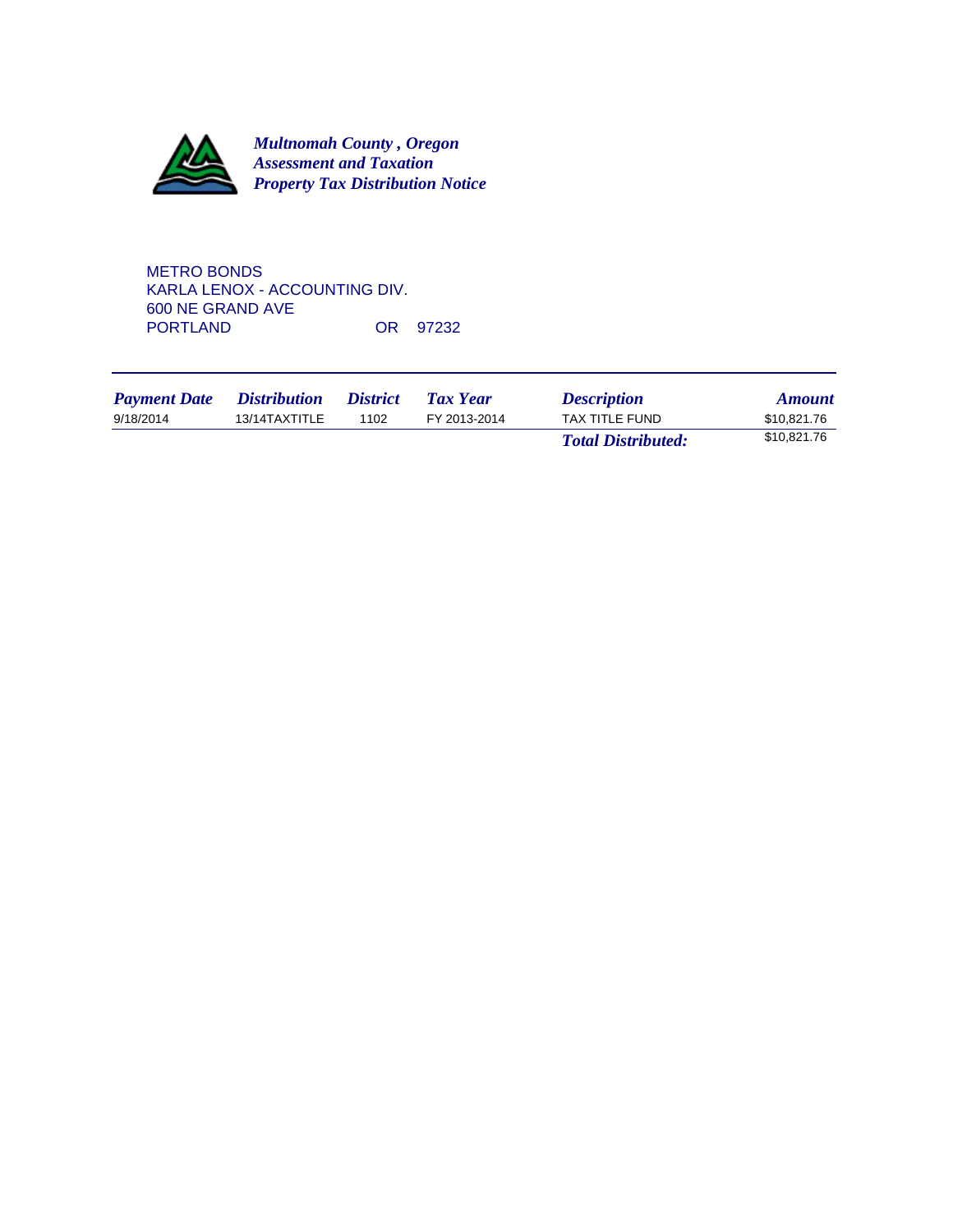

METRO CANCEL & OMIT KARLA LENOX - ACCOUNTING DIV 600 NE GRAND AVE OR 97232

| <b>Payment Date</b> | <i><b>Distribution</b></i> | <i><b>District</b></i> | <b>Tax Year</b> | <b>Description</b>        | <b>Amount</b> |
|---------------------|----------------------------|------------------------|-----------------|---------------------------|---------------|
| 9/18/2014           | 13/14TAXTITLE              | 1105                   | FY 2013-2014    | <b>TAX TITLE FUND</b>     | \$24.73       |
|                     |                            |                        |                 | <b>Total Distributed:</b> | \$24.73       |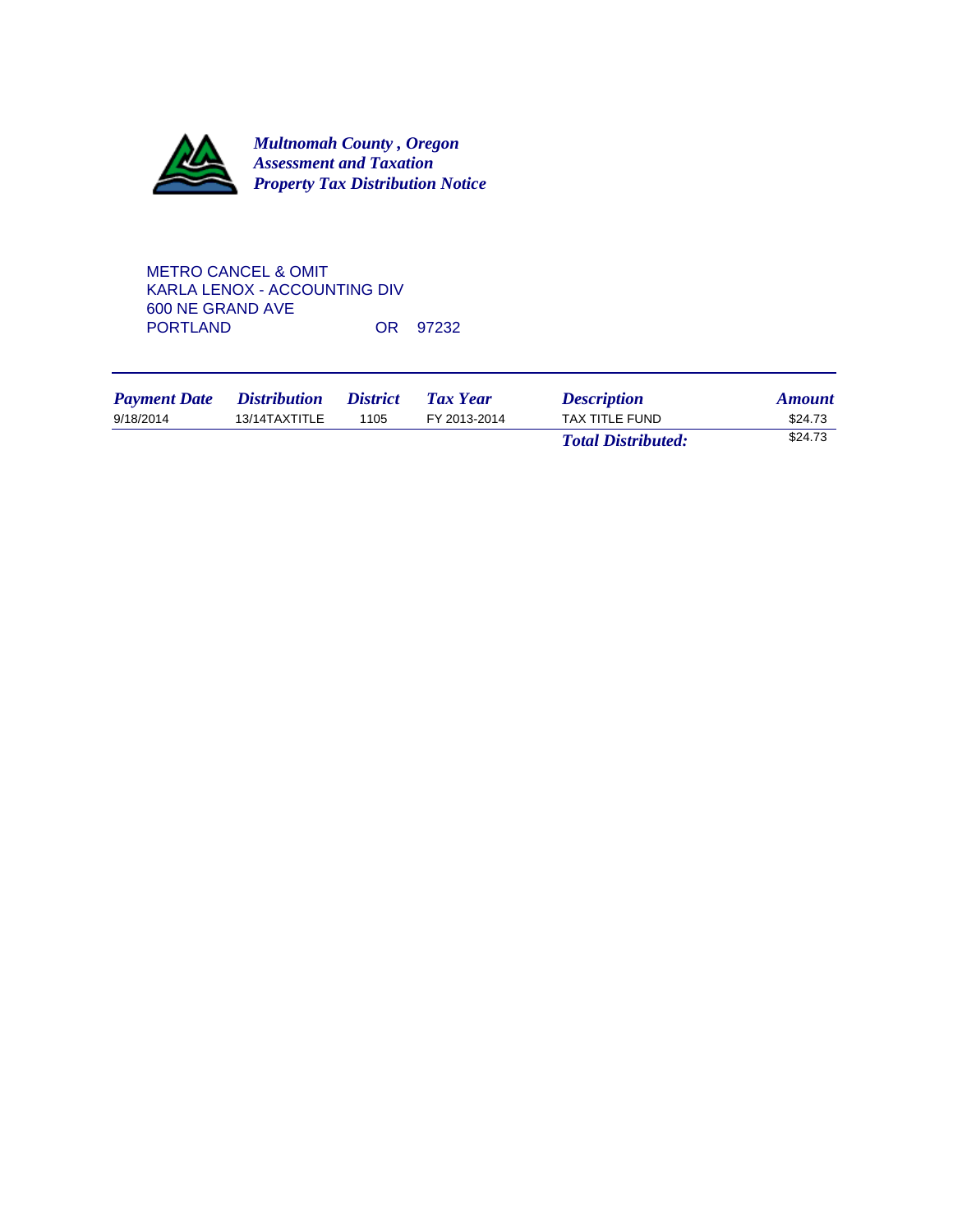

CITY OF FAIRVIEW FINANCE DIRECTOR PO BOX 337<br>FAIRVIEW

OR 97024

| <b>Payment Date</b> | <i>Distribution</i> | <i><b>District</b></i> | Tax Year     | <b>Description</b>        | <b>Amount</b> |
|---------------------|---------------------|------------------------|--------------|---------------------------|---------------|
| 9/18/2014           | 13/14TAXTITLE       | 2000                   | FY 2013-2014 | TAX TITLE FUND            | \$1.403.50    |
|                     |                     |                        |              | <b>Total Distributed:</b> | \$1,403.50    |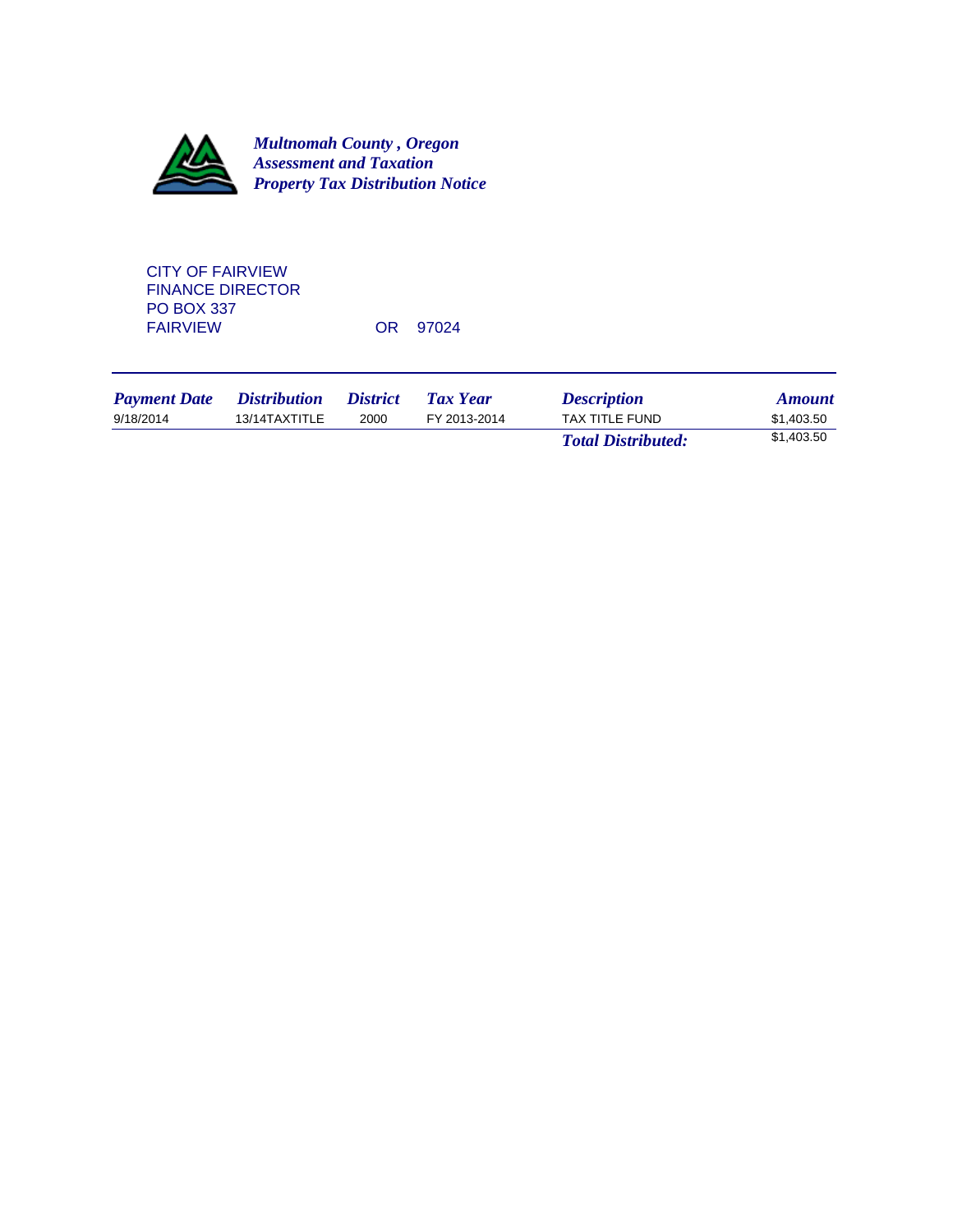

# CITY OF FAIRVIEW SEWER LIEN FINANCE DIRECTOR PO BOX 337<br>FAIRVIEW OR 97024

| <b>Payment Date</b> | <i>Distribution</i> | <i><b>District</b></i> | Tax Year     | <b>Description</b>        | <b>Amount</b> |
|---------------------|---------------------|------------------------|--------------|---------------------------|---------------|
| 9/18/2014           | 13/14TAXTITLE       | 2003                   | FY 2013-2014 | <b>TAX TITLE FUND</b>     | \$16.76       |
|                     |                     |                        |              | <b>Total Distributed:</b> | \$16.76       |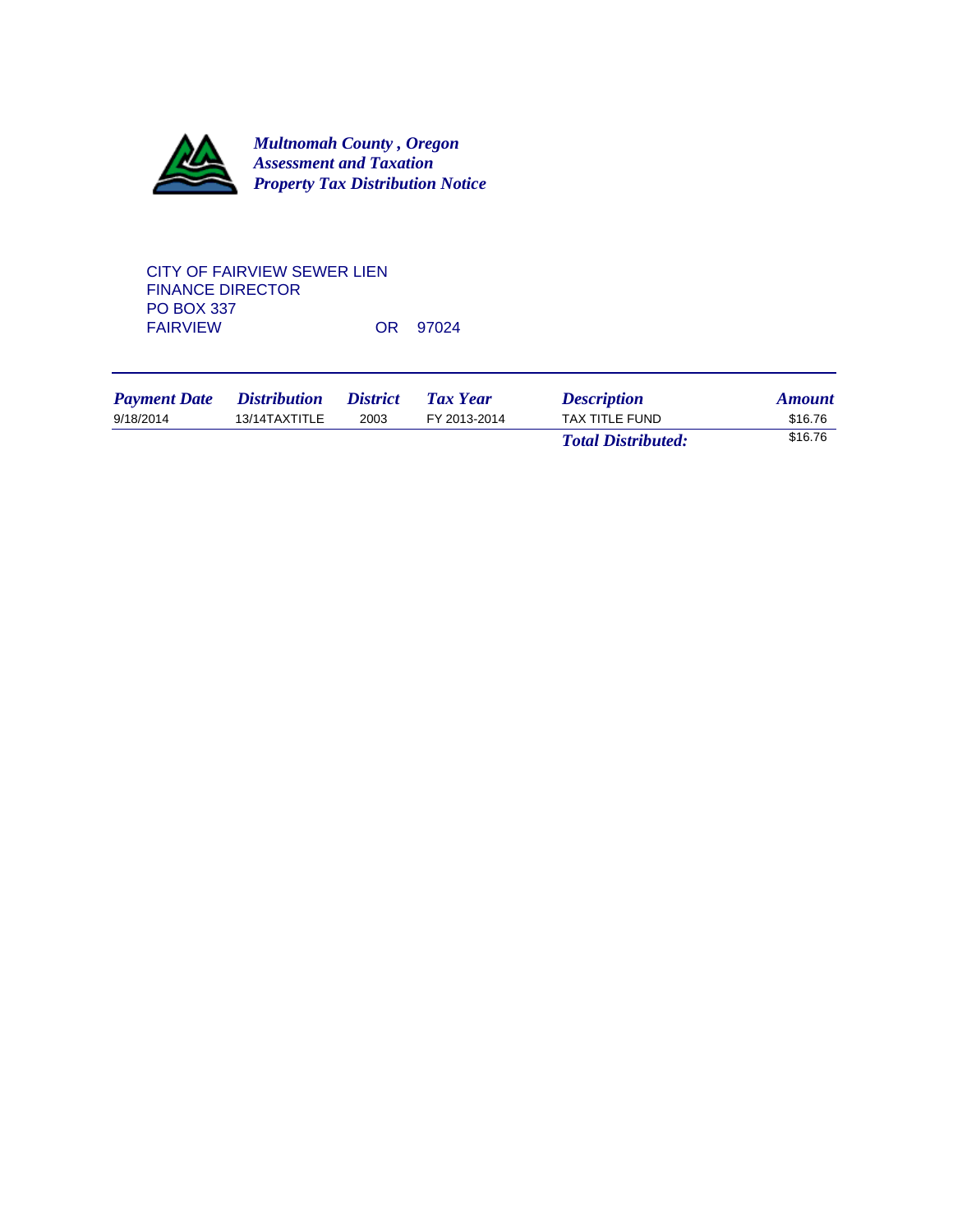

# CITY OF FAIRVIEW CANCEL & OMIT FINANCE DIRECTOR PO BOX 337<br>FAIRVIEW OR 97024

| <b>Payment Date</b> | <i>Distribution</i> | <i><b>District</b></i> | Tax Year     | <b>Description</b>        | <b>Amount</b> |
|---------------------|---------------------|------------------------|--------------|---------------------------|---------------|
| 9/18/2014           | 13/14TAXTITLE       | 2005                   | FY 2013-2014 | <b>TAX TITLE FUND</b>     | \$4.95        |
|                     |                     |                        |              | <b>Total Distributed:</b> | \$4.95        |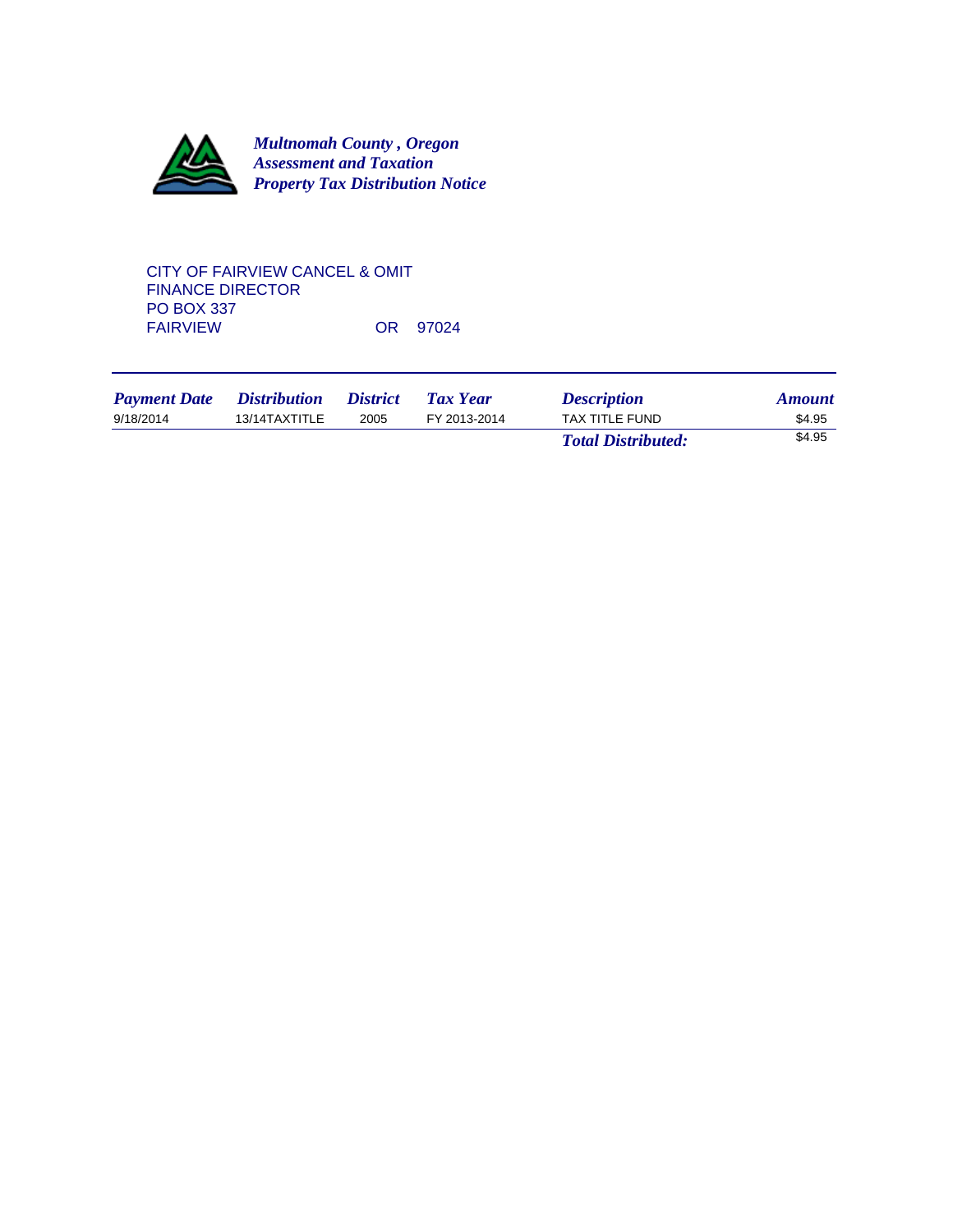

CITY OF GRESHAM CASH & DEBT MANAGEMENT DEPT. 1333 NW EASTMAN PARKWAY<br>GRESHAM OR 97030

| <b>Payment Date</b> | <i>Distribution</i> | <i>District</i> | Tax Year     | <b>Description</b>        | <b>Amount</b> |
|---------------------|---------------------|-----------------|--------------|---------------------------|---------------|
| 9/18/2014           | 13/14TAXTITLE       | 2050            | FY 2013-2014 | <b>TAX TITLE FUND</b>     | \$16,249.47   |
|                     |                     |                 |              | <b>Total Distributed:</b> | \$16,249.47   |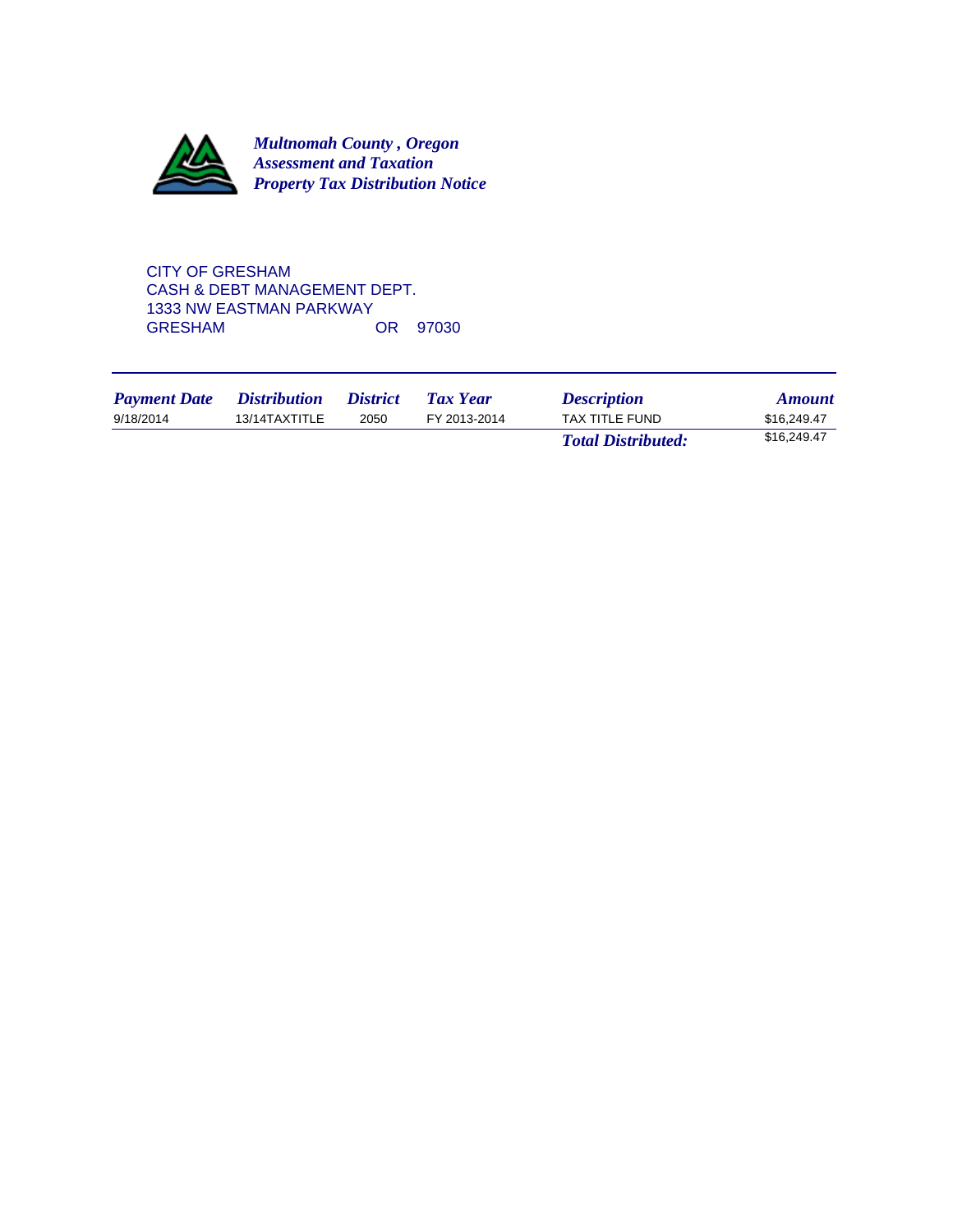

# CITY OF GRESHAM - DELQ SEWER CASH & DEBT MANAGEMENT DEPT. 1333 NW EASTMAN PARKWAY<br>GRESHAM OR 97030

| <b>Payment Date</b> | <i>Distribution</i> | <i><b>District</b></i> | Tax Year     | <b>Description</b>        | <b>Amount</b> |
|---------------------|---------------------|------------------------|--------------|---------------------------|---------------|
| 9/18/2014           | 13/14TAXTITLE       | 2051                   | FY 2013-2014 | <b>TAX TITLE FUND</b>     | \$83.86       |
|                     |                     |                        |              | <b>Total Distributed:</b> | \$83.86       |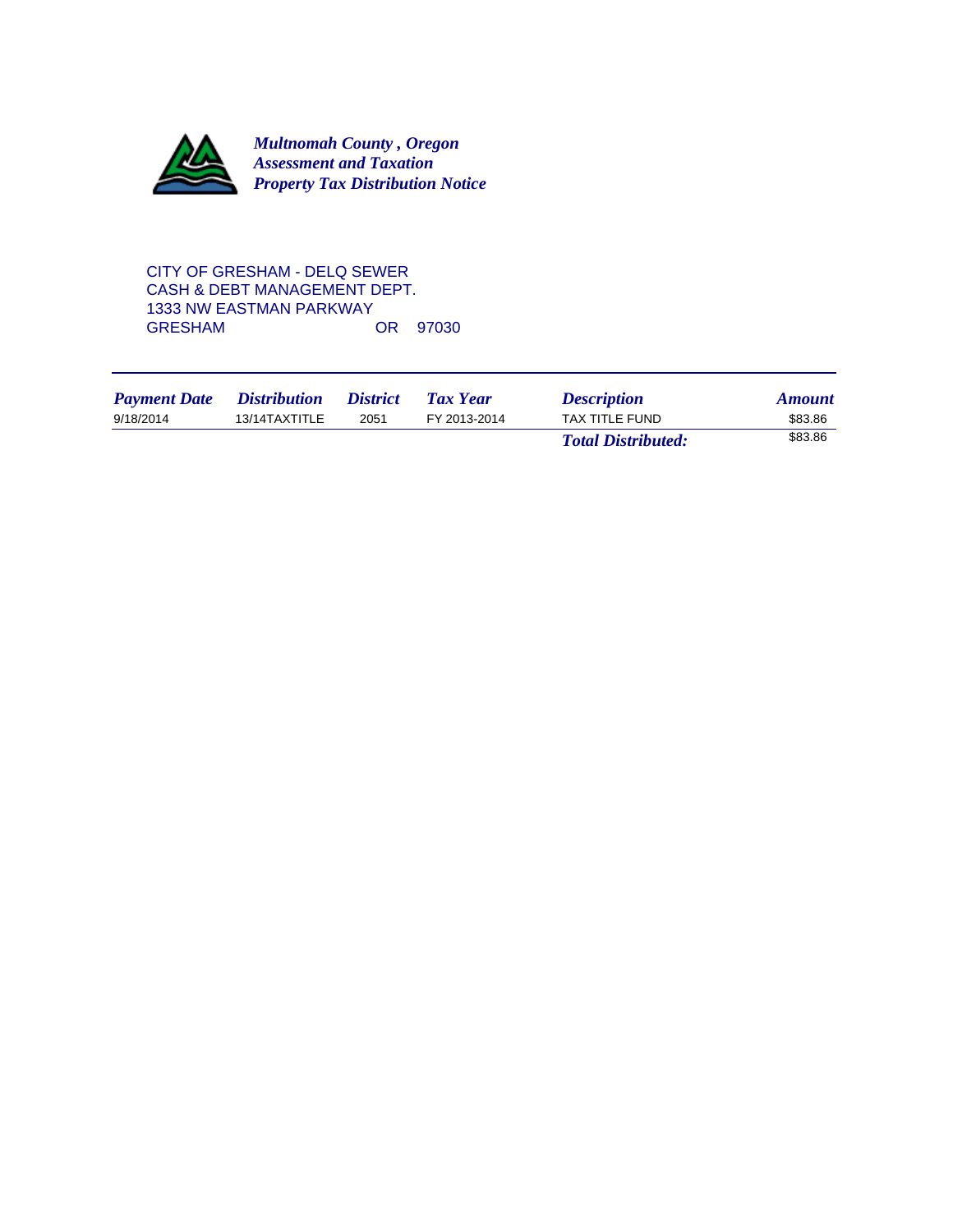

# CITY OF GRESHAM URBAN RENEWAL CASH & DEBT MANAGEMENT DEPT. 1333 NW EASTMAN PARKWAY<br>GRESHAM OR 97030

| <b>Payment Date</b> | <i>Distribution</i> | <i>District</i> | Tax Year     | <b>Description</b>        | <b>Amount</b> |
|---------------------|---------------------|-----------------|--------------|---------------------------|---------------|
| 9/18/2014           | 13/14TAXTITLE       | 2054            | FY 2013-2014 | TAX TITLE FUND            | \$2.232.38    |
|                     |                     |                 |              | <b>Total Distributed:</b> | \$2,232.38    |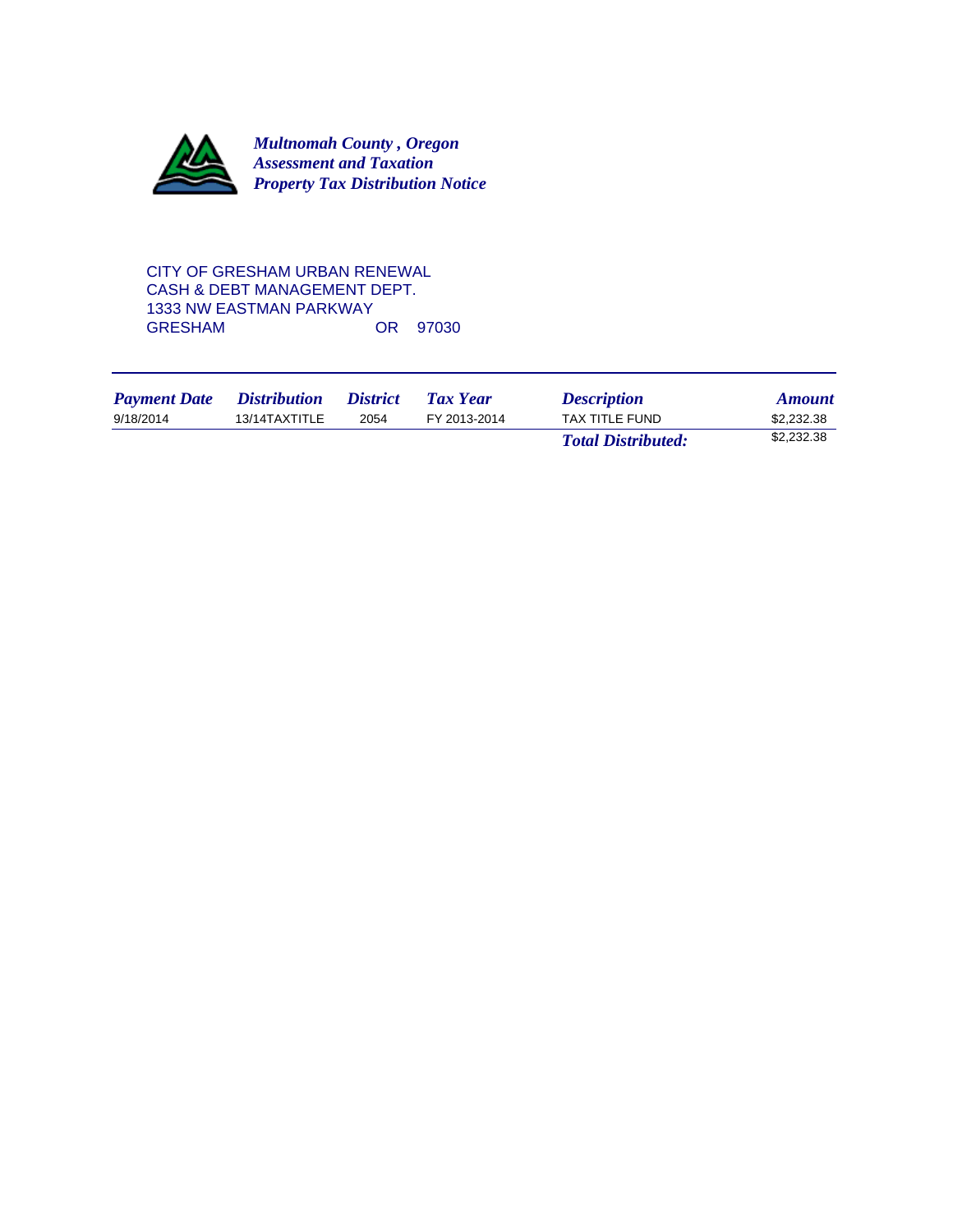

# CITY OF GRESHAM CANCEL & OMIT CASH & DEBT MANAGEMENT DEPT 1333 NW EASTMAN PARKWAY<br>GRESHAM OR 97030

| <b>Payment Date</b> | <i><b>Distribution</b></i> | <i>District</i> | Tax Year     | <b>Description</b>        | <b>Amount</b> |
|---------------------|----------------------------|-----------------|--------------|---------------------------|---------------|
| 9/18/2014           | 13/14TAXTITLE              | 2055            | FY 2013-2014 | TAX TITLE FUND            | \$17.56       |
|                     |                            |                 |              | <b>Total Distributed:</b> | \$17.56       |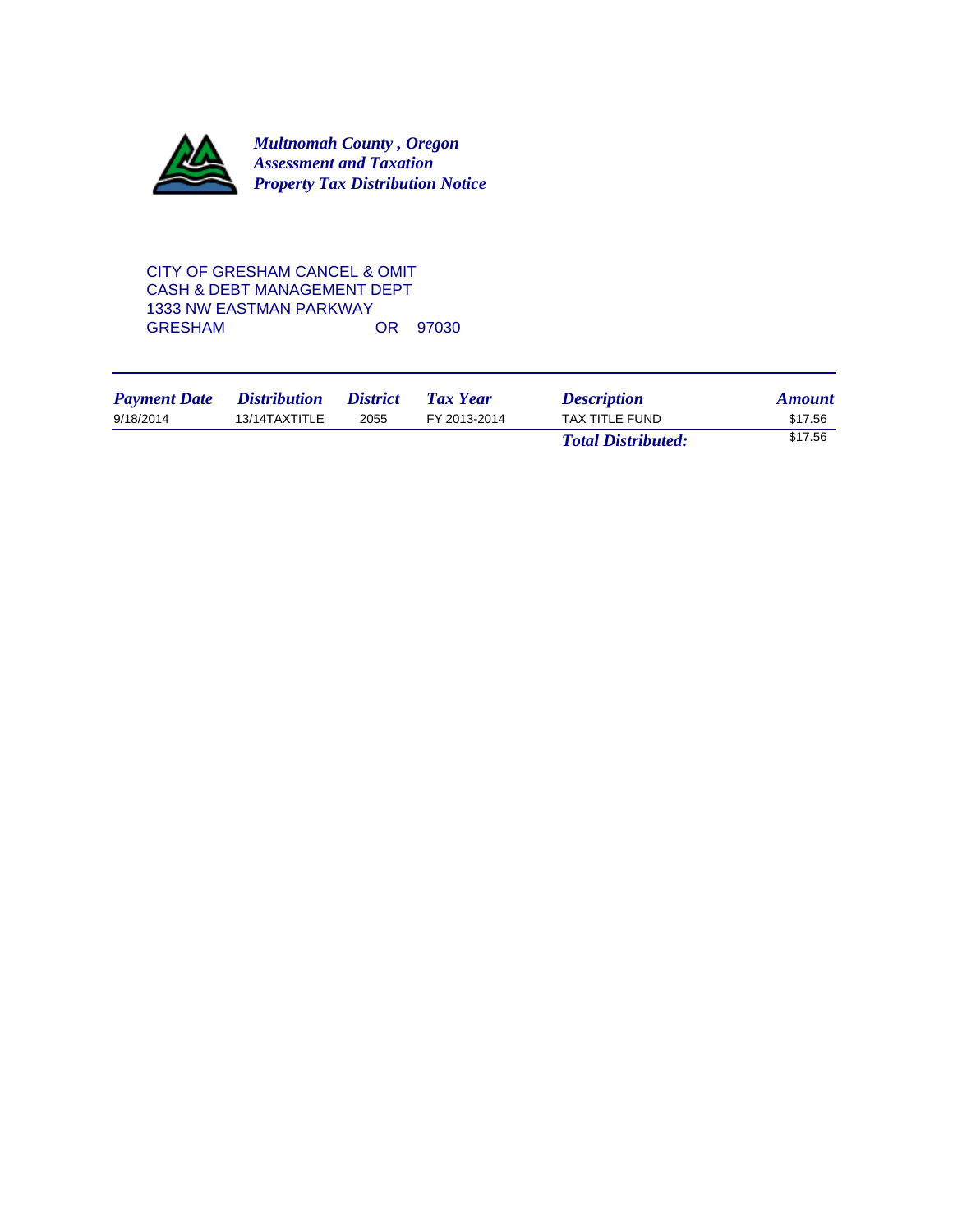

CITY OF LAKE OSWEGO ATTN: FINANCE DEPT-GAIL DOWLER PO BOX 369 LAKE OSWEGO OR 97034

| <b>Payment Date</b> | <i>Distribution</i> | <i>District</i> | Tax Year     | <b>Description</b>        | <b>Amount</b> |
|---------------------|---------------------|-----------------|--------------|---------------------------|---------------|
| 9/18/2014           | 13/14TAXTITLE       | 2100            | FY 2013-2014 | <b>TAX TITLE FUND</b>     | \$1.095.94    |
|                     |                     |                 |              | <b>Total Distributed:</b> | \$1,095.94    |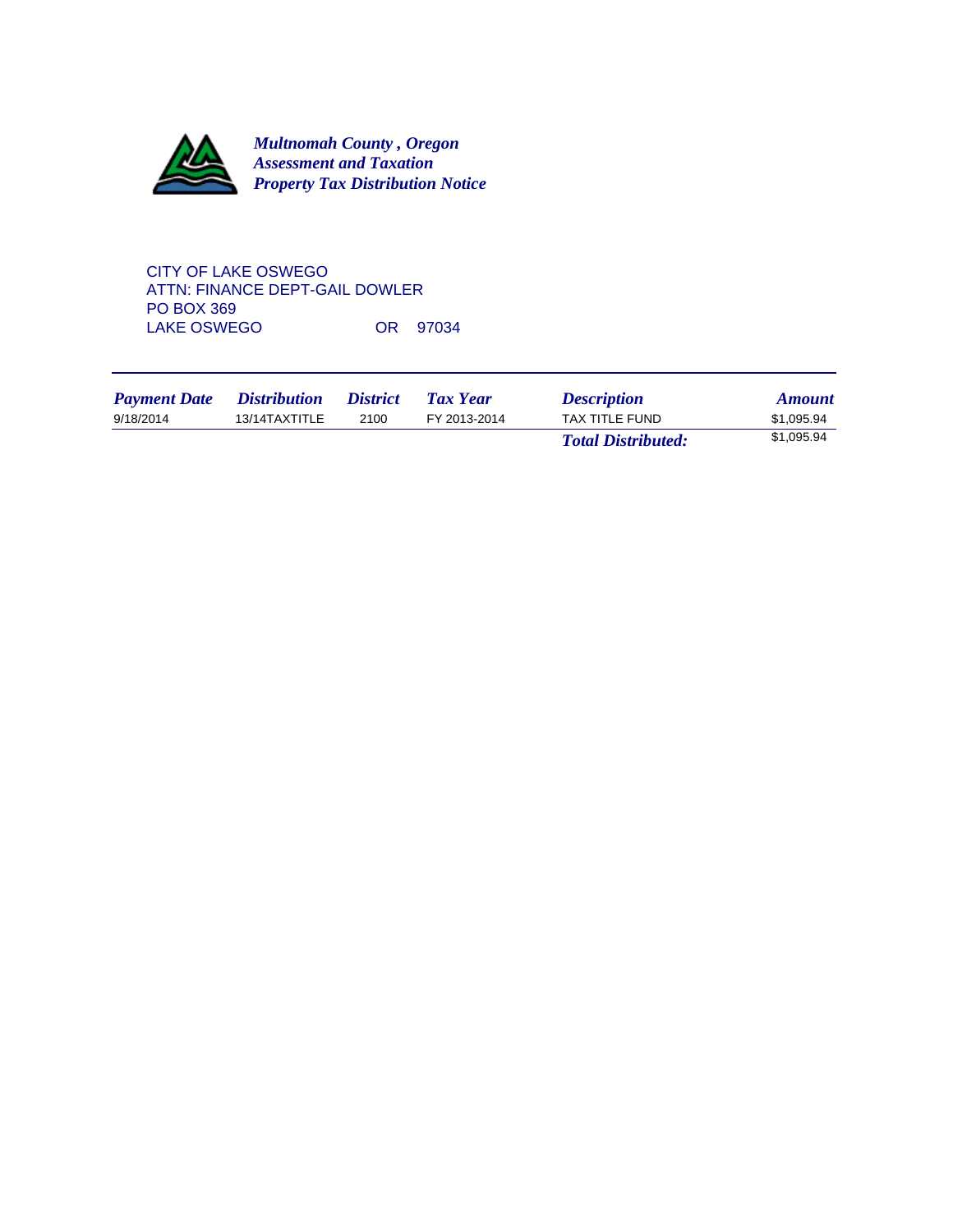

# CITY OF LAKE OSWEGO BONDS ATTN: FINANCE DEPT-GAIL DOWLER PO BOX 369 LAKE OSWEGO OR 97034

| <b>Payment Date</b> | <i>Distribution</i> | <i><b>District</b></i> | Tax Year     | <b>Description</b>        | <b>Amount</b> |
|---------------------|---------------------|------------------------|--------------|---------------------------|---------------|
| 9/18/2014           | 13/14TAXTITLE       | 2102                   | FY 2013-2014 | TAX TITLE FUND            | \$132.20      |
|                     |                     |                        |              | <b>Total Distributed:</b> | \$132.20      |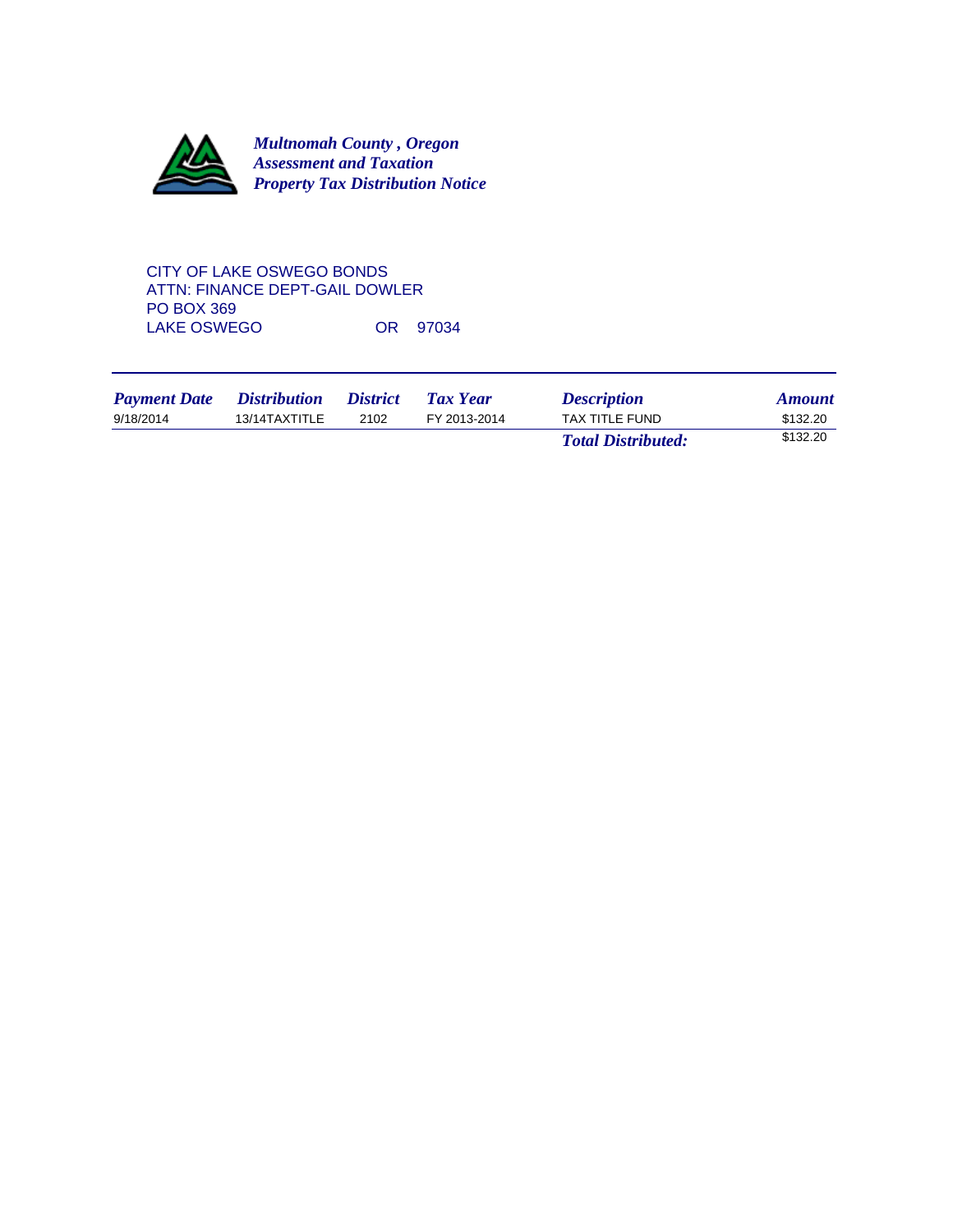

CITY OF LAKE OSWEGO URBAN RENEWAL ATTN: FINANCE DEPT-GAIL DOWLER PO BOX 369 LAKE OSWEGO OR 97034

| <b>Payment Date</b> | <i>Distribution</i> | <i><b>District</b></i> | Tax Year     | <b>Description</b>        | <b>Amount</b> |
|---------------------|---------------------|------------------------|--------------|---------------------------|---------------|
| 9/18/2014           | 13/14TAXTITLE       | 2103                   | FY 2013-2014 | TAX TITLE FUND            | \$22.01       |
|                     |                     |                        |              | <b>Total Distributed:</b> | \$22.01       |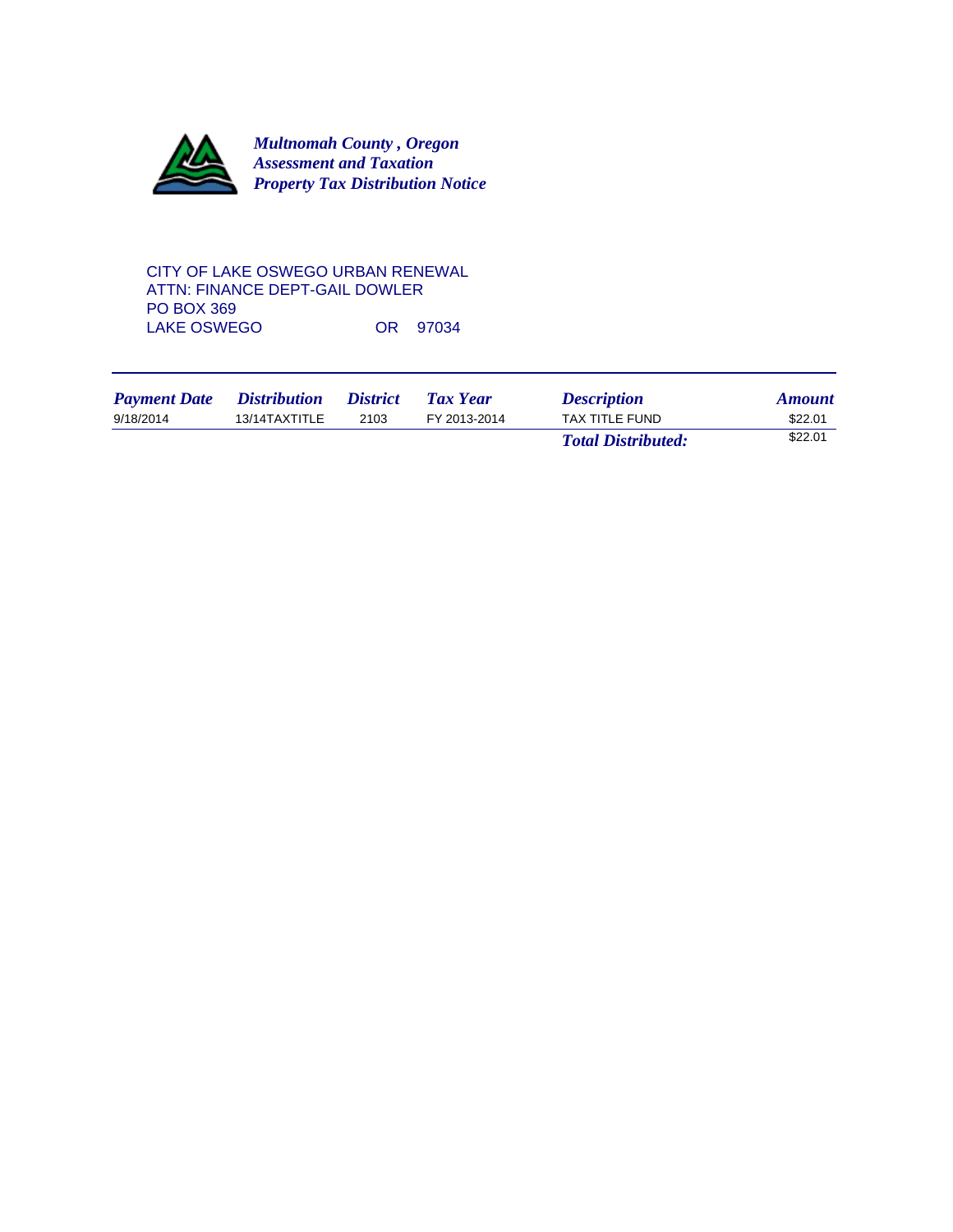

# CITY OF LAKE OSWEGO - CANCEL & OMIT ATTN: FINANCE DEPT-GAIL DOWLER PO BOX 369 LAKE OSWEGO OR 97034

| <b>Payment Date</b> | <i>Distribution</i> | <i><b>District</b></i> | Tax Year     | <b>Description</b>        | <b>Amount</b> |
|---------------------|---------------------|------------------------|--------------|---------------------------|---------------|
| 9/18/2014           | 13/14TAXTITLE       | 2105                   | FY 2013-2014 | TAX TITLE FUND            | \$0.04        |
|                     |                     |                        |              | <b>Total Distributed:</b> | \$0.04        |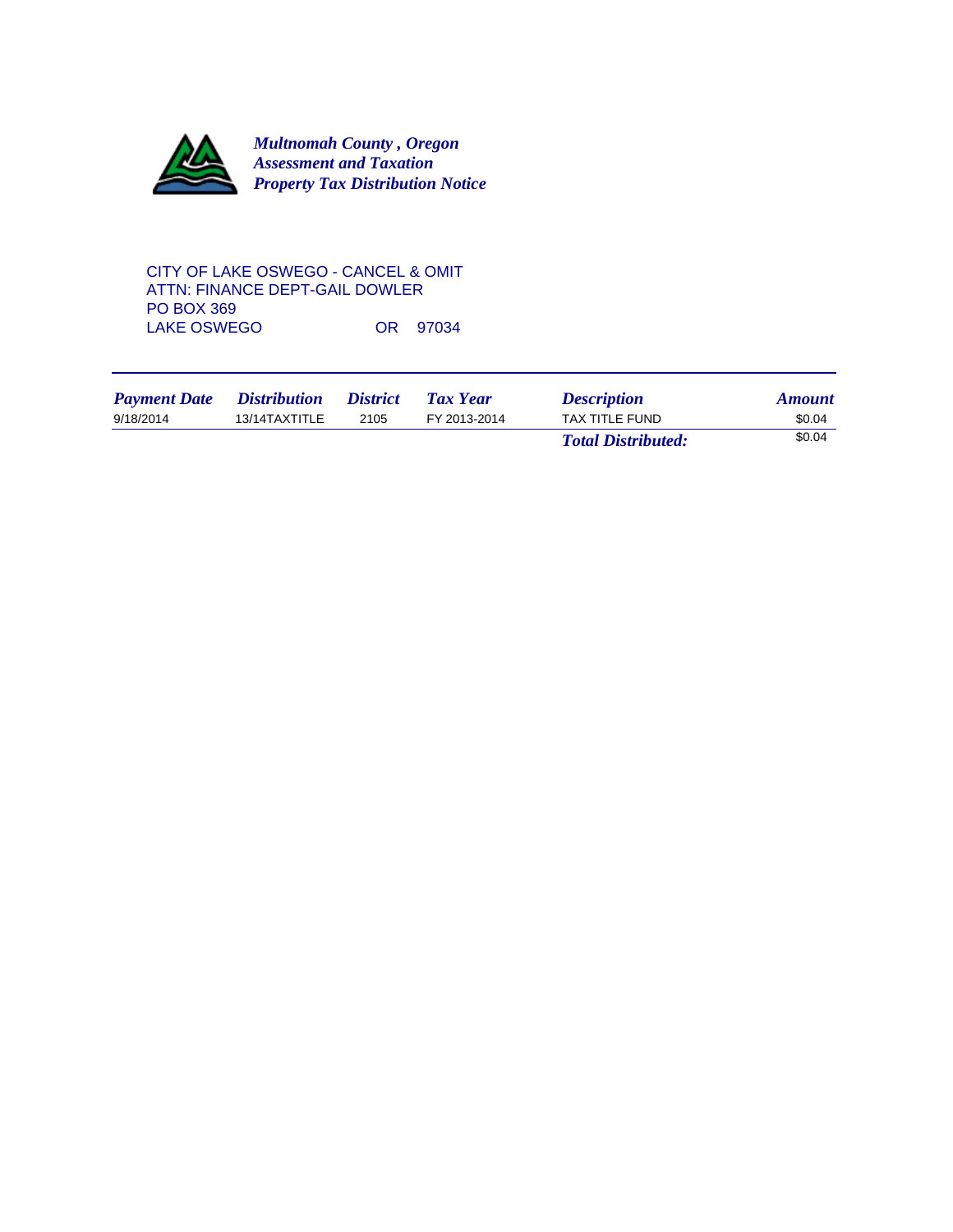

CITY OF PORTLAND TREASURY DIVISION 1221 SW 4TH AVE #120

OR 97204

| <b>Payment Date</b> | <i>Distribution</i> | <i><b>District</b></i> | Tax Year     | <b>Description</b>        | <b>Amount</b> |
|---------------------|---------------------|------------------------|--------------|---------------------------|---------------|
| 9/18/2014           | 13/14TAXTITLE       | 2201                   | FY 2013-2014 | TAX TITLE FUND            | \$211,420.96  |
|                     |                     |                        |              | <b>Total Distributed:</b> | \$211,420.96  |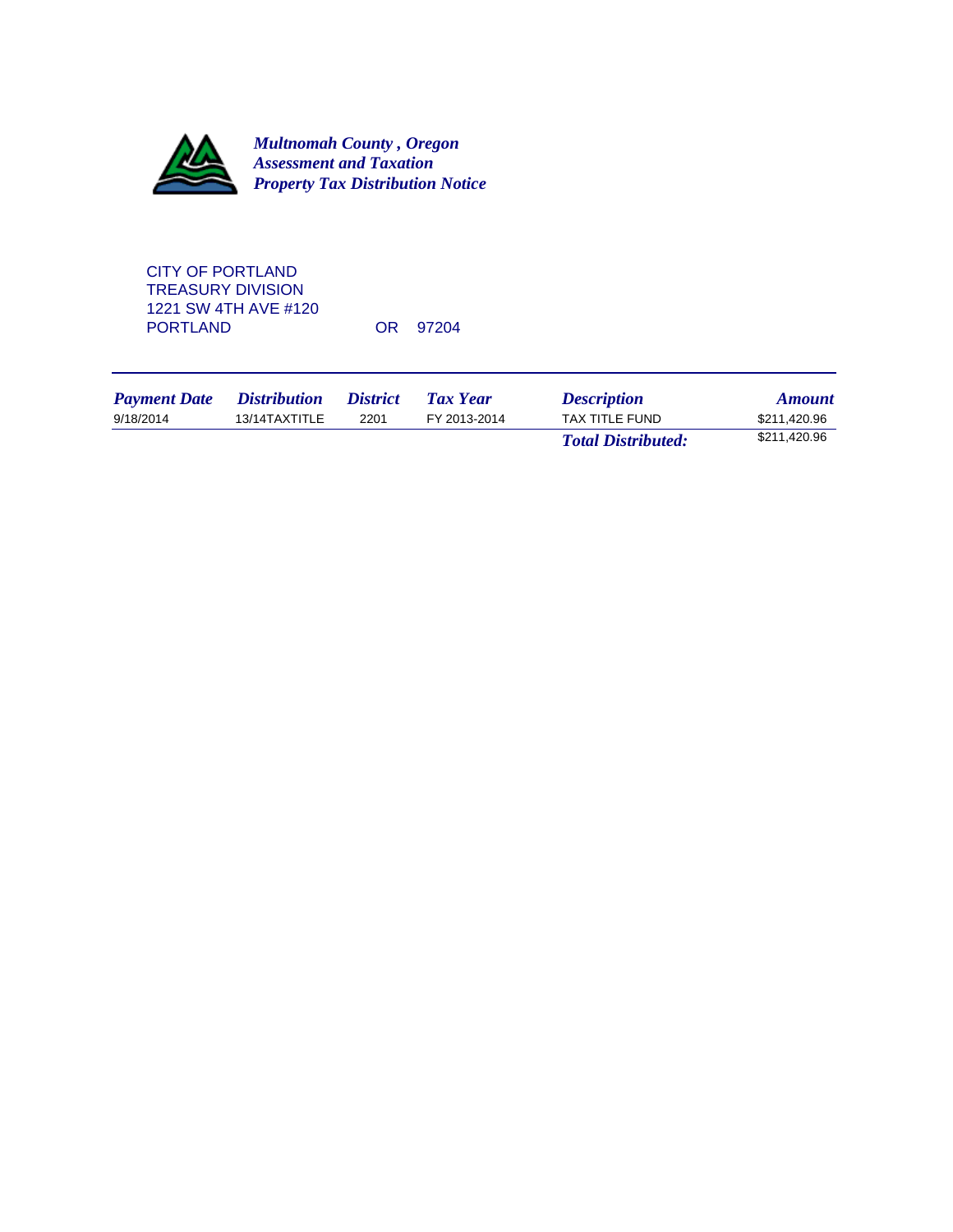

### CITY OF PORTLAND - DELQ SEWER TREASURY DIVISION 1221 SW 4TH AVE #120 OR 97204

| <b>Payment Date</b> | <i>Distribution</i> | <i>District</i> | Tax Year     | <b>Description</b>        | <b>Amount</b> |
|---------------------|---------------------|-----------------|--------------|---------------------------|---------------|
| 9/18/2014           | 13/14TAXTITLE       | 2203            | FY 2013-2014 | TAX TITLE FUND            | \$262.52      |
|                     |                     |                 |              | <b>Total Distributed:</b> | \$262.52      |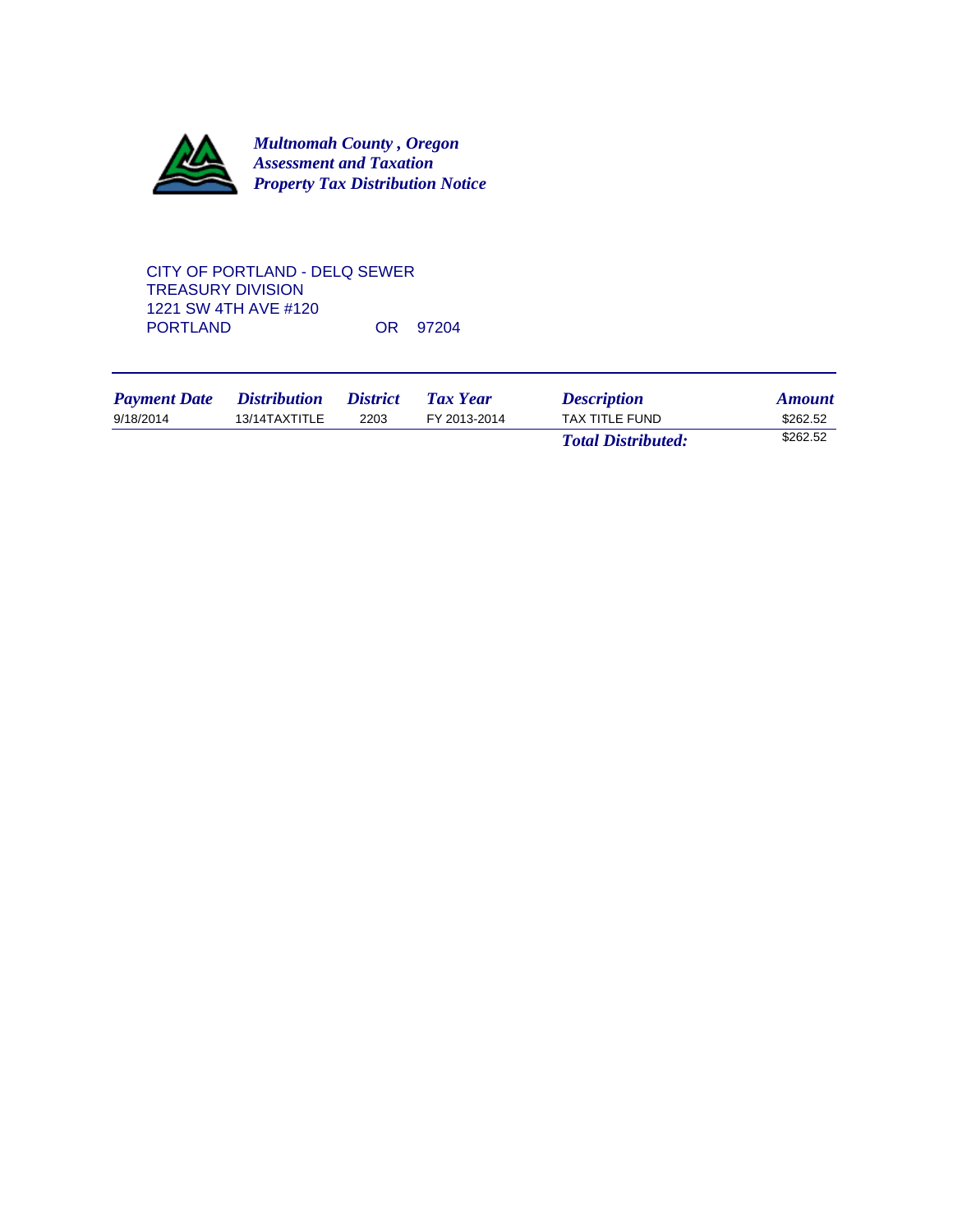

CITY OF PORTLAND BONDS TREASURY DIVISION 1221 SW 4TH AVE #120 OR 97204

| <b>Payment Date</b> | <i>Distribution</i> | <i>District</i> | Tax Year     | <b>Description</b>        | <b>Amount</b> |
|---------------------|---------------------|-----------------|--------------|---------------------------|---------------|
| 9/18/2014           | 13/14TAXTITLE       | 2206            | FY 2013-2014 | TAX TITLE FUND            | \$6.991.37    |
|                     |                     |                 |              | <b>Total Distributed:</b> | \$6,991.37    |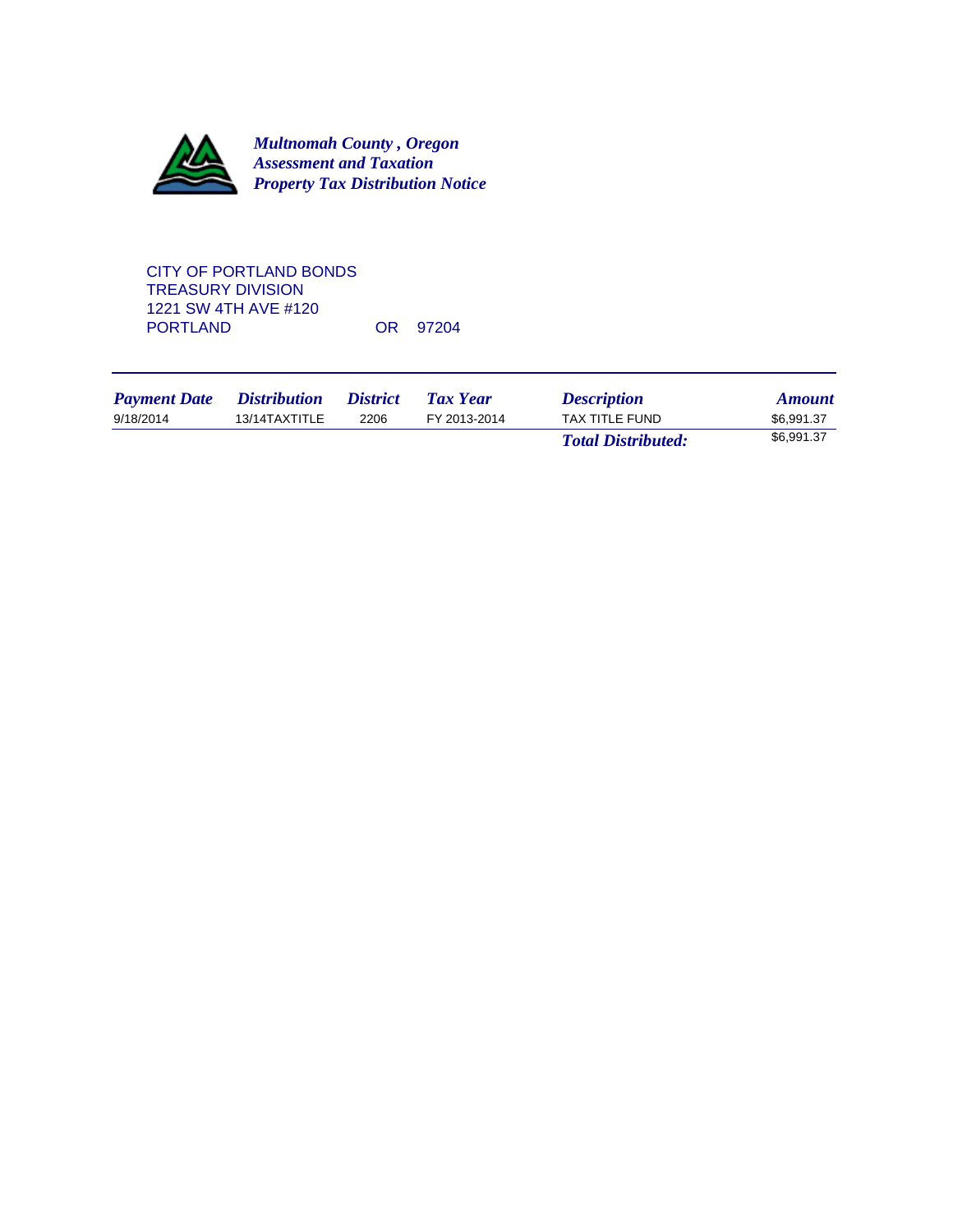

### CITY OF PORTLAND CHILDRENS FUND LOCAL OPTI TREASURY DIVISION 1221 SW 4TH AVE #120 OR 97204

| <b>Payment Date</b> | <i>Distribution</i> | <i>District</i> | Tax Year     | <b>Description</b>        | <b>Amount</b> |
|---------------------|---------------------|-----------------|--------------|---------------------------|---------------|
| 9/18/2014           | 13/14TAXTITLE       | 2211            | FY 2013-2014 | <b>TAX TITLE FUND</b>     | \$6,334.06    |
|                     |                     |                 |              | <b>Total Distributed:</b> | \$6,334.06    |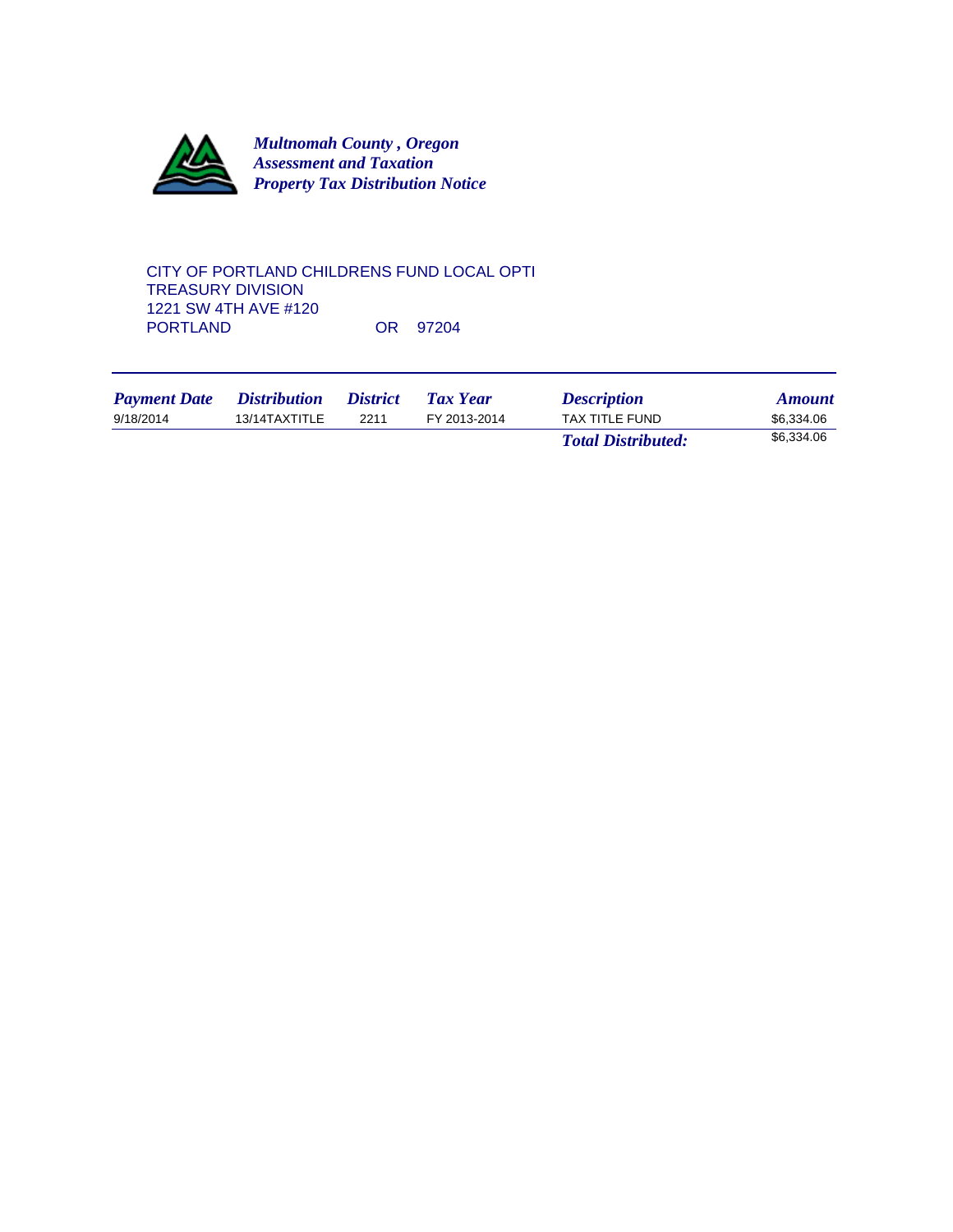

CITY OF PORTLAND CANCEL & OMIT TREASURY DIVISION 1221 SW 4TH AVE #120 OR 97204

| <b>Payment Date</b> | <i>Distribution</i> | <i><b>District</b></i> | <b>Tax Year</b> | <b>Description</b>        | <b>Amount</b> |
|---------------------|---------------------|------------------------|-----------------|---------------------------|---------------|
| 9/18/2014           | 13/14TAXTITLE       | 2215                   | FY 2013-2014    | TAX TITLE FUND            | \$360.99      |
|                     |                     |                        |                 | <b>Total Distributed:</b> | \$360.99      |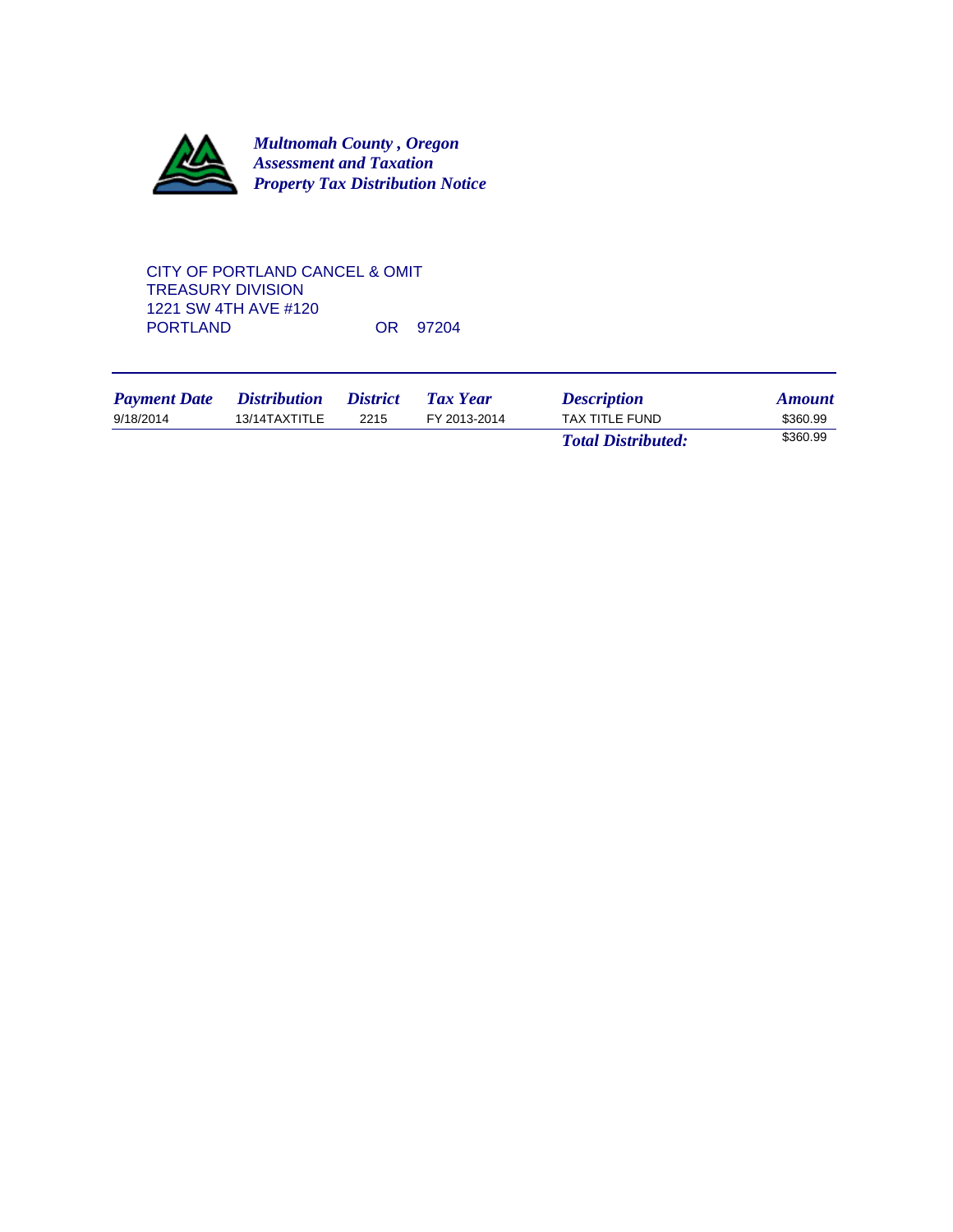

#### CITY OF PORTLAND - URBAN RENEWAL TREASURY DIVISION 1221 SW 4TH AVE #120 OR 97204

| <b>Payment Date</b> | <i>Distribution</i> | <i>District</i> | Tax Year     | <b>Description</b>        | <b>Amount</b> |
|---------------------|---------------------|-----------------|--------------|---------------------------|---------------|
| 9/18/2014           | 13/14TAXTITLE       | 2222            | FY 2013-2014 | <b>TAX TITLE FUND</b>     | \$69,690.16   |
|                     |                     |                 |              | <b>Total Distributed:</b> | \$69,690.16   |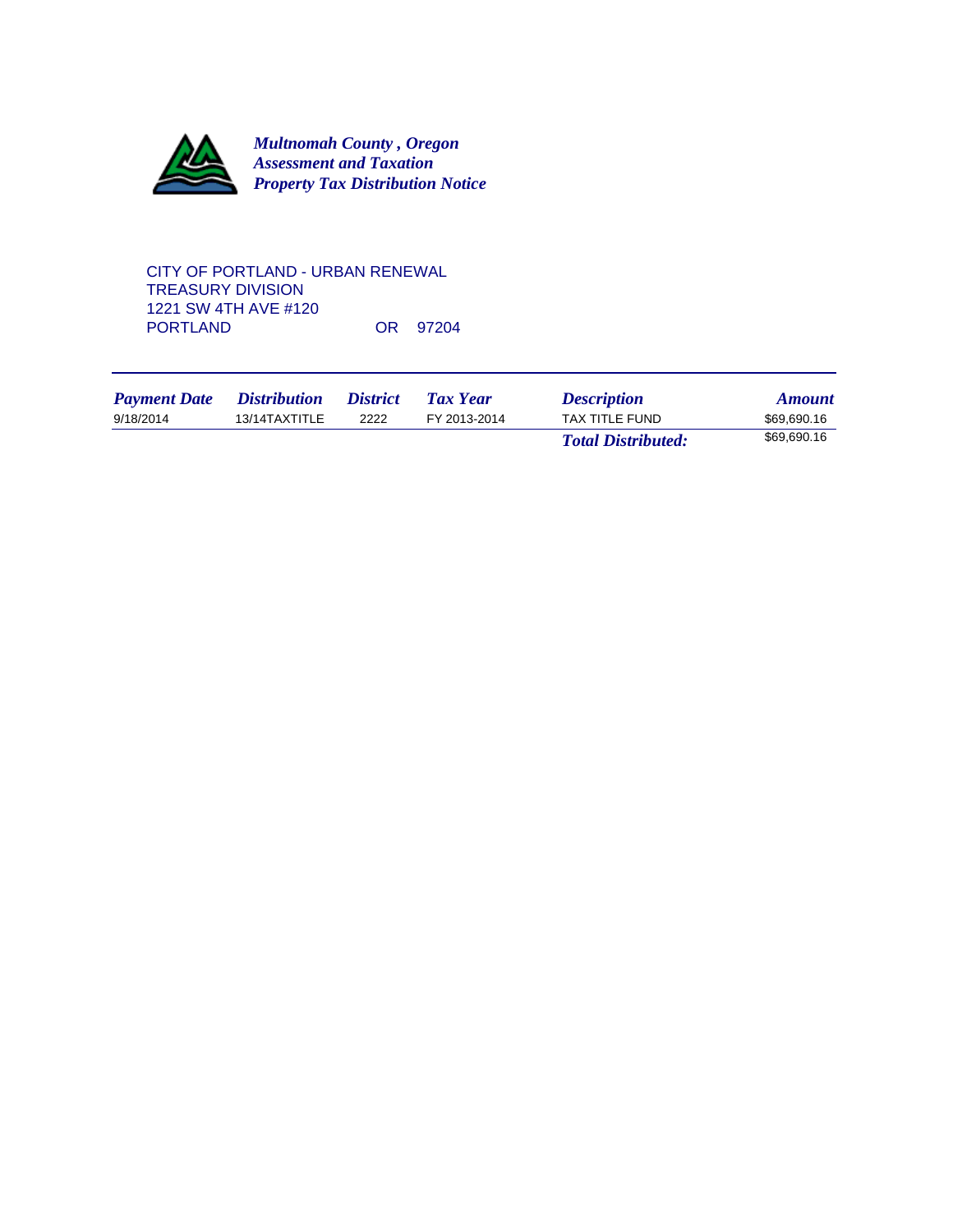

#### CITY OF PORTLAND - UR SPECIAL LEVY TREASURY DIVISION 1221 SW 4TH AVE #120 OR 97204

| <b>Payment Date</b> | <i>Distribution</i> | <i><b>District</b></i> | Tax Year     | <b>Description</b>        | <b>Amount</b> |
|---------------------|---------------------|------------------------|--------------|---------------------------|---------------|
| 9/18/2014           | 13/14TAXTITLE       | 2223                   | FY 2013-2014 | TAX TITLE FUND            | \$8.787.63    |
|                     |                     |                        |              | <b>Total Distributed:</b> | \$8.787.63    |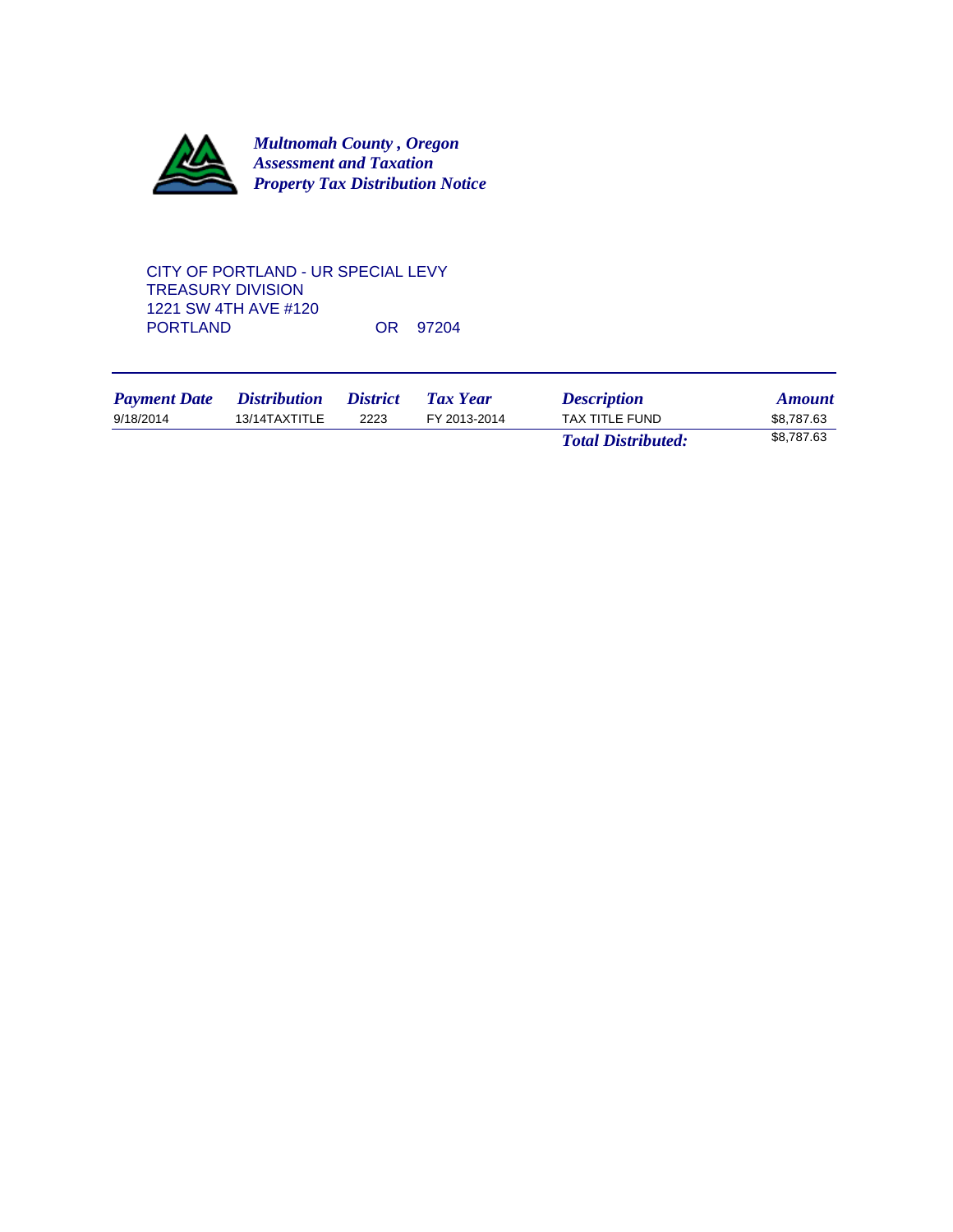

CITY OF TROUTDALE FINANCE DIRECTOR 219 E HISTORIC COLUMBIA RIVER HWY<br>TROUTDALE 0R 97060 TROUTDALE

| <b>Payment Date</b> | <i>Distribution</i> | <i>District</i> | <b>Tax Year</b> | <b>Description</b>        | <b>Amount</b> |
|---------------------|---------------------|-----------------|-----------------|---------------------------|---------------|
| 9/18/2014           | 13/14TAXTITLE       | 2250            | FY 2013-2014    | <b>TAX TITLE FUND</b>     | \$2,832.55    |
|                     |                     |                 |                 | <b>Total Distributed:</b> | \$2,832.55    |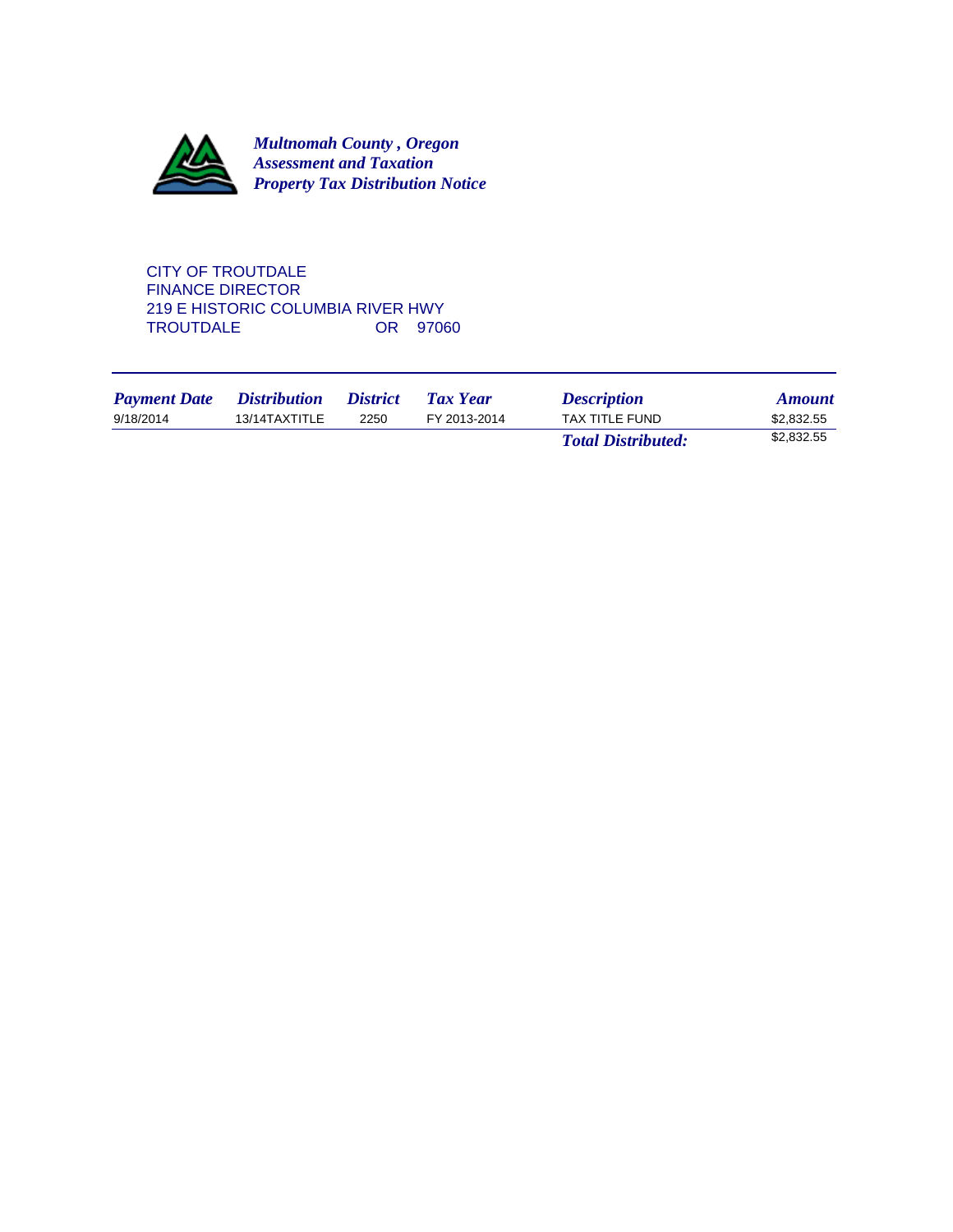

CITY OF TROUTDALE BONDS FINANCE DIRECTOR 219 E HISTORIC COLUMBIA RIVER HWY<br>TROUTDALE 0R 97060 TROUTDALE

| <b>Payment Date</b> | <i>Distribution</i> | <i>District</i> | <b>Tax Year</b> | <b>Description</b>        | <b>Amount</b> |
|---------------------|---------------------|-----------------|-----------------|---------------------------|---------------|
| 9/18/2014           | 13/14TAXTITLE       | 2252            | FY 2013-2014    | <b>TAX TITLE FUND</b>     | \$975.99      |
|                     |                     |                 |                 | <b>Total Distributed:</b> | \$975.99      |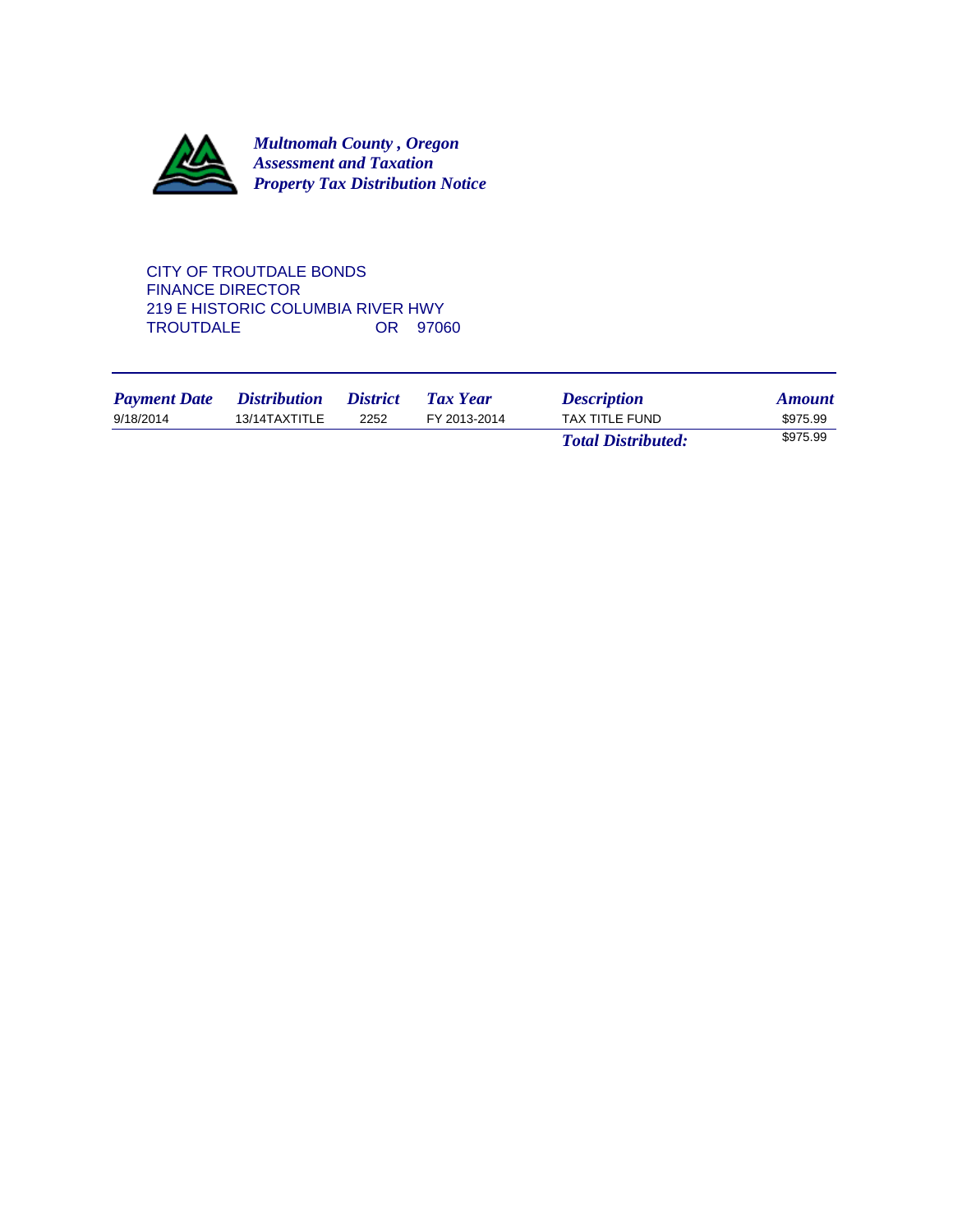

CITY OF TROUTDALE URBAN RENEWAL FINANCE DIRECTOR 219 E HISTORIC COLUMBIA RIVER HWY<br>TROUTDALE 0R 97060 TROUTDALE

| <b>Payment Date</b> | <i>Distribution</i> | <i><b>District</b></i> | <b>Tax Year</b> | <b>Description</b>        | <b>Amount</b> |
|---------------------|---------------------|------------------------|-----------------|---------------------------|---------------|
| 9/18/2014           | 13/14TAXTITLE       | 2253                   | FY 2013-2014    | <b>TAX TITLE FUND</b>     | \$98.14       |
|                     |                     |                        |                 | <b>Total Distributed:</b> | \$98.14       |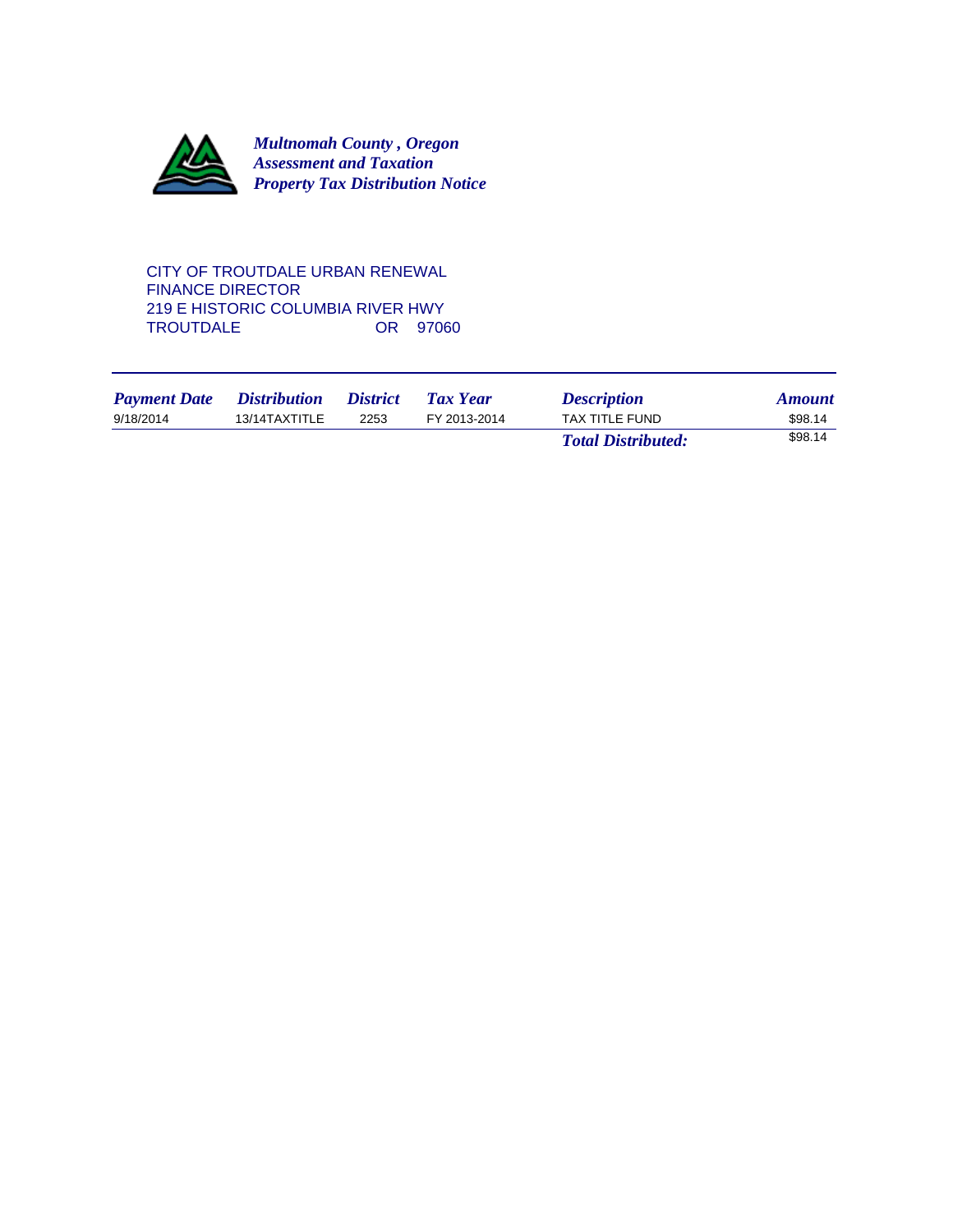

CITY OF TROUTDALE CANCEL & OMIT FINANCE DIRECTOR 219 E HISTORIC COLUMBIA RIVER HWY<br>TROUTDALE 0R 97060 TROUTDALE

| <b>Payment Date</b> | <i><b>Distribution</b></i> | <i><b>District</b></i> | <b>Tax Year</b> | <b>Description</b>        | <b>Amount</b> |
|---------------------|----------------------------|------------------------|-----------------|---------------------------|---------------|
| 9/18/2014           | 13/14TAXTITLE              | 2255                   | FY 2013-2014    | TAX TITLE FUND            | \$1.07        |
|                     |                            |                        |                 | <b>Total Distributed:</b> | \$1.07        |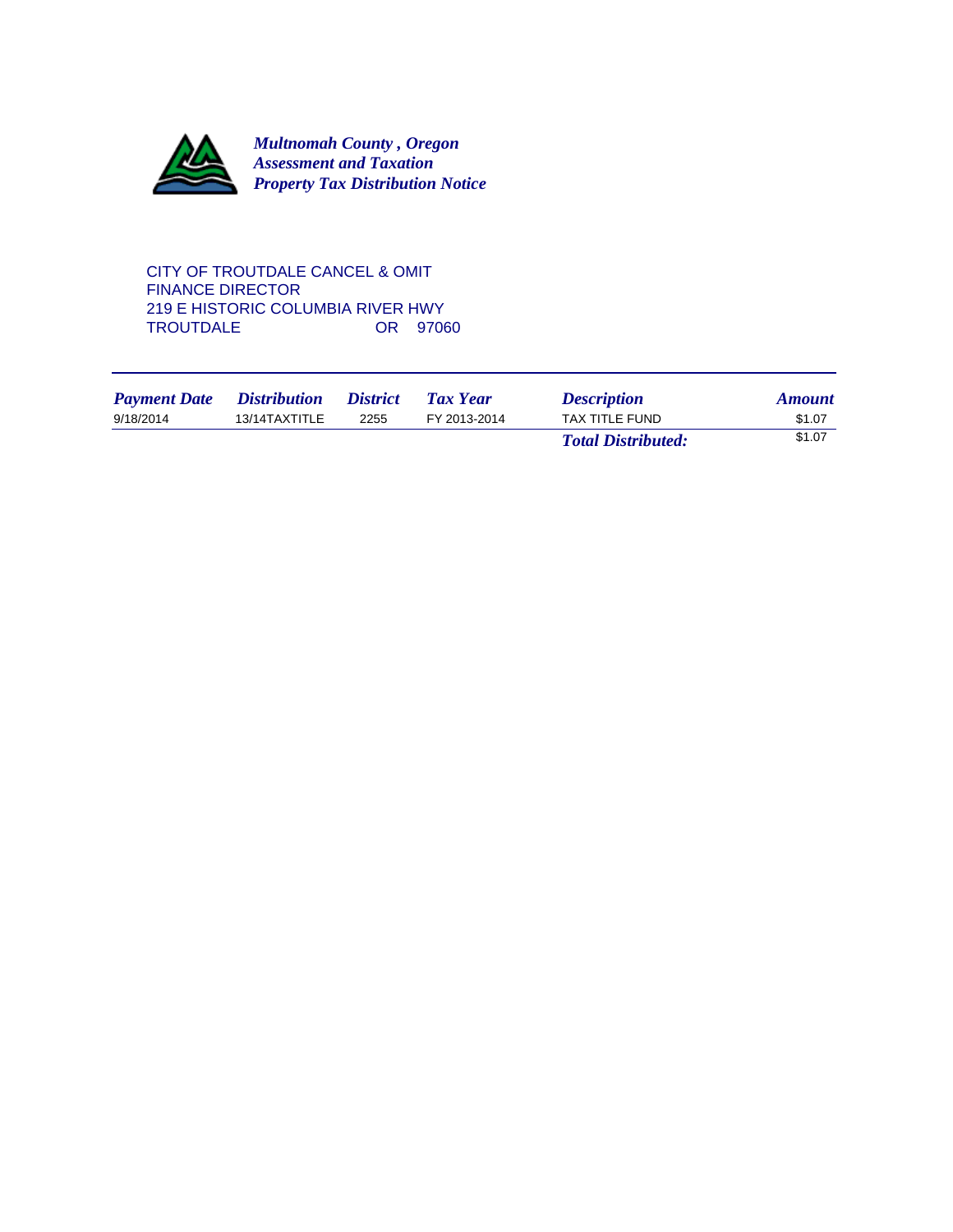

CITY OF WOOD VILLAGE FINANCE DIRECTOR 2055 NE 238TH DRIVE WOOD VILLAGE OR 97060

| <b>Payment Date</b> | <i>Distribution</i> | <i>District</i> | Tax Year     | <b>Description</b>        | <b>Amount</b> |
|---------------------|---------------------|-----------------|--------------|---------------------------|---------------|
| 9/18/2014           | 13/14TAXTITLE       | 2300            | FY 2013-2014 | TAX TITLE FUND            | \$502.92      |
|                     |                     |                 |              | <b>Total Distributed:</b> | \$502.92      |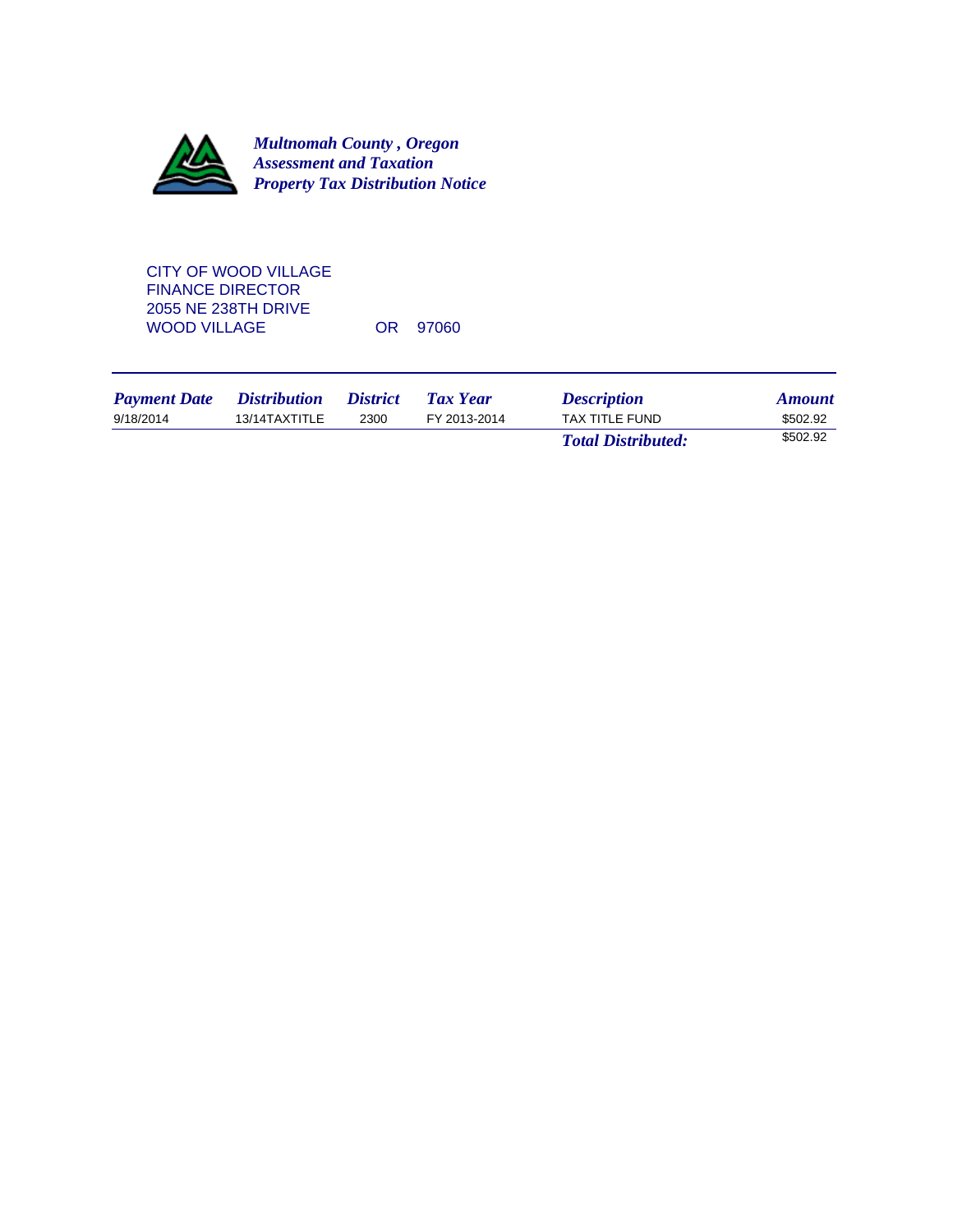

CITY OF WOOD VILLAGE URBAN RENEWAL FINANCE DIRECTOR 2055 NE 238TH DRIVE WOOD VILLAGE OR 97060

| <b>Payment Date</b> | <i>Distribution</i> | <i><b>District</b></i> | Tax Year     | <b>Description</b>        | <b>Amount</b> |
|---------------------|---------------------|------------------------|--------------|---------------------------|---------------|
| 9/18/2014           | 13/14TAXTITLE       | 2303                   | FY 2013-2014 | TAX TITLE FUND            | \$28.56       |
|                     |                     |                        |              | <b>Total Distributed:</b> | \$28.56       |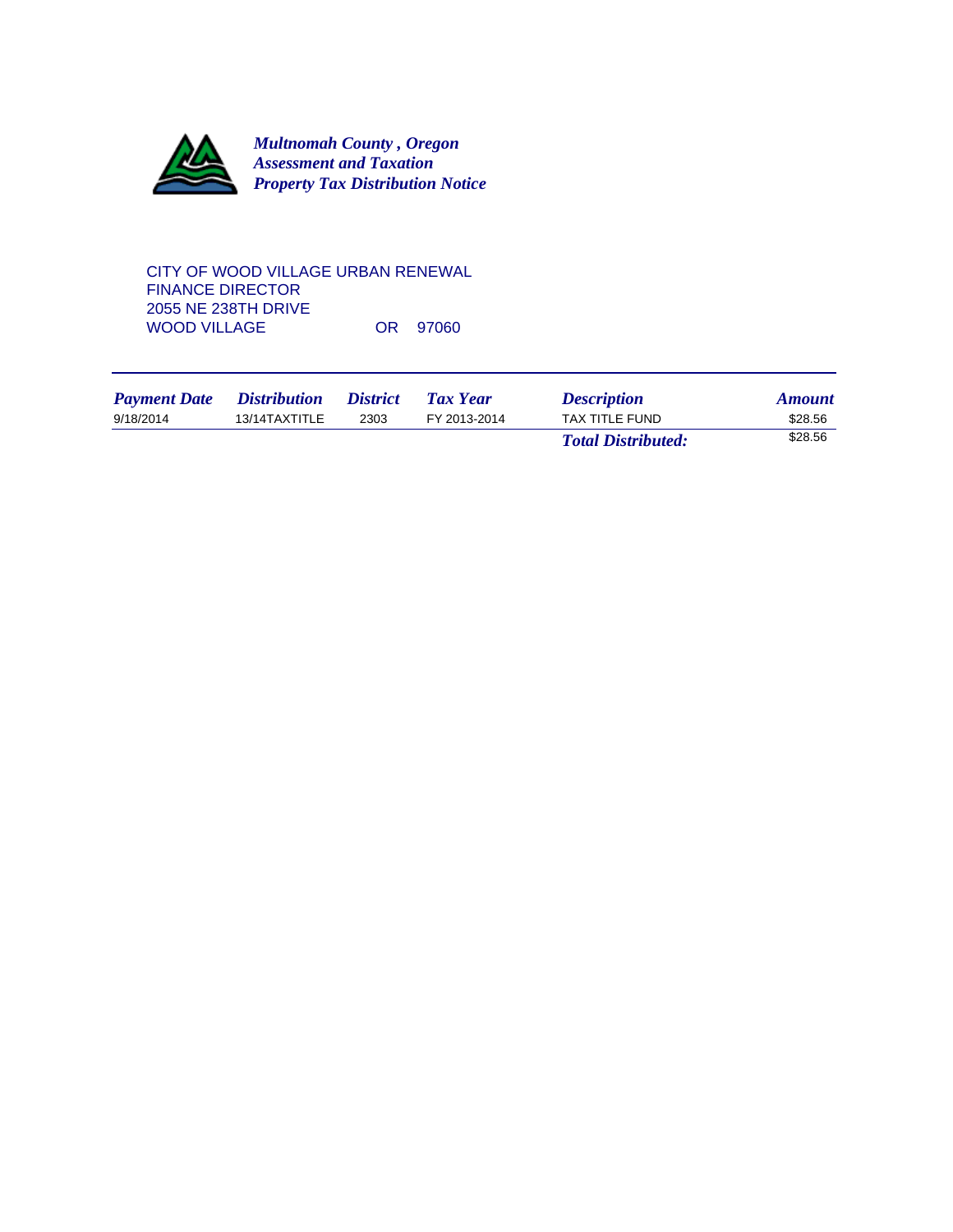

### CITY OF WOOD VILLAGE CANCEL & OMIT FINANCE DIRECTOR 2055 NE 238TH DRIVE WOOD VILLAGE OR 97060

| <b>Payment Date</b> | <i>Distribution</i> | <i><b>District</b></i> | Tax Year     | <b>Description</b>        | <b>Amount</b> |
|---------------------|---------------------|------------------------|--------------|---------------------------|---------------|
| 9/18/2014           | 13/14TAXTITLE       | 2305                   | FY 2013-2014 | <b>TAX TITLE FUND</b>     | \$0.25        |
|                     |                     |                        |              | <b>Total Distributed:</b> | \$0.25        |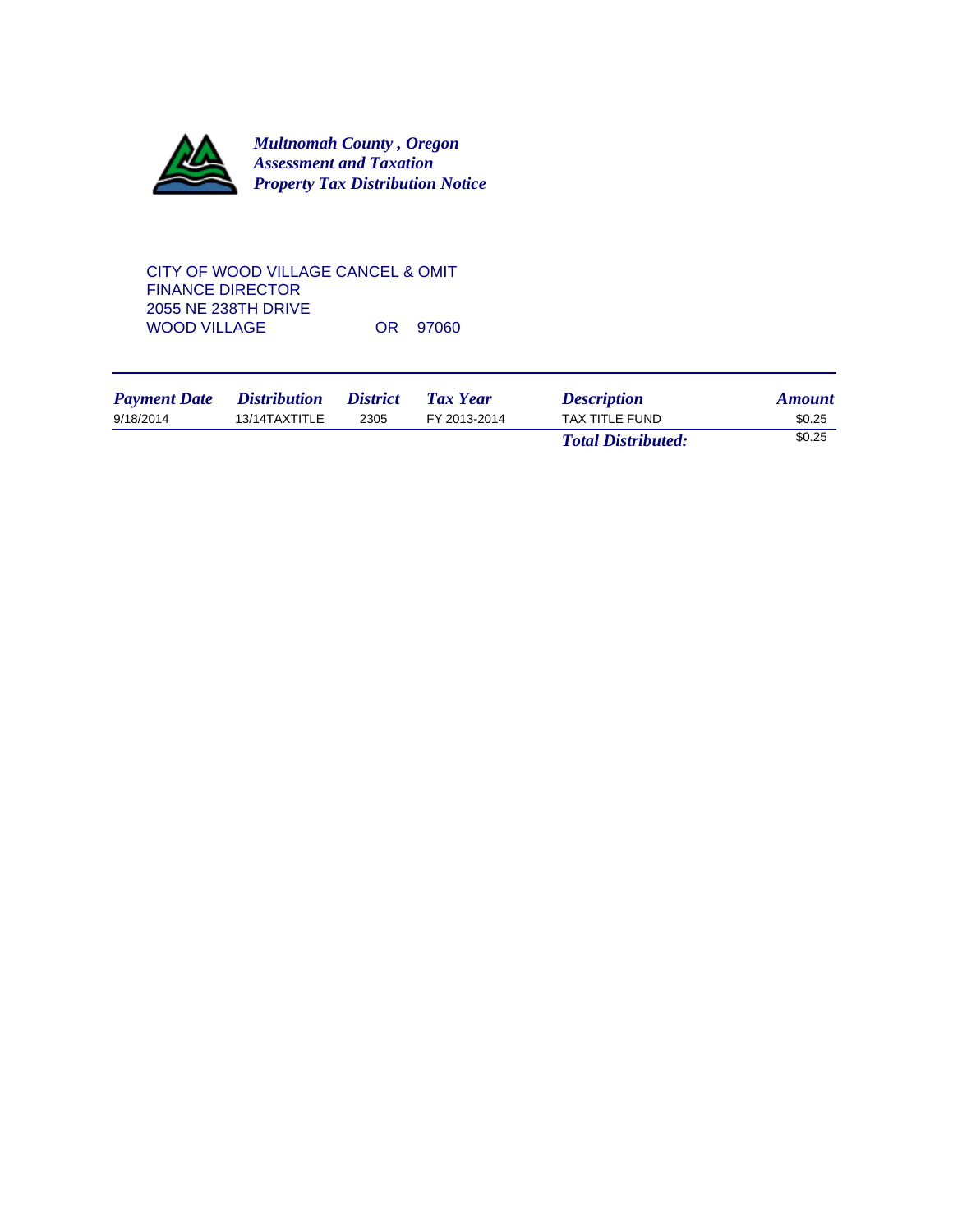

MULTNOMAH ESD BUSINESS OFFICE PO BOX 301039 PORTLAND OR 97230

| <b>Payment Date</b> | <i>Distribution</i> | <i><b>District</b></i> | Tax Year     | <b>Description</b>        | <b>Amount</b> |
|---------------------|---------------------|------------------------|--------------|---------------------------|---------------|
| 9/18/2014           | 13/14TAXTITLE       | 3100                   | FY 2013-2014 | TAX TITLE FUND            | \$17.639.66   |
|                     |                     |                        |              | <b>Total Distributed:</b> | \$17,639.66   |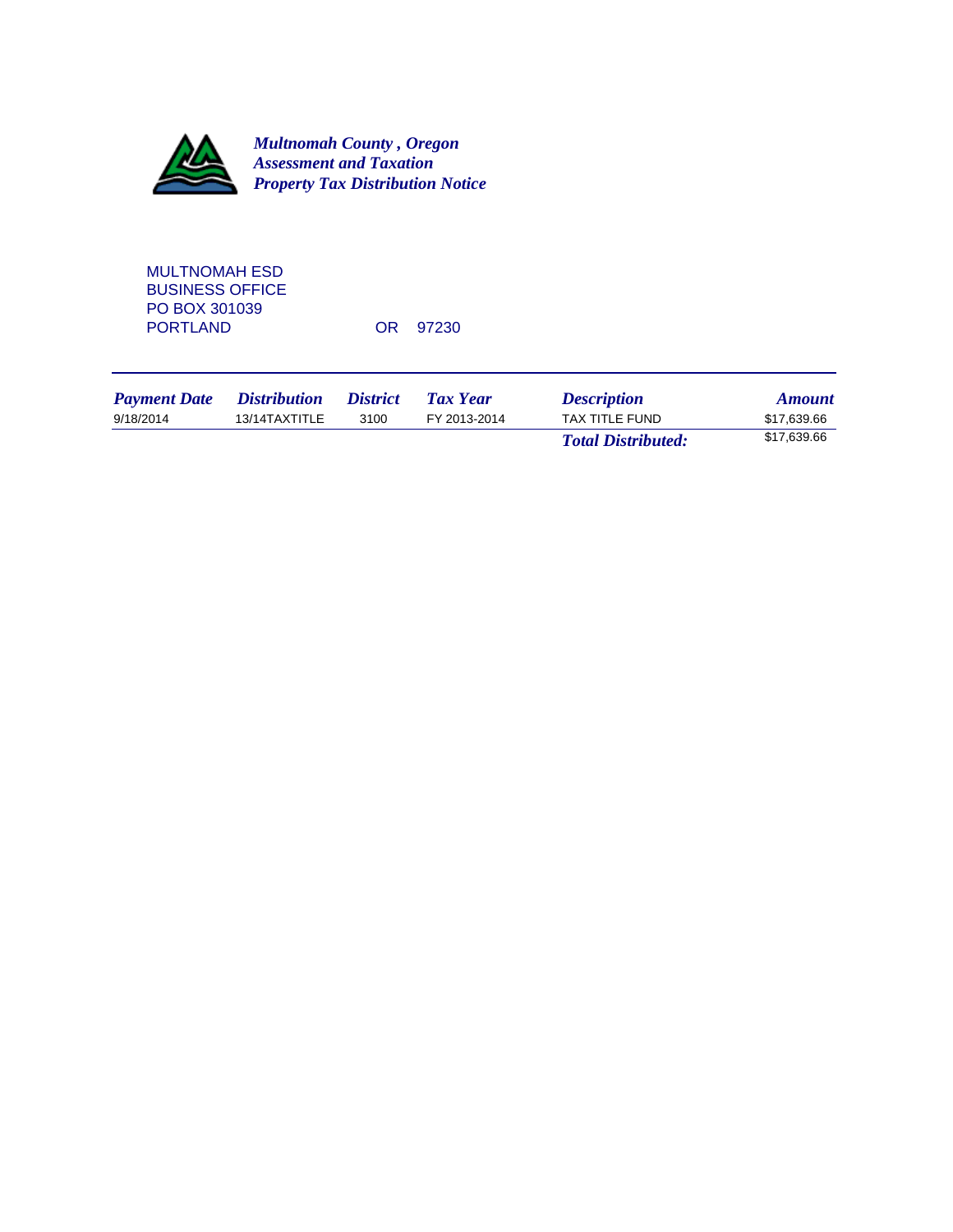

# MULTNOMAH ESD CANCEL & OMIT BUSINESS OFFICE PO BOX 301039<br>PORTLAND OR 97230

| <b>Payment Date</b> | <i>Distribution</i> | <i><b>District</b></i> | Tax Year     | <b>Description</b>        | <b>Amount</b> |
|---------------------|---------------------|------------------------|--------------|---------------------------|---------------|
| 9/18/2014           | 13/14TAXTITLE       | 3105                   | FY 2013-2014 | <b>TAX TITLE FUND</b>     | \$24.45       |
|                     |                     |                        |              | <b>Total Distributed:</b> | \$24.45       |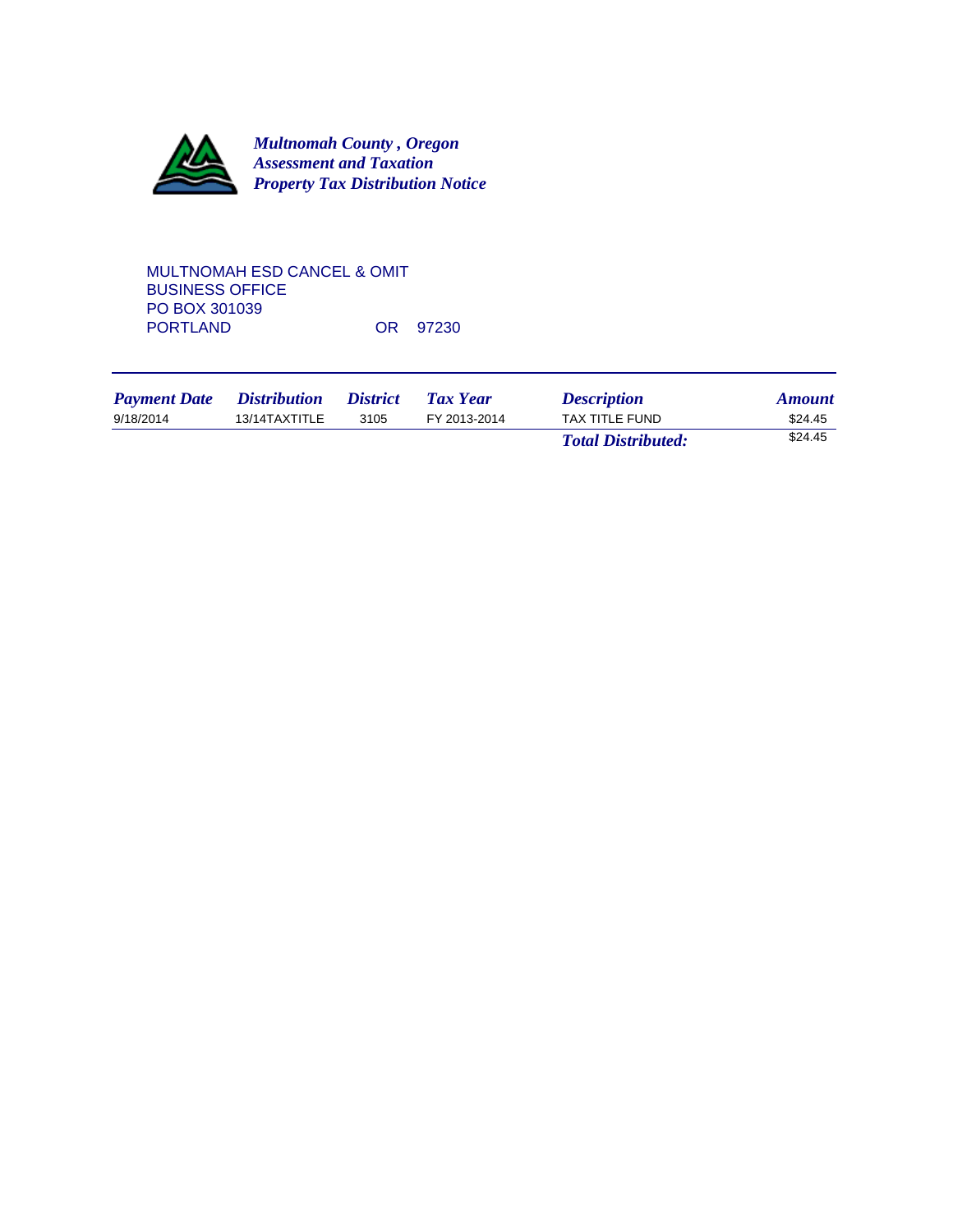

# PORTLAND SCHOOL DIST #1JT DIRECTOR OF FINANCE PO BOX 3107<br>PORTLAND OR 97208

| <b>Payment Date</b> | <i>Distribution</i> | <i>District</i> | Tax Year     | <b>Description</b>        | <b>Amount</b> |
|---------------------|---------------------|-----------------|--------------|---------------------------|---------------|
| 9/18/2014           | 13/14TAXTITLE       | 4010            | FY 2013-2014 | TAX TITLE FUND            | \$140.672.48  |
|                     |                     |                 |              | <b>Total Distributed:</b> | \$140.672.48  |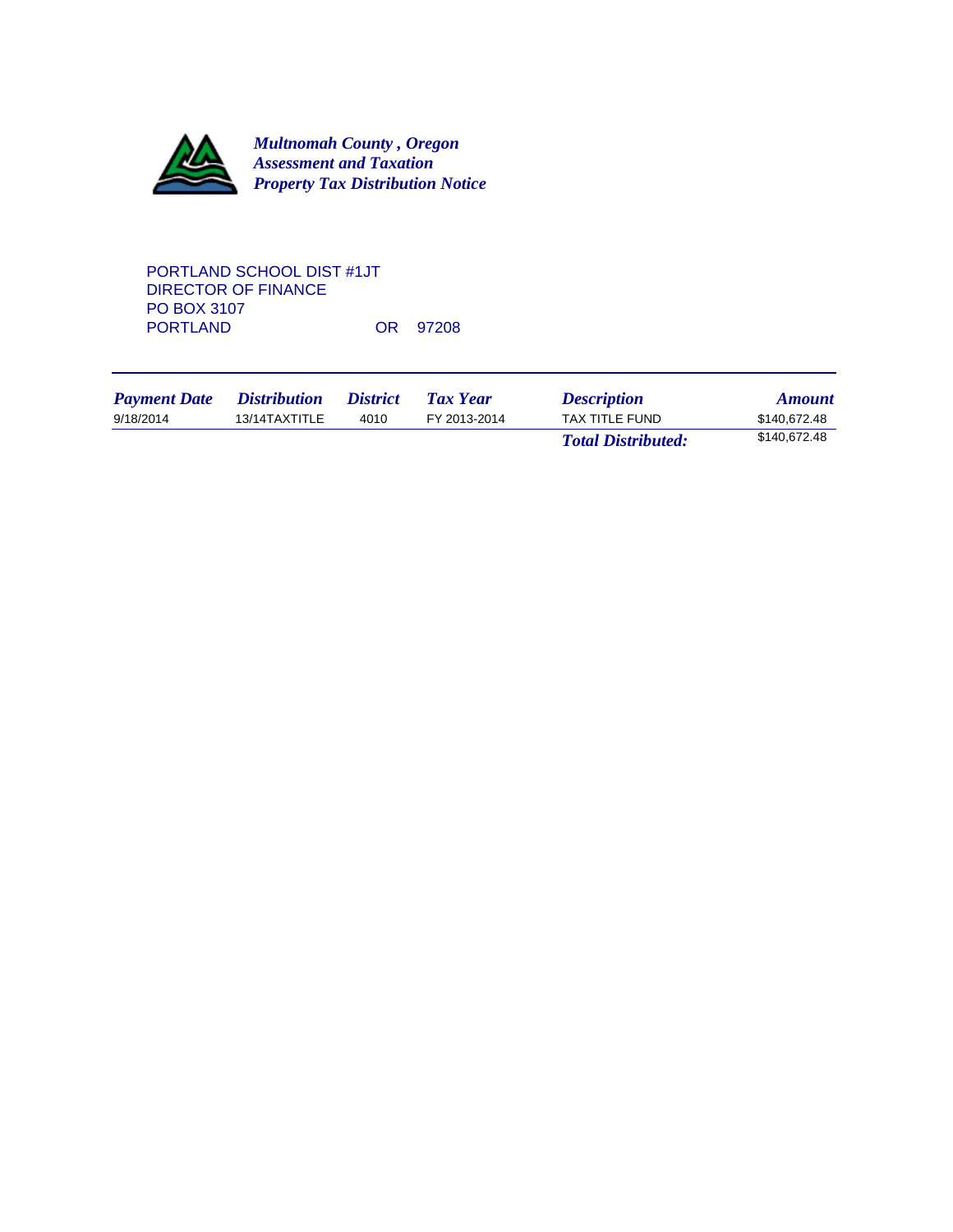

# PORTLAND SCHOOL DIST #1JT LOCAL DIRECTOR OF FINANCE PO BOX 3107<br>PORTLAND OR 97208

| <b>Payment Date</b> | <i>Distribution</i> | <i>District</i> | Tax Year     | <b>Description</b>        | <b>Amount</b> |
|---------------------|---------------------|-----------------|--------------|---------------------------|---------------|
| 9/18/2014           | 13/14TAXTITLE       | 4011            | FY 2013-2014 | <b>TAX TITLE FUND</b>     | \$37,235.97   |
|                     |                     |                 |              | <b>Total Distributed:</b> | \$37,235.97   |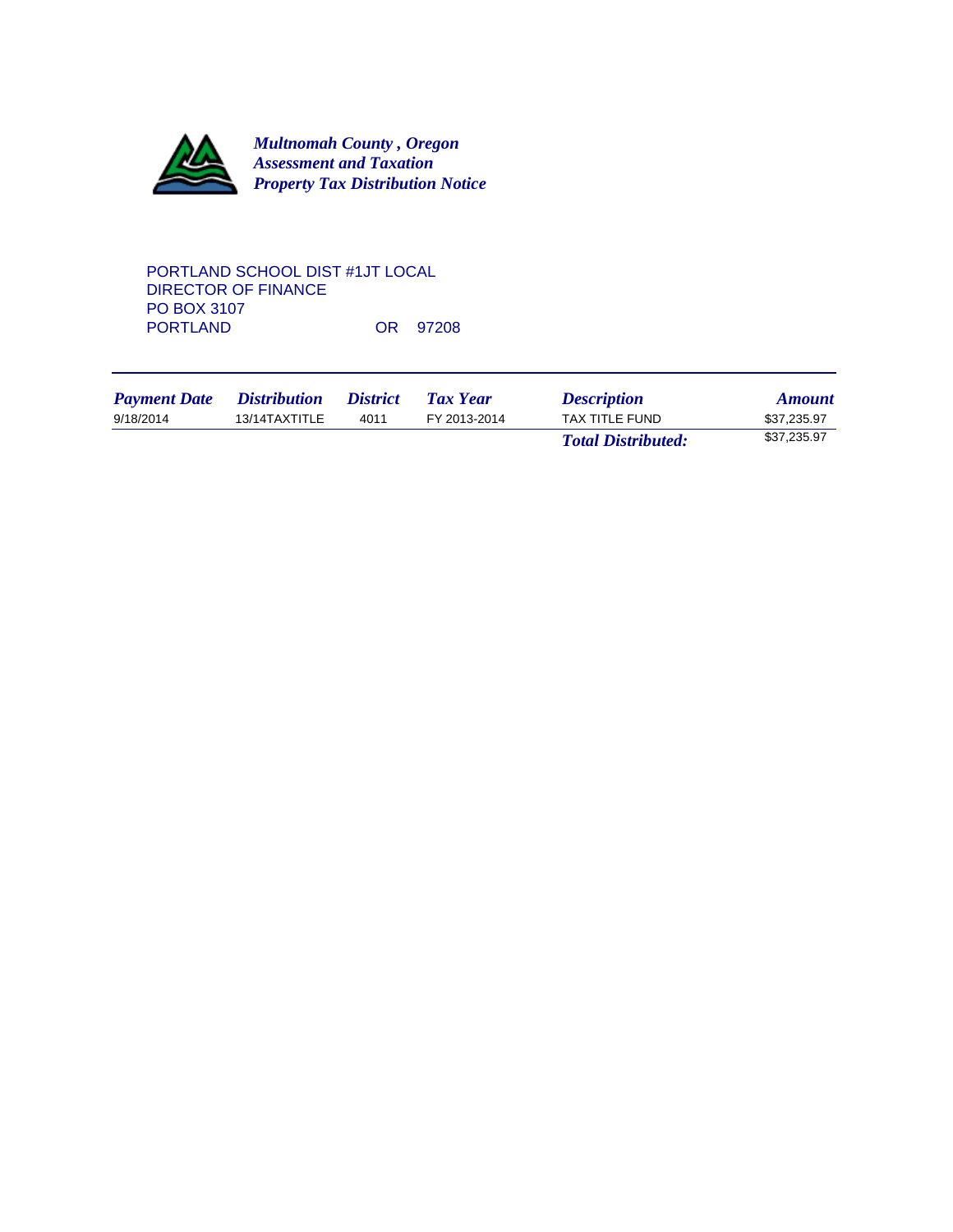

### PORTLAND SCHOOL DIST #1JT BONDS DIRECTOR OF FINANCE PO BOX 3107<br>PORTLAND OR 97208

| <b>Payment Date</b> | <i>Distribution</i> | <i>District</i> | <b>Tax Year</b> | <b>Description</b>        | <b>Amount</b> |
|---------------------|---------------------|-----------------|-----------------|---------------------------|---------------|
| 9/18/2014           | 13/14TAXTITLE       | 4012            | FY 2013-2014    | <b>TAX TITLE FUND</b>     | \$29.748.47   |
|                     |                     |                 |                 | <b>Total Distributed:</b> | \$29.748.47   |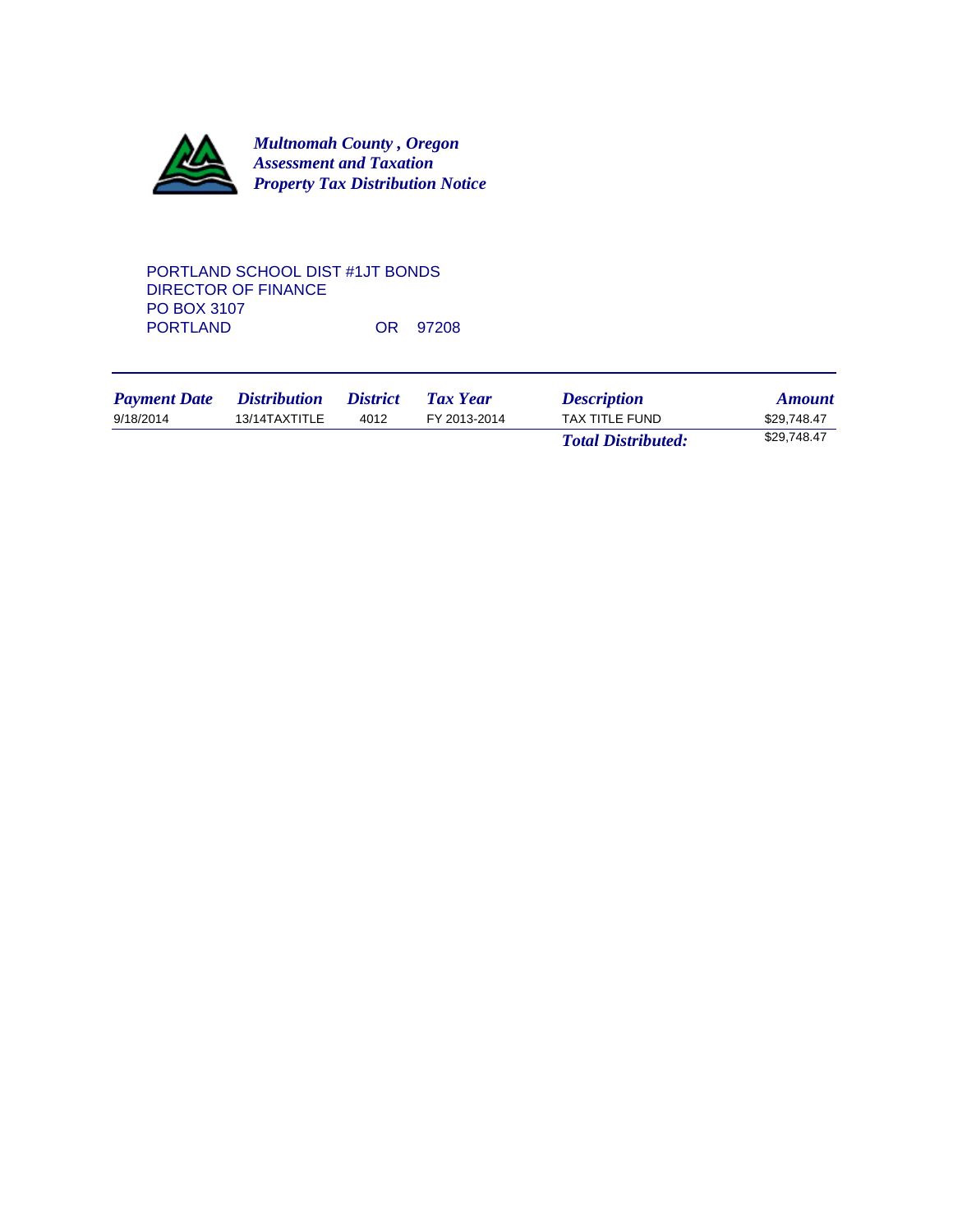

### PORTLAND SCHL DIST #1JT CANCEL/OMIT DIRECTOR OF FINANCE PO BOX 3107<br>PORTLAND OR 97208

| <b>Payment Date</b> | <i>Distribution</i> | <i><b>District</b></i> | Tax Year     | <i><b>Description</b></i> | <b>Amount</b> |
|---------------------|---------------------|------------------------|--------------|---------------------------|---------------|
| 9/18/2014           | 13/14TAXTITLE       | 4015                   | FY 2013-2014 | <b>TAX TITLE FUND</b>     | \$340.30      |
|                     |                     |                        |              | <b>Total Distributed:</b> | \$340.30      |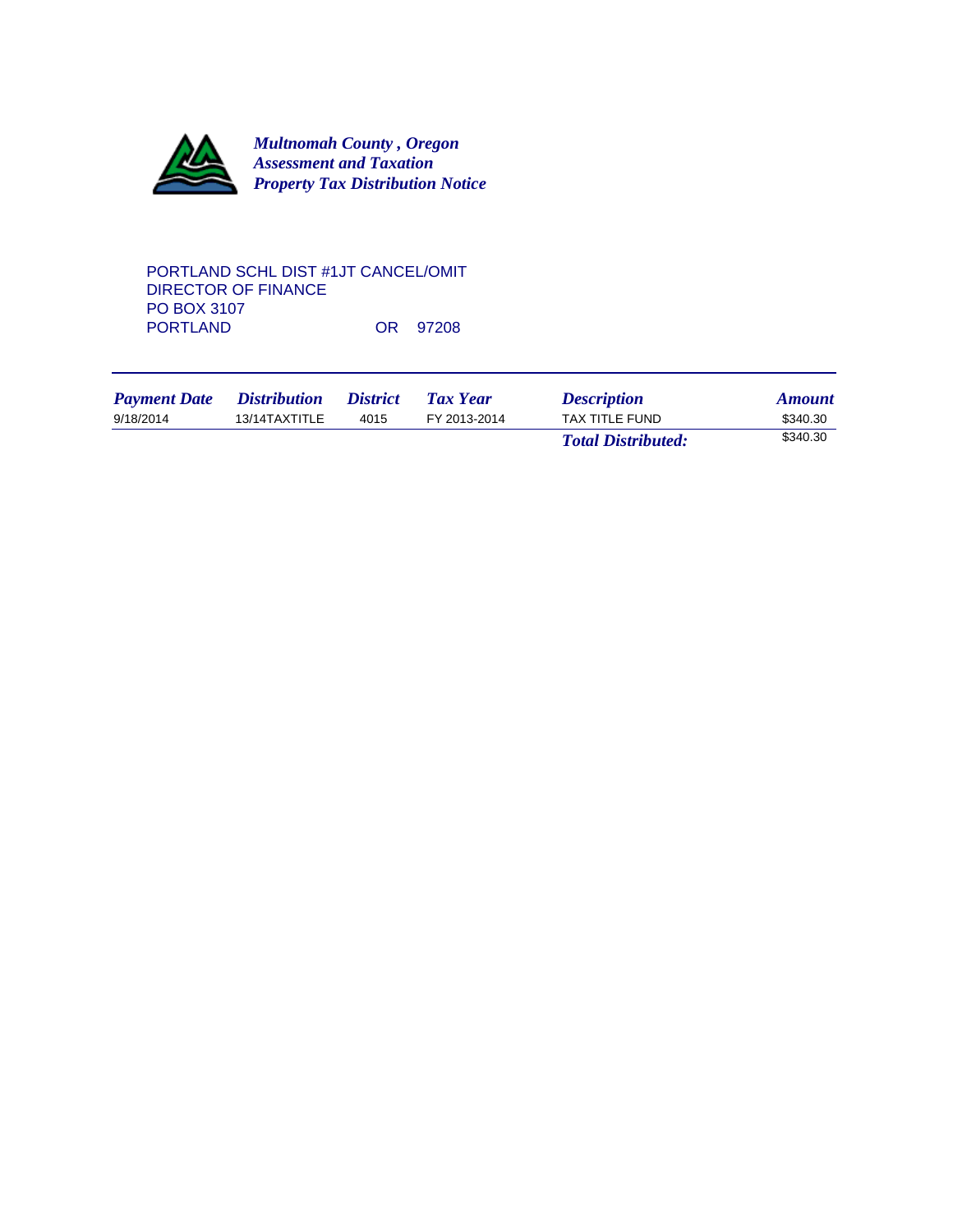

PARKROSE SCHOOL DIST #3 C/O MARY LARSON 10636 NE PRESCOTT OR 97220

| <b>Payment Date</b> | <i>Distribution</i> | <i>District</i> | Tax Year     | <b>Description</b>        | <b>Amount</b> |
|---------------------|---------------------|-----------------|--------------|---------------------------|---------------|
| 9/18/2014           | 13/14TAXTITLE       | 4031            | FY 2013-2014 | <b>TAX TITLE FUND</b>     | \$9.502.77    |
|                     |                     |                 |              | <b>Total Distributed:</b> | \$9.502.77    |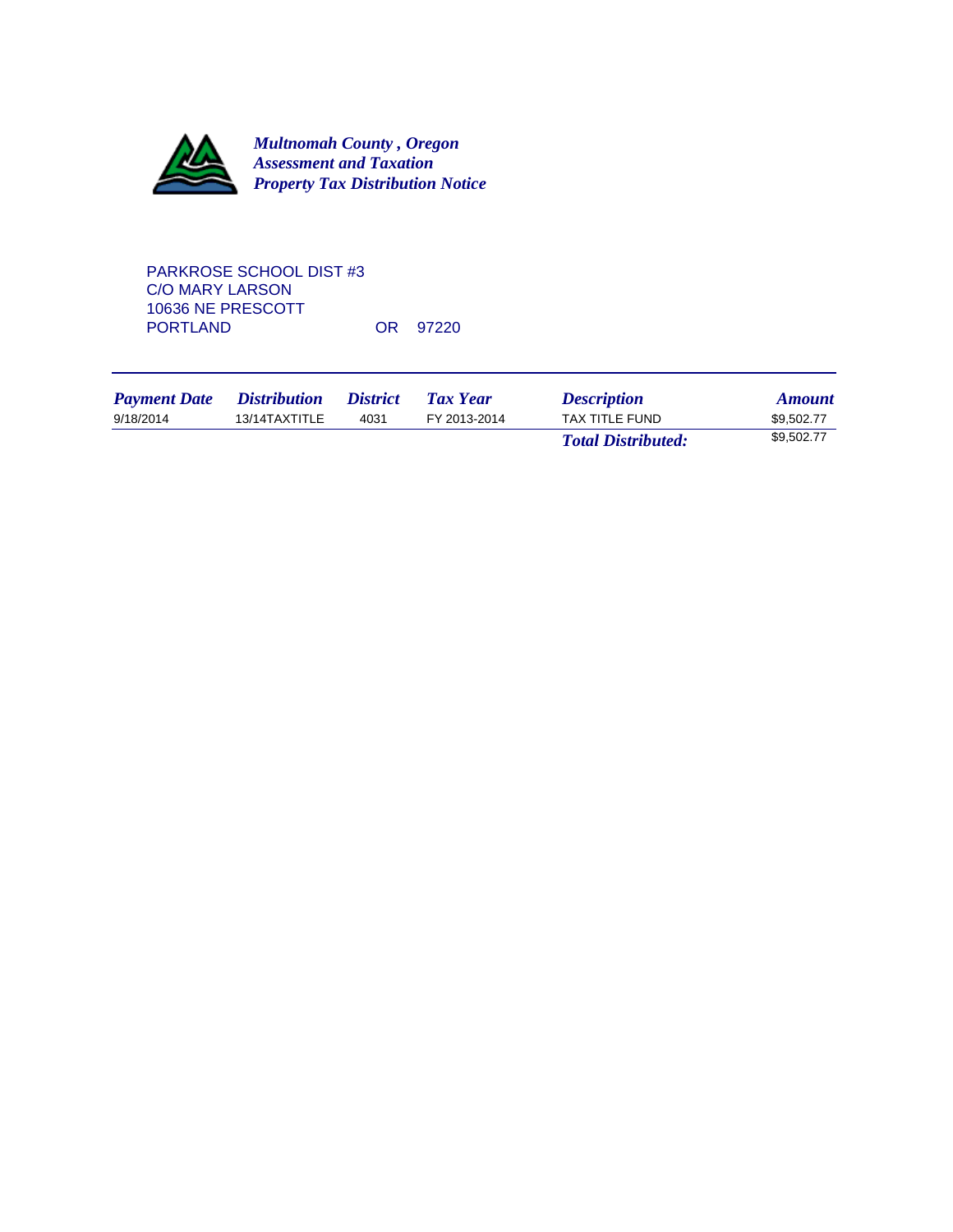

## PARKROSE SCHOOL DIST #3 BONDS C/O MARY LARSON 10636 NE PRESCOTT OR 97220

| <b>Payment Date</b> | <i>Distribution</i> | <i>District</i> | Tax Year     | <b>Description</b>        | <b>Amount</b> |
|---------------------|---------------------|-----------------|--------------|---------------------------|---------------|
| 9/18/2014           | 13/14TAXTITLE       | 4032            | FY 2013-2014 | <b>TAX TITLE FUND</b>     | \$2.391.32    |
|                     |                     |                 |              | <b>Total Distributed:</b> | \$2,391.32    |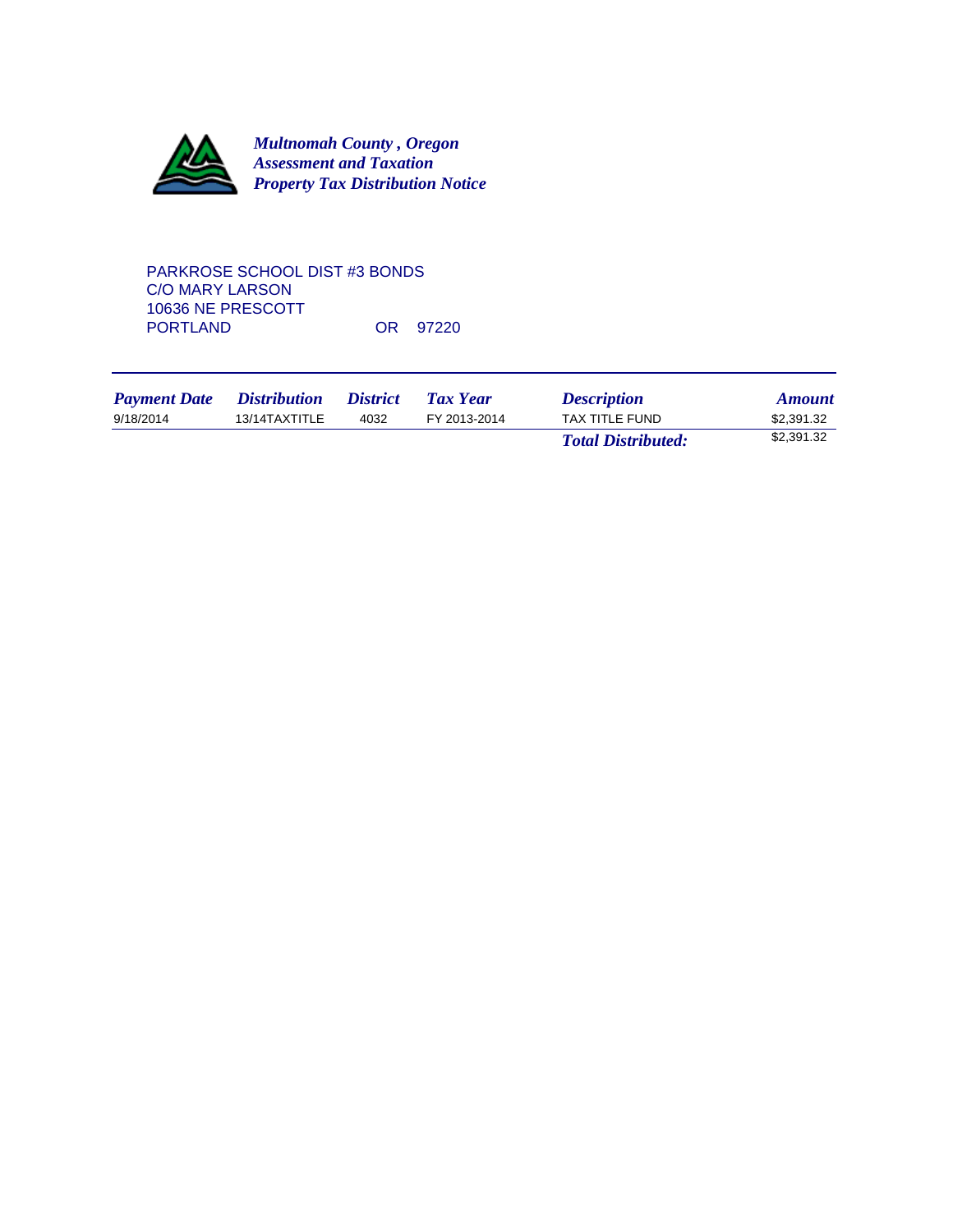

### PARKROSE SCHOOL DIST #3 CANCEL/OMIT C/O MARY LARSON 10636 NE PRESCOTT OR 97220

| <b>Payment Date</b> | <i>Distribution</i> | <i><b>District</b></i> | <b>Tax Year</b> | <b>Description</b>        | <b>Amount</b> |
|---------------------|---------------------|------------------------|-----------------|---------------------------|---------------|
| 9/18/2014           | 13/14TAXTITLE       | 4035                   | FY 2013-2014    | TAX TITLE FUND            | \$3.11        |
|                     |                     |                        |                 | <b>Total Distributed:</b> | \$3.11        |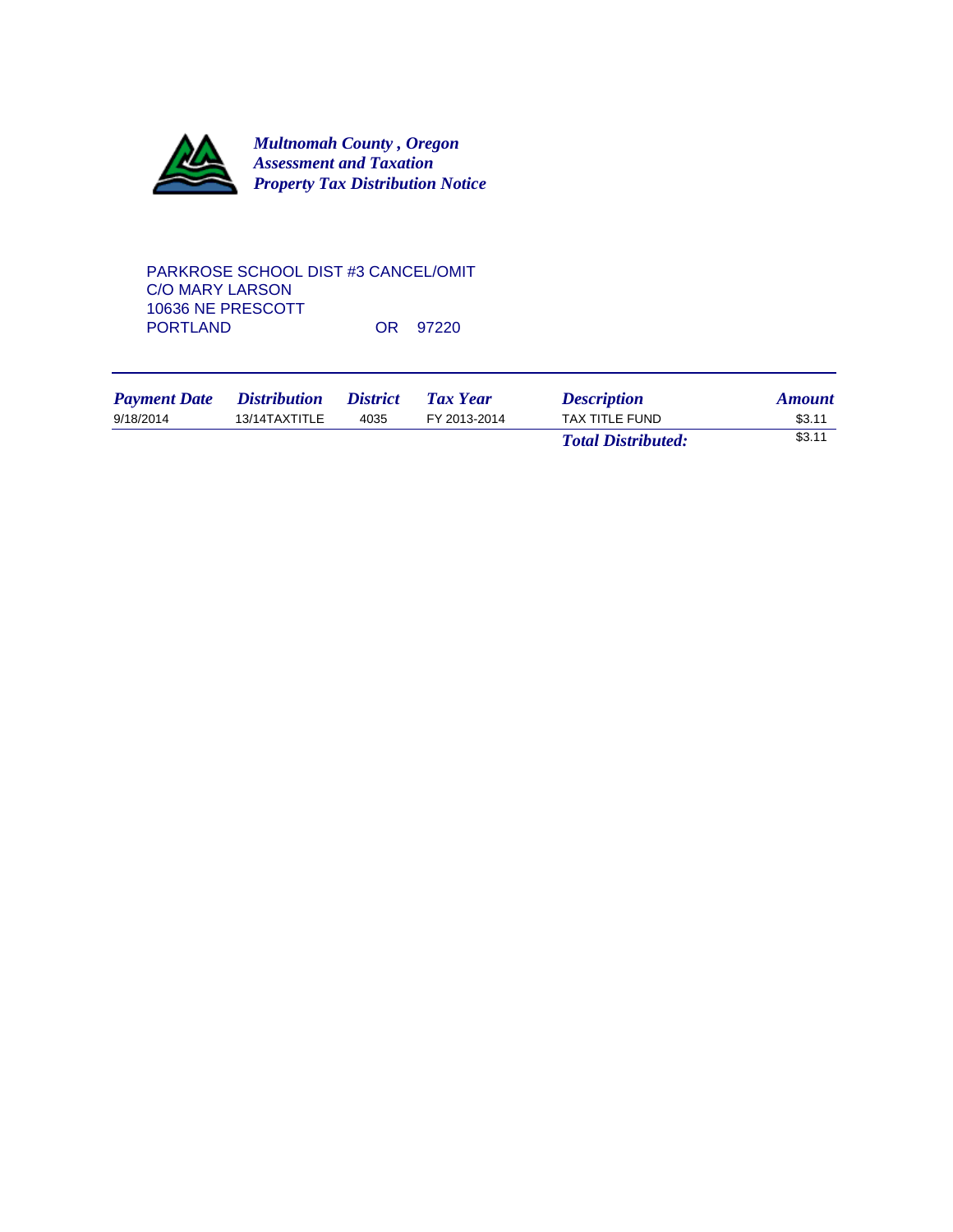

### REYNOLDS SCHOOL DIST #7 1204 NE 201 OR 97024

| <b>Payment Date</b> | <i>Distribution</i> | <i><b>District</b></i> | <b>Tax Year</b> | <b>Description</b>        | <b>Amount</b> |
|---------------------|---------------------|------------------------|-----------------|---------------------------|---------------|
| 9/18/2014           | 13/14TAXTITLE       | 4071                   | FY 2013-2014    | TAX TITLE FUND            | \$14.383.30   |
|                     |                     |                        |                 | <b>Total Distributed:</b> | \$14,383.30   |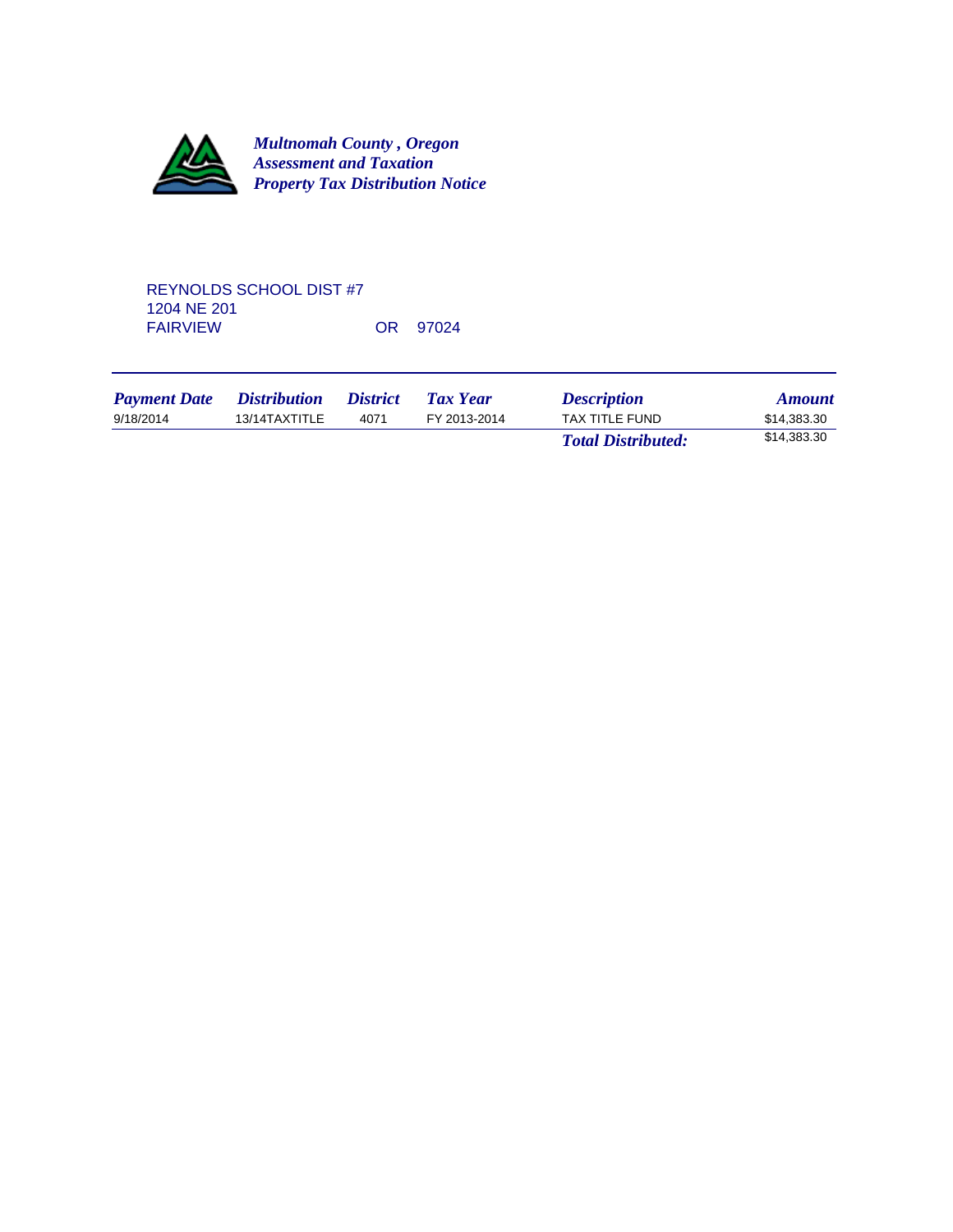

#### REYNOLDS SCHOOL DIST #7 BONDS 1204 NE 201 OR 97024

| <b>Payment Date</b> | <i>Distribution</i> | <i><b>District</b></i> | <b>Tax Year</b> | <b>Description</b>        | <b>Amount</b> |
|---------------------|---------------------|------------------------|-----------------|---------------------------|---------------|
| 9/18/2014           | 13/14TAXTITLE       | 4072                   | FY 2013-2014    | TAX TITLE FUND            | \$5.109.01    |
|                     |                     |                        |                 | <b>Total Distributed:</b> | \$5,109.01    |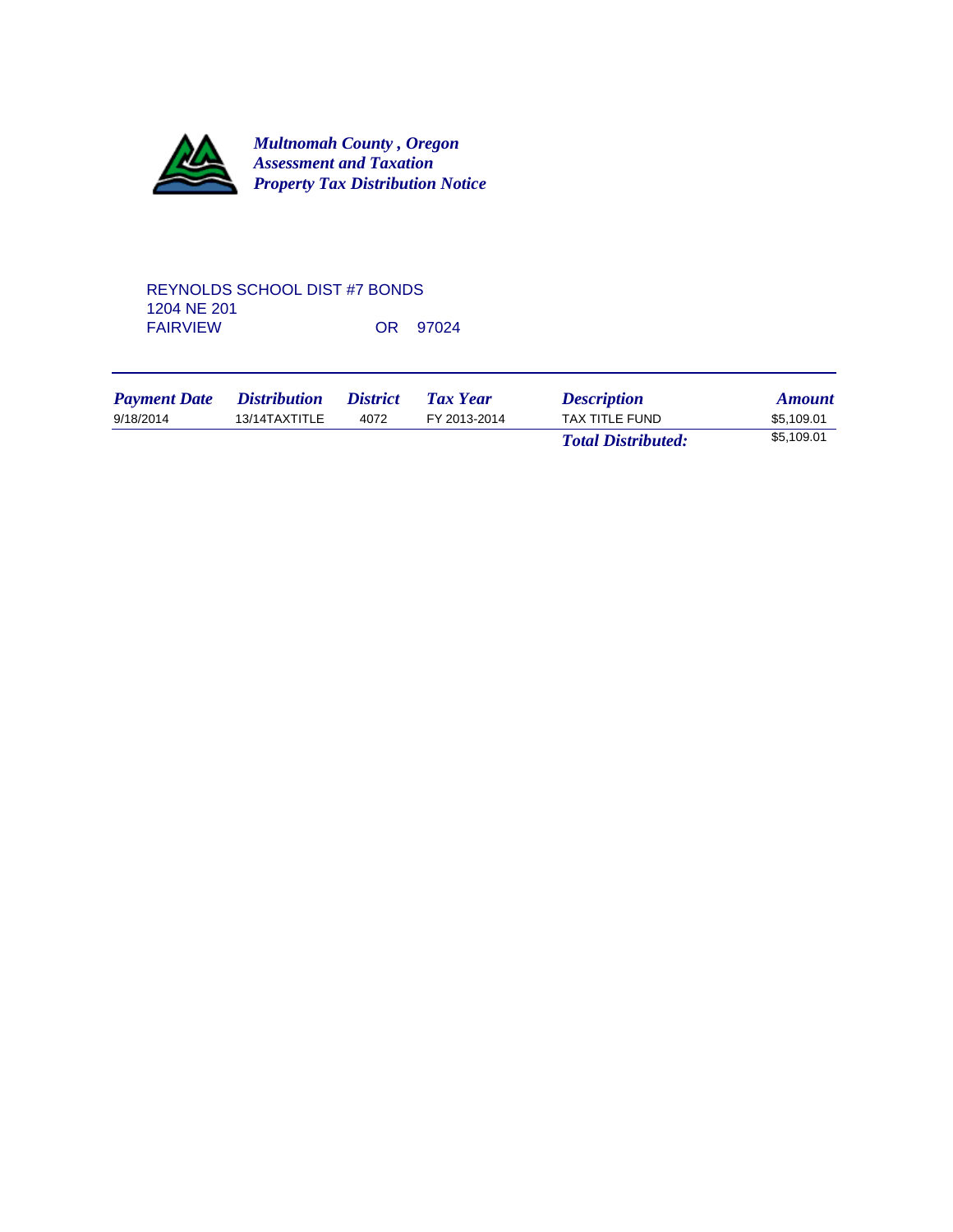

### REYNOLDS SCHOOL DIST #7 CANCEL/OMIT 1204 NE 201 OR 97024

| <b>Payment Date</b> | <i>Distribution</i> | <i><b>District</b></i> | Tax Year     | <b>Description</b>        | <b>Amount</b> |
|---------------------|---------------------|------------------------|--------------|---------------------------|---------------|
| 9/18/2014           | 13/14TAXTITLE       | 4075                   | FY 2013-2014 | TAX TITLE FUND            | \$52.79       |
|                     |                     |                        |              | <b>Total Distributed:</b> | \$52.79       |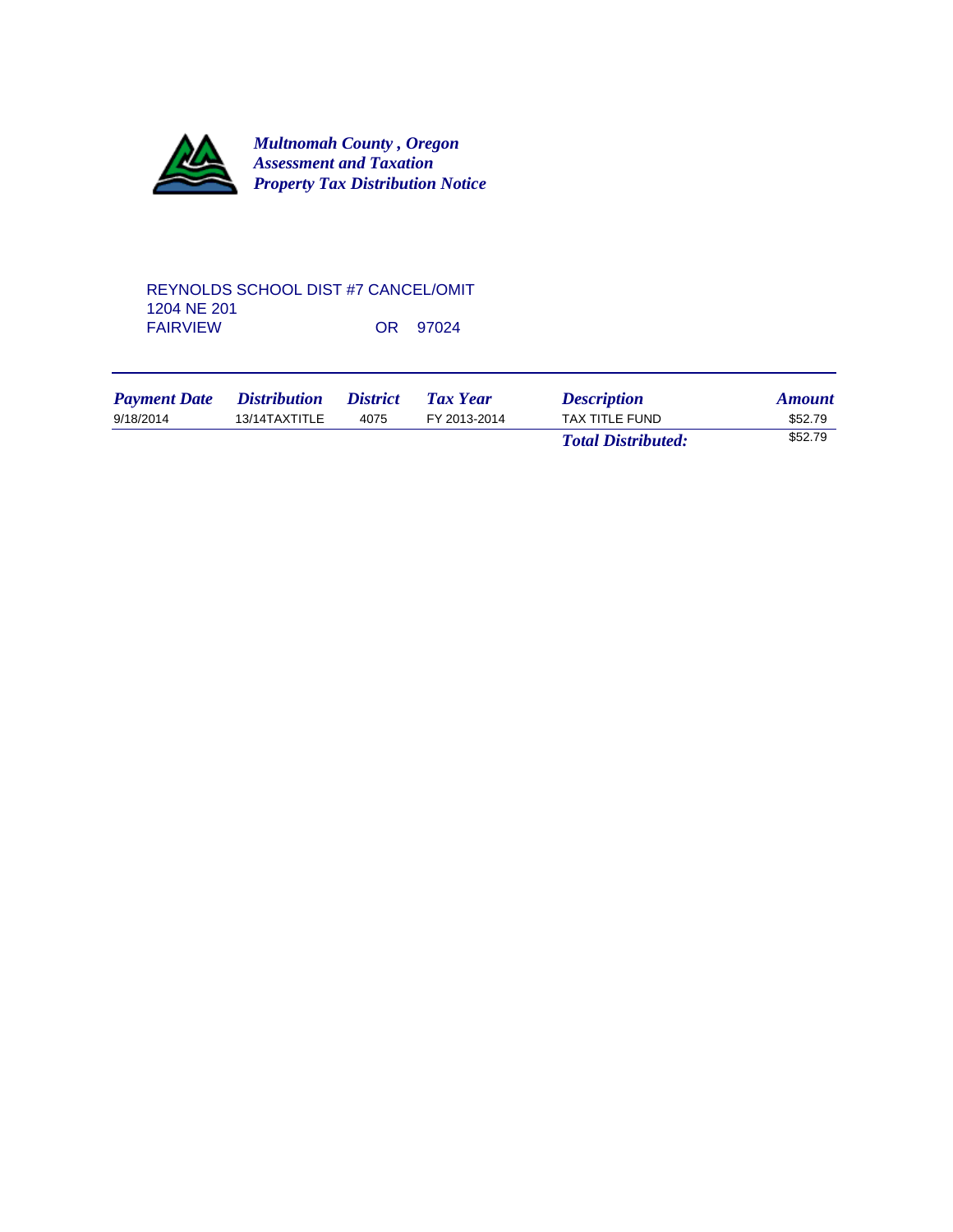

SCAPPOOSE SCHOOL DIST #9 MARY CRUM - BUSINESS MANAGER 33589 SE HIGH SCHOOL WAY SCAPPOOSE OR 97056

| <b>Payment Date</b> | <i>Distribution</i> | <i>District</i> | Tax Year     | <b>Description</b>        | <b>Amount</b> |
|---------------------|---------------------|-----------------|--------------|---------------------------|---------------|
| 9/18/2014           | 13/14TAXTITLE       | 4090            | FY 2013-2014 | <b>TAX TITLE FUND</b>     | \$837.32      |
|                     |                     |                 |              | <b>Total Distributed:</b> | \$837.32      |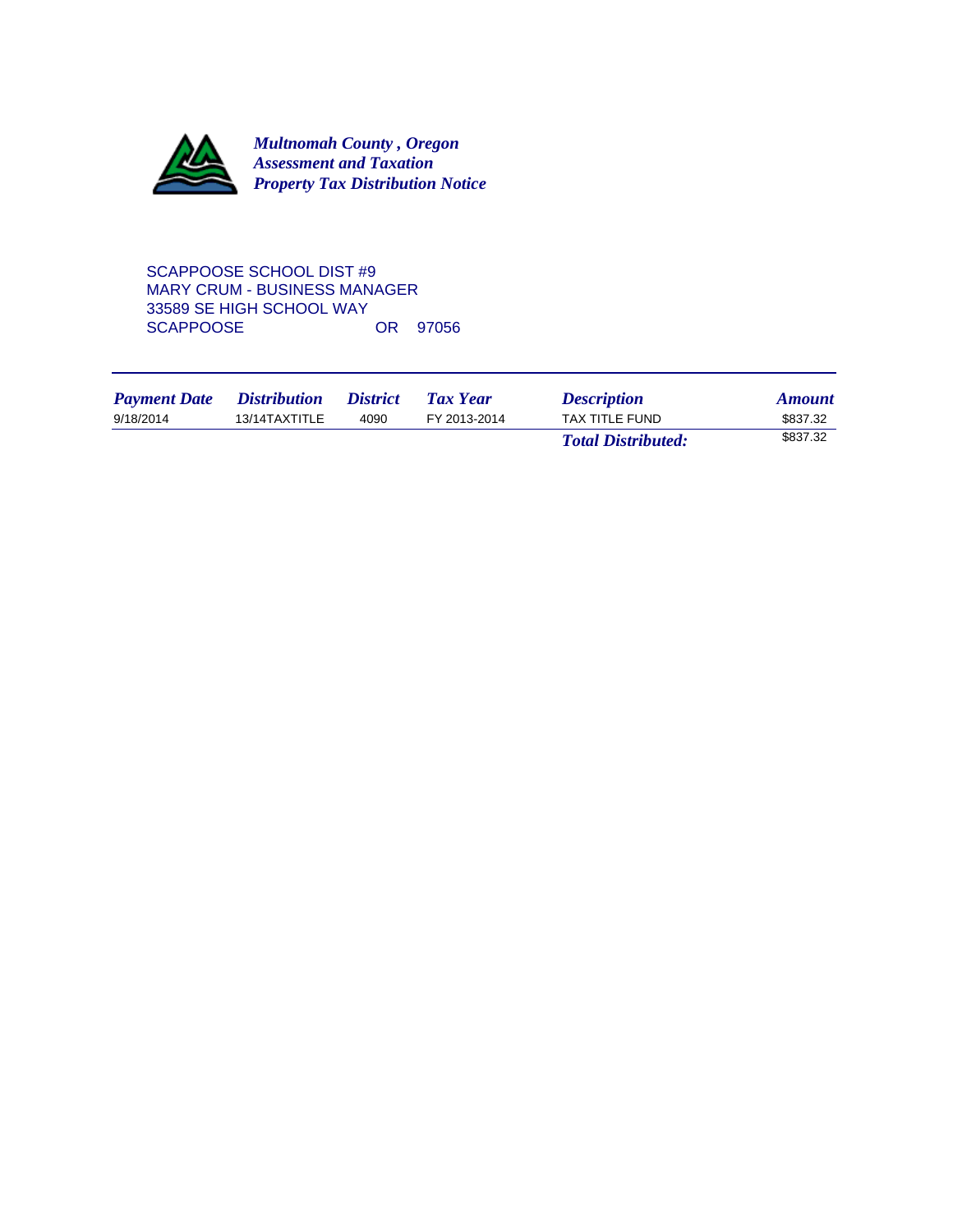

SCAPPOOSE SCHOOL DIST #9 & 19 BONDS MARY CRUM - BUSINESS MANAGER 33589 SE HIGH SCHOOL WAY SCAPPOOSE OR 97056

| <b>Payment Date</b> | <i>Distribution</i> | <i>District</i> | <b>Tax Year</b> | <b>Description</b>        | <b>Amount</b> |
|---------------------|---------------------|-----------------|-----------------|---------------------------|---------------|
| 9/18/2014           | 13/14TAXTITLE       | 4094            | FY 2013-2014    | <b>TAX TITLE FUND</b>     | \$271.88      |
|                     |                     |                 |                 | <b>Total Distributed:</b> | \$271.88      |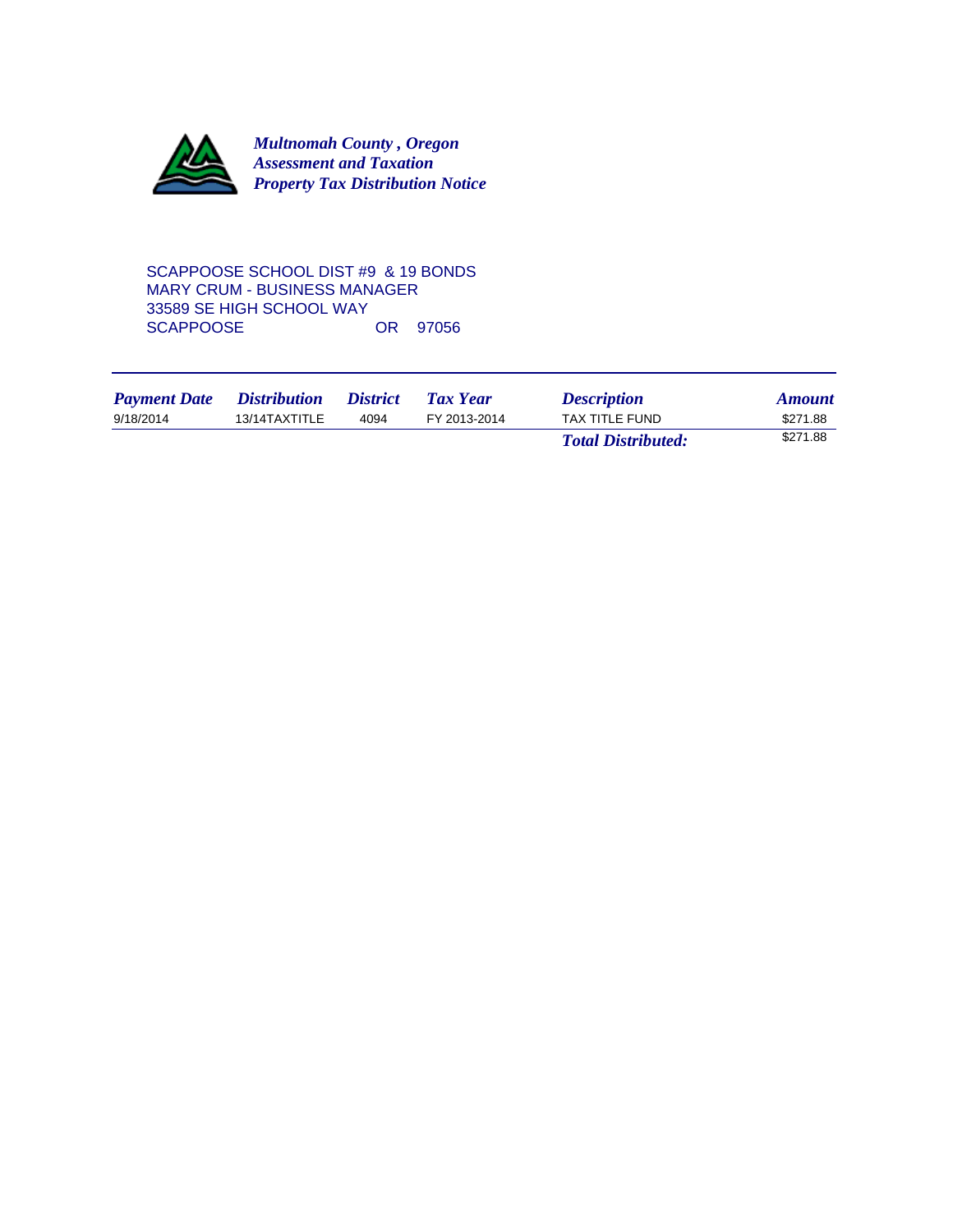

## GRESHAM-BARLOW SCHL DIST #10 C/O MICHELLE GRANGER - MOORE 1331 NW EASTMAN PKWY OR 97030

| <b>Payment Date</b> | <i>Distribution</i> | <i>District</i> | Tax Year     | <b>Description</b>        | <b>Amount</b> |
|---------------------|---------------------|-----------------|--------------|---------------------------|---------------|
| 9/18/2014           | 13/14TAXTITLE       | 4101            | FY 2013-2014 | TAX TITLE FUND            | \$13,082.28   |
|                     |                     |                 |              | <b>Total Distributed:</b> | \$13,082.28   |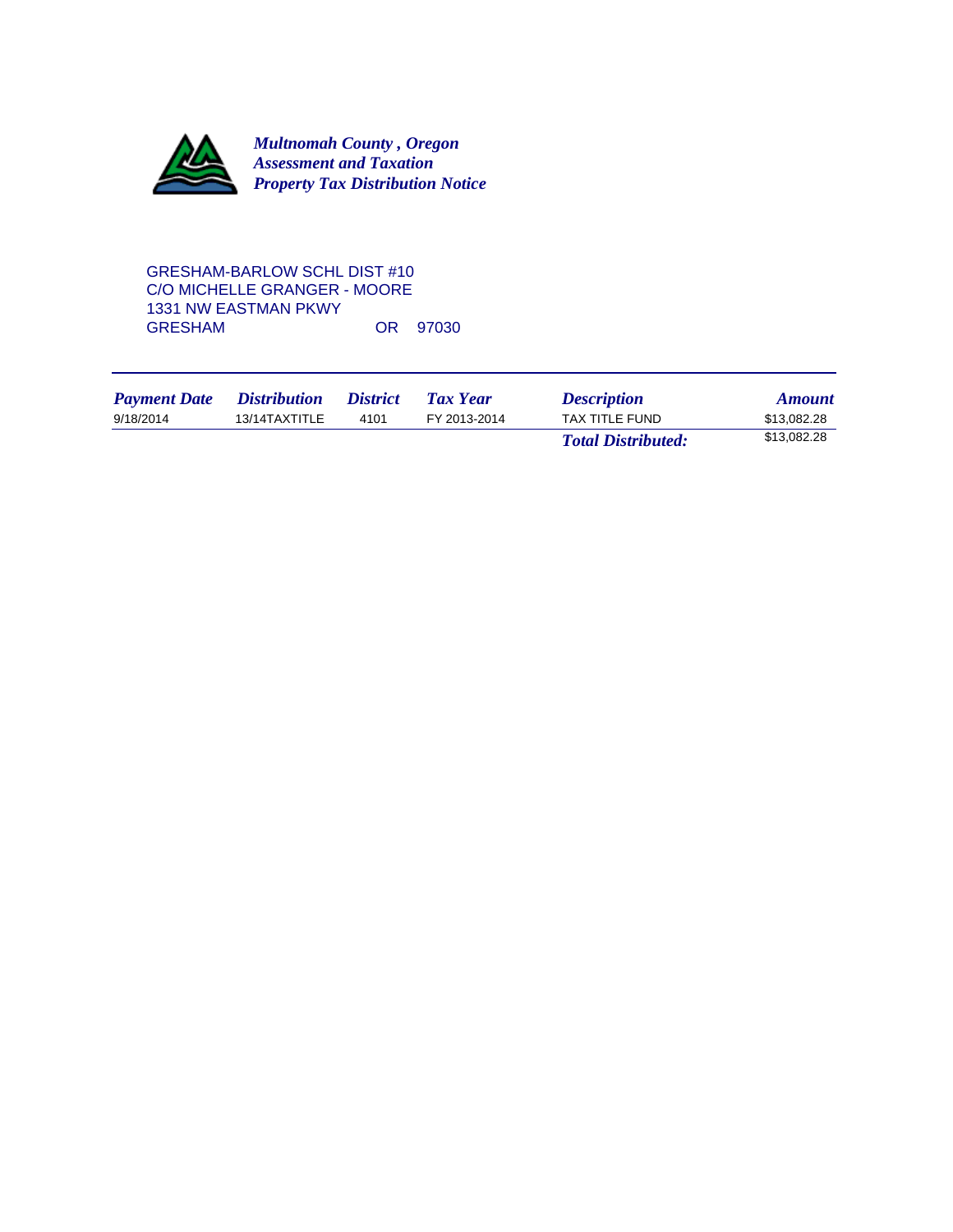

GRESHAM-BARLOW SCHL DIST #10 BONDS C/O MICHELLE GRANGER - MOORE 1331 NW EASTMAN PKWY OR 97030

| <b>Payment Date</b> | <i>Distribution</i> | <i>District</i> | <b>Tax Year</b> | <b>Description</b>        | <b>Amount</b> |
|---------------------|---------------------|-----------------|-----------------|---------------------------|---------------|
| 9/18/2014           | 13/14TAXTITLE       | 4102            | FY 2013-2014    | TAX TITLE FUND            | \$3.112.19    |
|                     |                     |                 |                 | <b>Total Distributed:</b> | \$3,112.19    |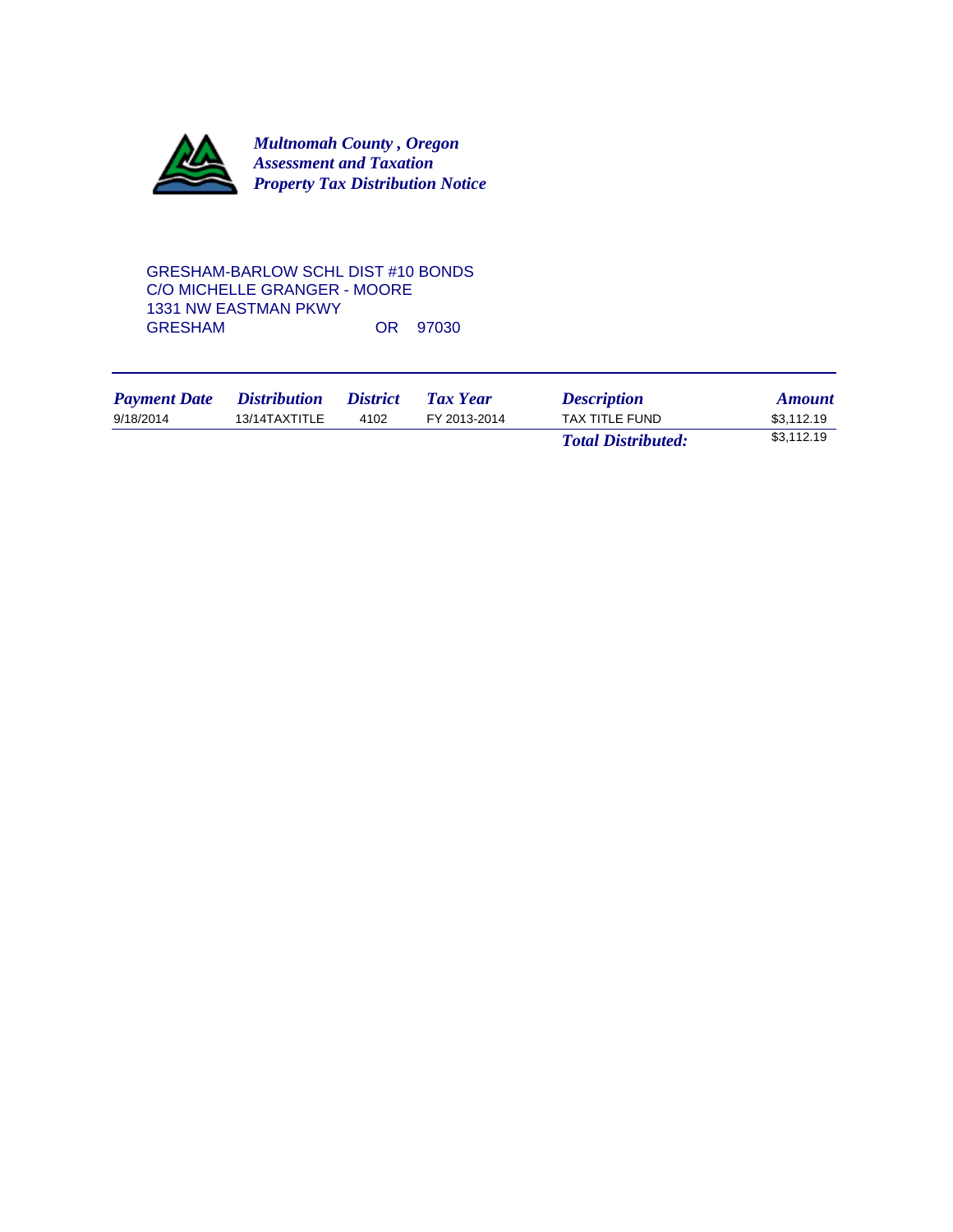

### GRESHAM-BARLOW SD #10 CANCEL/OMIT C/O MICHELLE GRANGER - MOORE 1331 NW EASTMAN PKWY OR 97030

| <b>Payment Date</b> | <i><b>Distribution</b></i> | <i><b>District</b></i> | Tax Year     | <b>Description</b>        | <b>Amount</b> |
|---------------------|----------------------------|------------------------|--------------|---------------------------|---------------|
| 9/18/2014           | 13/14TAXTITLE              | 4105                   | FY 2013-2014 | TAX TITLE FUND            | \$5.92        |
|                     |                            |                        |              | <b>Total Distributed:</b> | \$5.92        |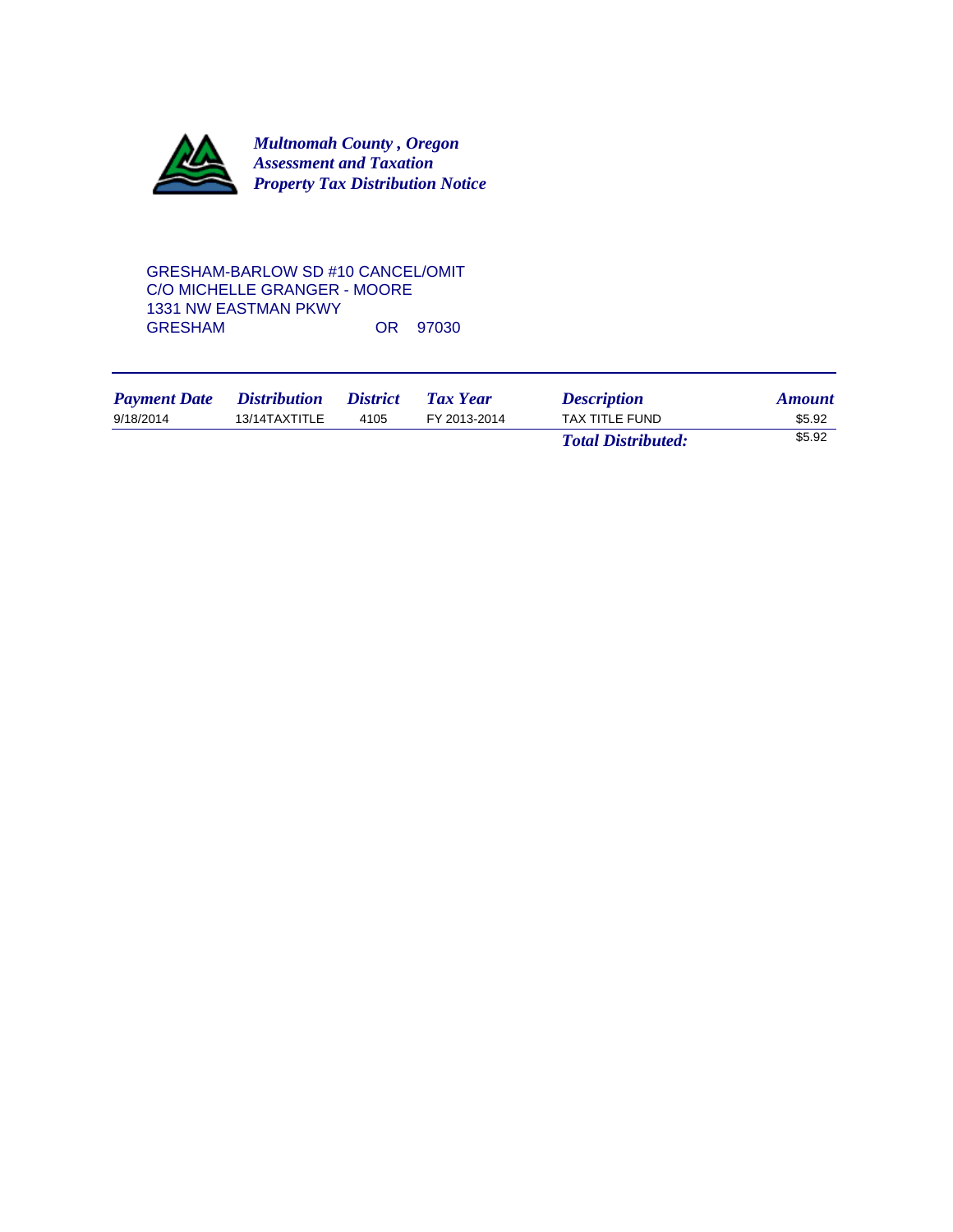

CENTENNIAL SCHOOL DIST #28JT DENISE LAPP - BUSINESS SERV SUPERVISOR 18135 SE BROOKLYN ST OR 97236

| <b>Payment Date</b> | <i>Distribution</i> | <i>District</i> | <b>Tax Year</b> | <b>Description</b>        | <b>Amount</b> |
|---------------------|---------------------|-----------------|-----------------|---------------------------|---------------|
| 9/18/2014           | 13/14TAXTITLE       | 4281            | FY 2013-2014    | TAX TITLE FUND            | \$6,282,22    |
|                     |                     |                 |                 | <b>Total Distributed:</b> | \$6,282.22    |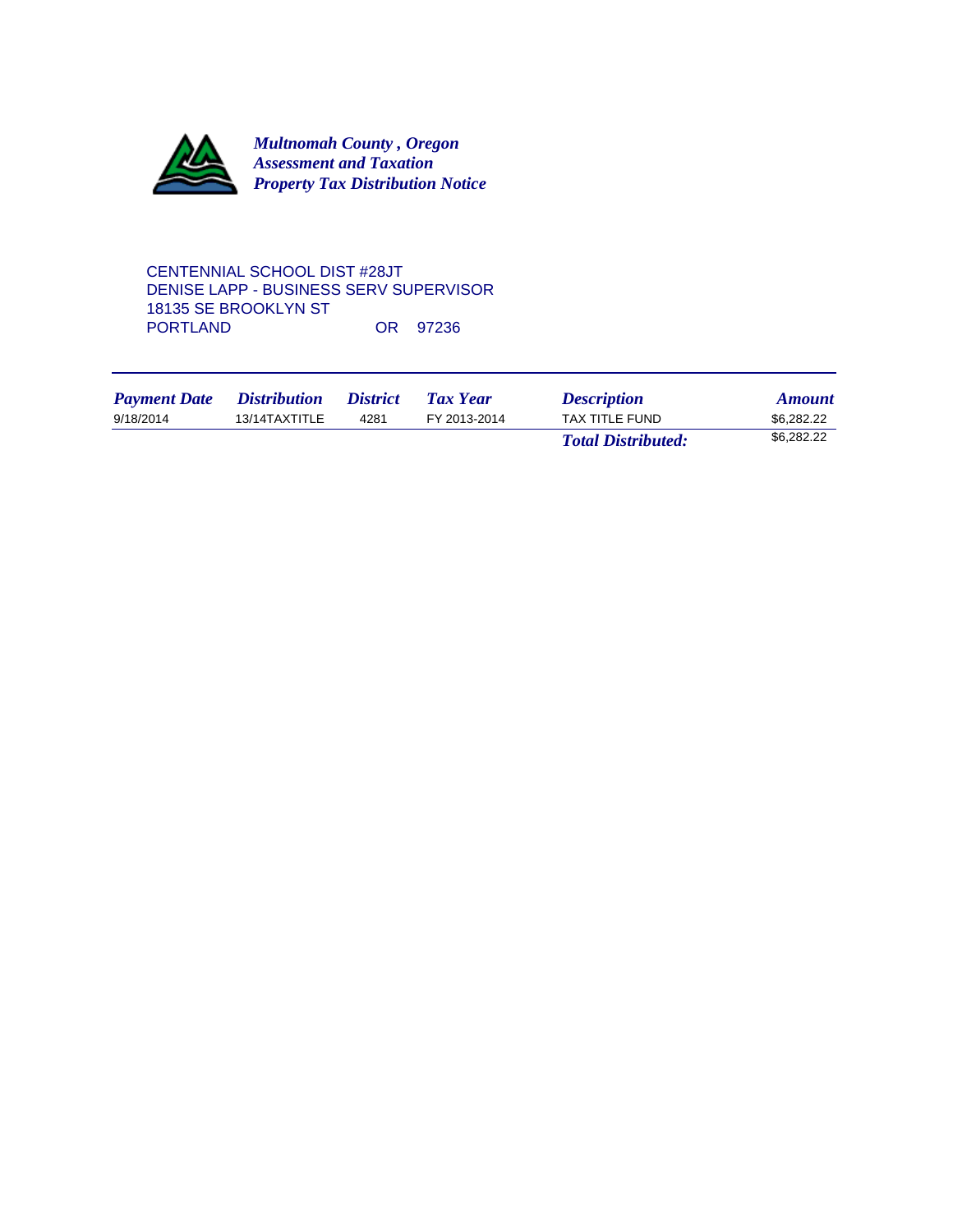

## CENTENNIAL SCHOOL DIST #28JT BONDS DENISE LAPP - BUSINESS SERV SUPERVISOR 18135 SE BROOKLYN ST OR 97236

| <b>Payment Date</b> | <i>Distribution</i> | <i>District</i> | <b>Tax Year</b> | <b>Description</b>        | <b>Amount</b> |
|---------------------|---------------------|-----------------|-----------------|---------------------------|---------------|
| 9/18/2014           | 13/14TAXTITLE       | 4282            | FY 2013-2014    | <b>TAX TITLE FUND</b>     | \$1.677.82    |
|                     |                     |                 |                 | <b>Total Distributed:</b> | \$1,677.82    |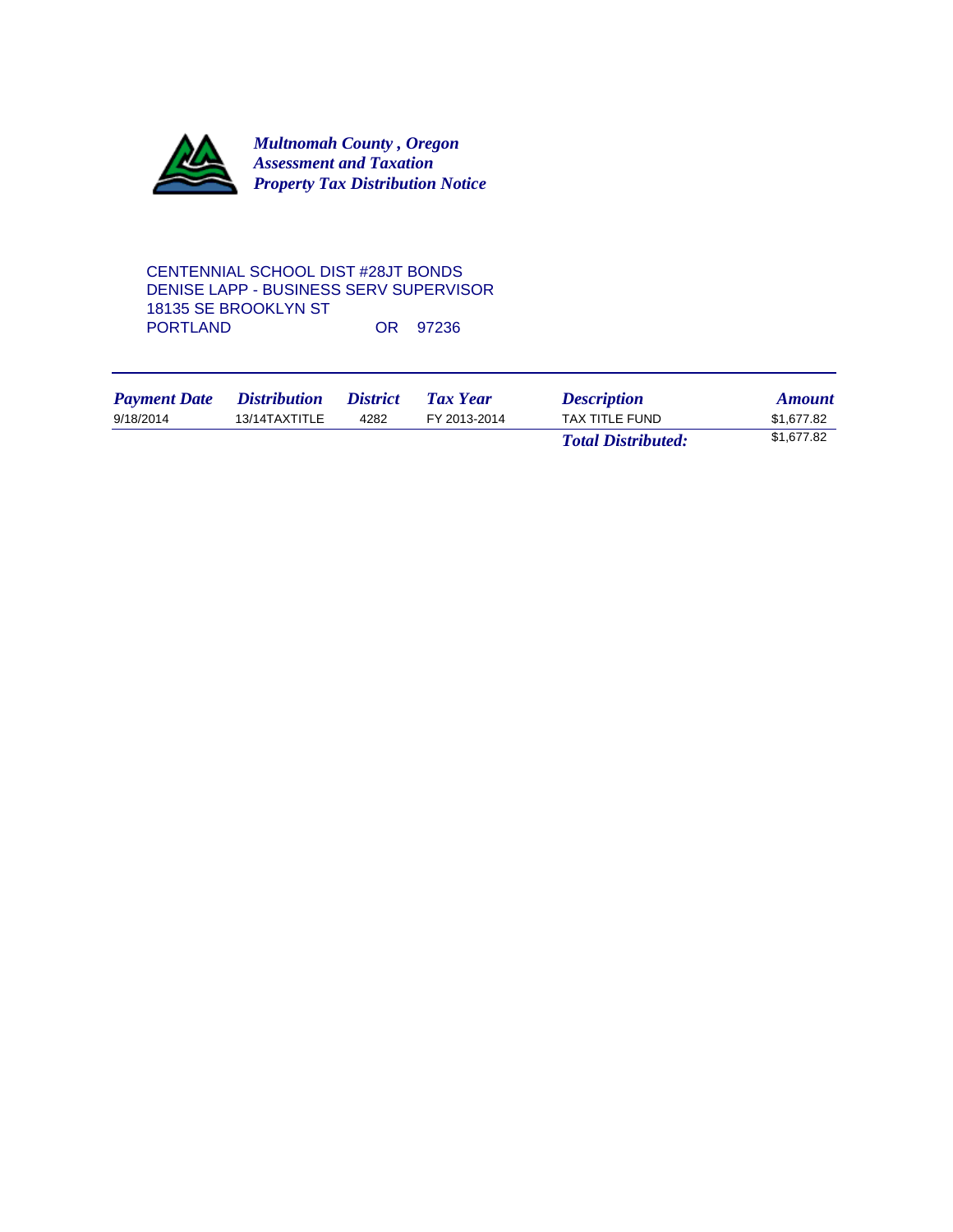

CENTENNIAL SD #28JT CANCEL/OMIT DENISE LAPP - BUSINESS SERV SUPERVISOR 18135 SE BROOKLYN ST OR 97236

| <b>Payment Date</b> | <i><b>Distribution</b></i> | <i>District</i> | <b>Tax Year</b> | <b>Description</b>        | <b>Amount</b> |
|---------------------|----------------------------|-----------------|-----------------|---------------------------|---------------|
| 9/18/2014           | 13/14TAXTITLE              | 4285            | FY 2013-2014    | TAX TITLE FUND            | \$10.75       |
|                     |                            |                 |                 | <b>Total Distributed:</b> | \$10.75       |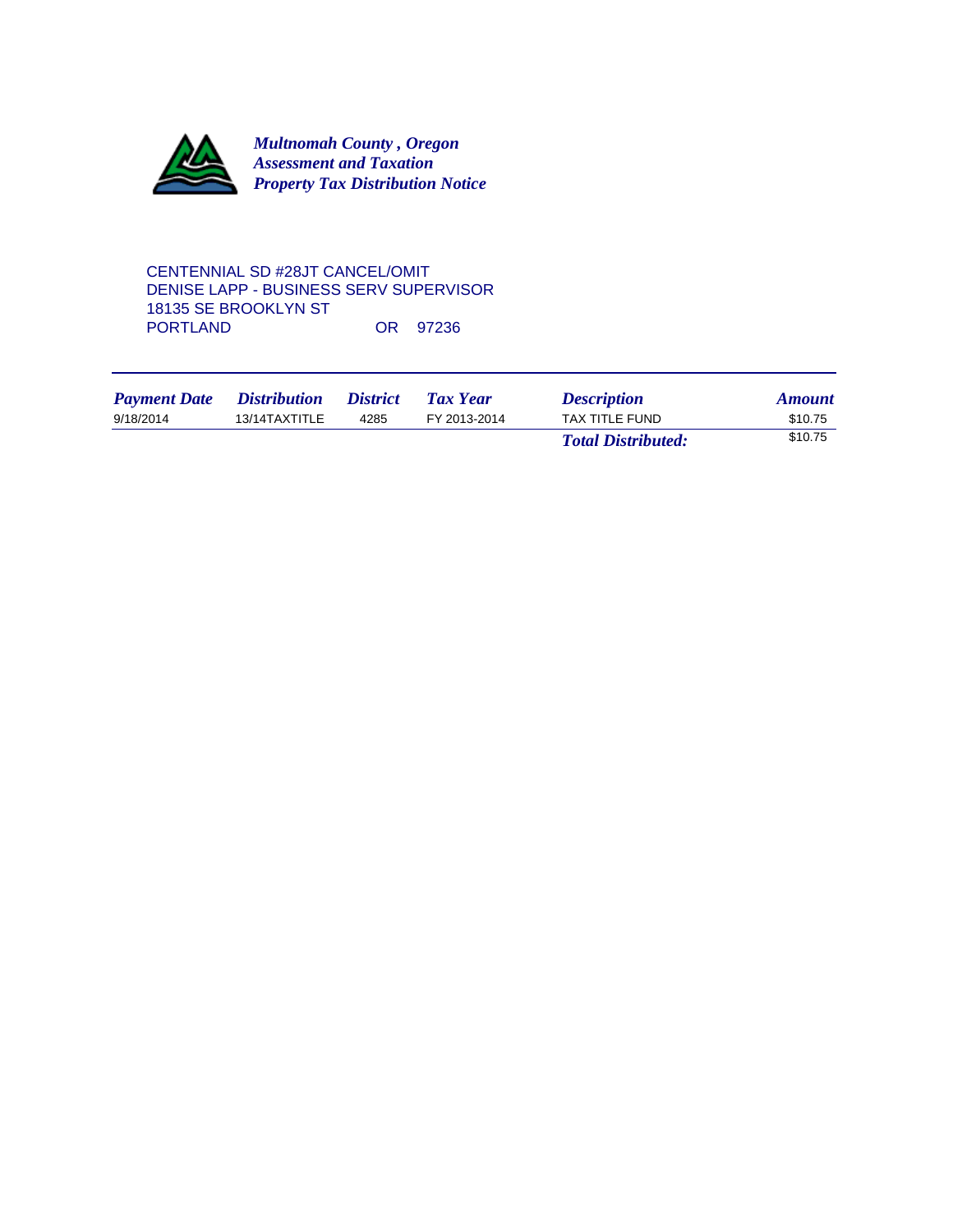

CORBETT SCHOOL DIST #39 KRISTY FOGLE - BUSINESS MANAGER 35800 E HIST COLUMBIA RIVER HY **CORRBETT** 

| <b>Payment Date</b> | <i>Distribution</i> | <i>District</i> | Tax Year     | <b>Description</b>        | <b>Amount</b> |
|---------------------|---------------------|-----------------|--------------|---------------------------|---------------|
| 9/18/2014           | 13/14TAXTITLE       | 4391            | FY 2013-2014 | TAX TITLE FUND            | \$996.23      |
|                     |                     |                 |              | <b>Total Distributed:</b> | \$996.23      |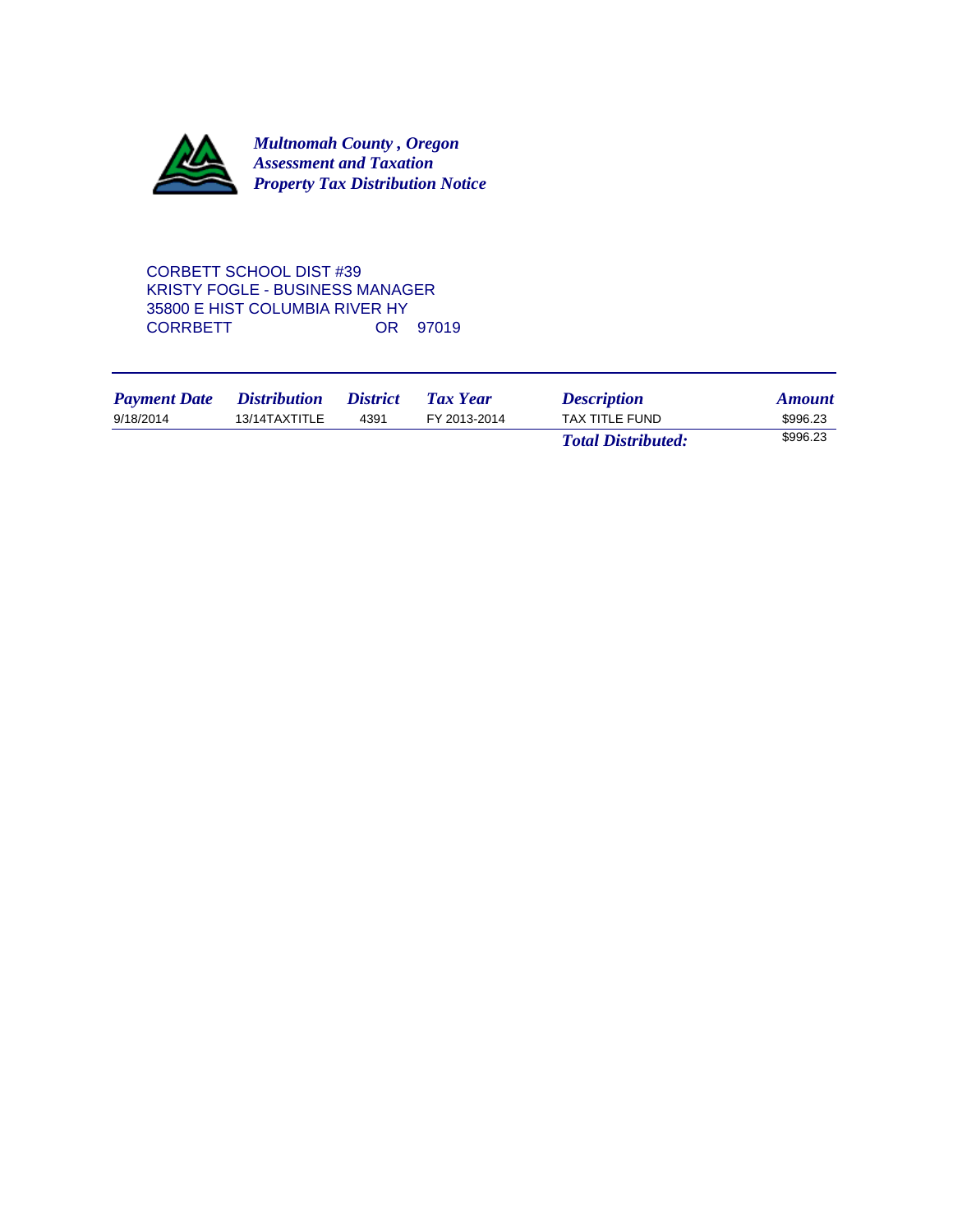

CORBETT SCHOOL DIST #39 1994 BONDS KRISTY FOGLE - BUSINESS MANAGER 35800 E HIST COLUMBIA RIVER HY **CORRBETT** 

| <b>Payment Date</b> | <i>Distribution</i> | <i><b>District</b></i> | Tax Year     | <b>Description</b>        | <b>Amount</b> |
|---------------------|---------------------|------------------------|--------------|---------------------------|---------------|
| 9/18/2014           | 13/14TAXTITLE       | 4393                   | FY 2013-2014 | TAX TITLE FUND            | \$362.95      |
|                     |                     |                        |              | <b>Total Distributed:</b> | \$362.95      |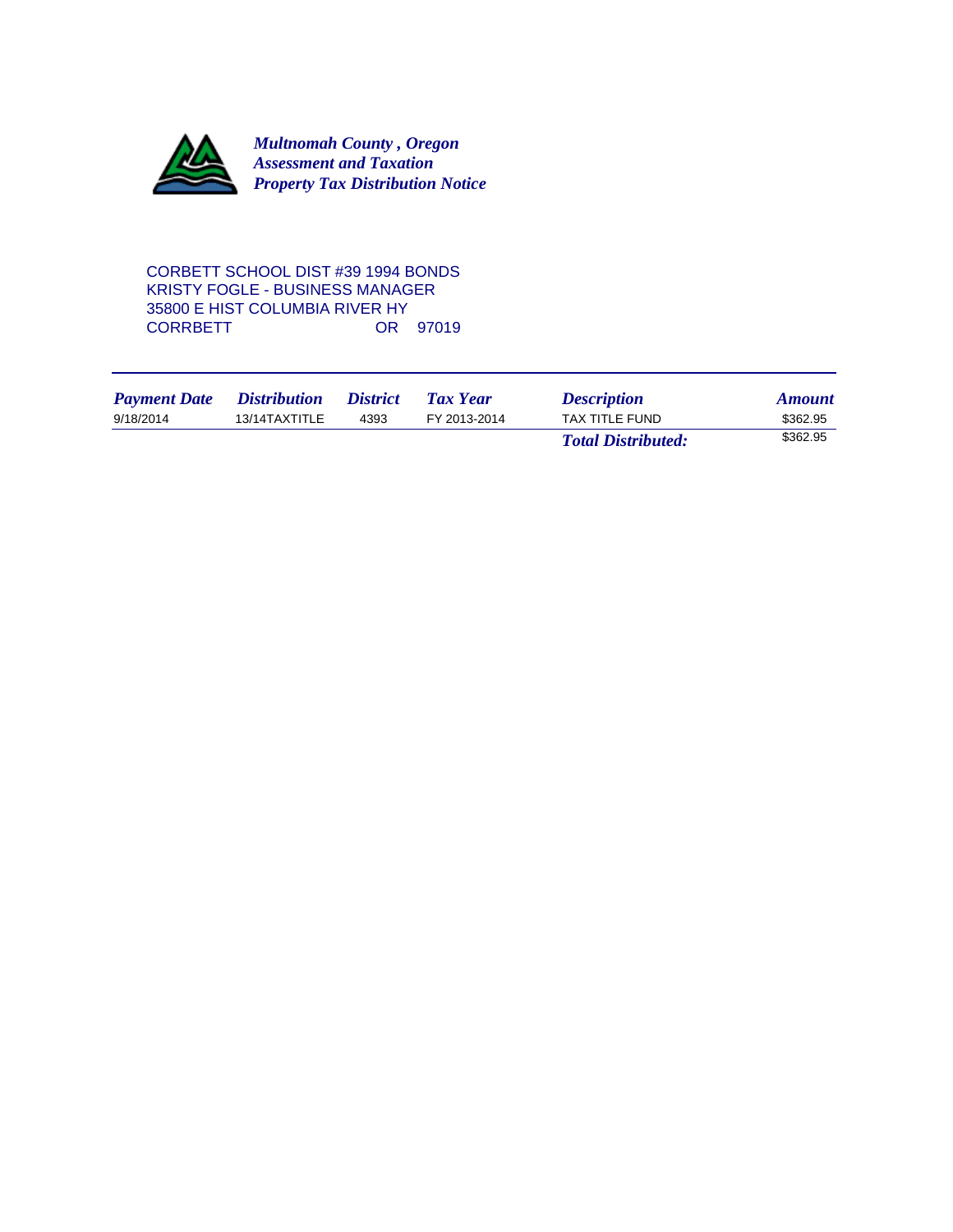

CORBETT SD #39 1994 BONDS-BONNEVILLE KRISTY FOGLE - BUSINESS MANAGER 35800 E HIST COLUMBIA RIVER HY **CORRBETT** 

| <b>Payment Date</b> | <i><b>Distribution</b></i> | <i><b>District</b></i> | <b>Tax Year</b> | <b>Description</b>        | <b>Amount</b> |
|---------------------|----------------------------|------------------------|-----------------|---------------------------|---------------|
| 9/18/2014           | 13/14TAXTITLE              | 4394                   | FY 2013-2014    | TAX TITLE FUND            | \$13.55       |
|                     |                            |                        |                 | <b>Total Distributed:</b> | \$13.55       |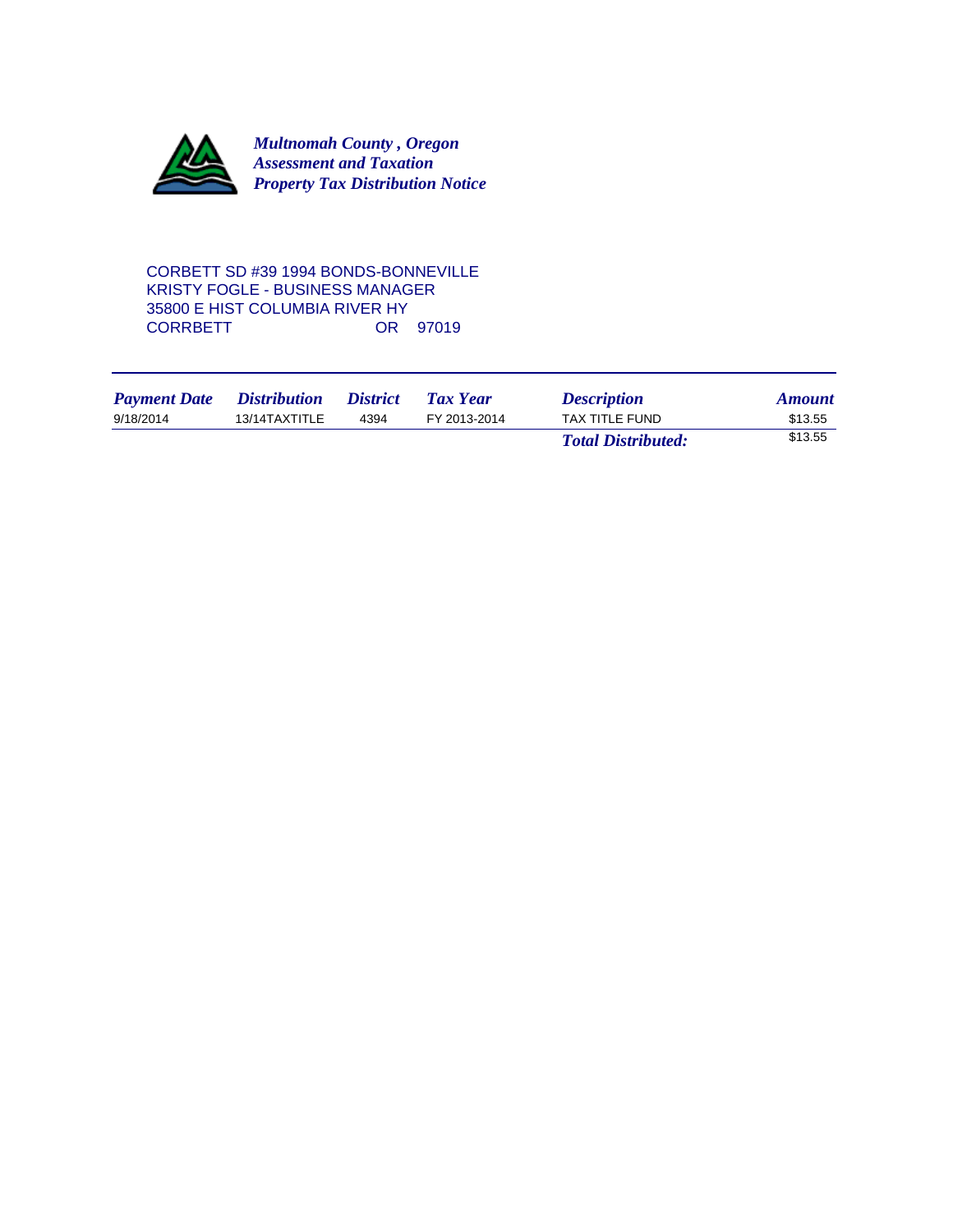

CORBETT SCHOOL DIST #39 CANCEL/OMIT KRISTY FOGLE - BUSINESS MANAGER 35800 E HIST COLUMBIA RIVER HY OR 97019

| <b>Payment Date</b> | <i><b>Distribution</b></i> | <i>District</i> | <b>Tax Year</b> | <b>Description</b>        | <b>Amount</b> |
|---------------------|----------------------------|-----------------|-----------------|---------------------------|---------------|
| 9/18/2014           | 13/14TAXTITLE              | 4395            | FY 2013-2014    | TAX TITLE FUND            | \$1.35        |
|                     |                            |                 |                 | <b>Total Distributed:</b> | \$1.35        |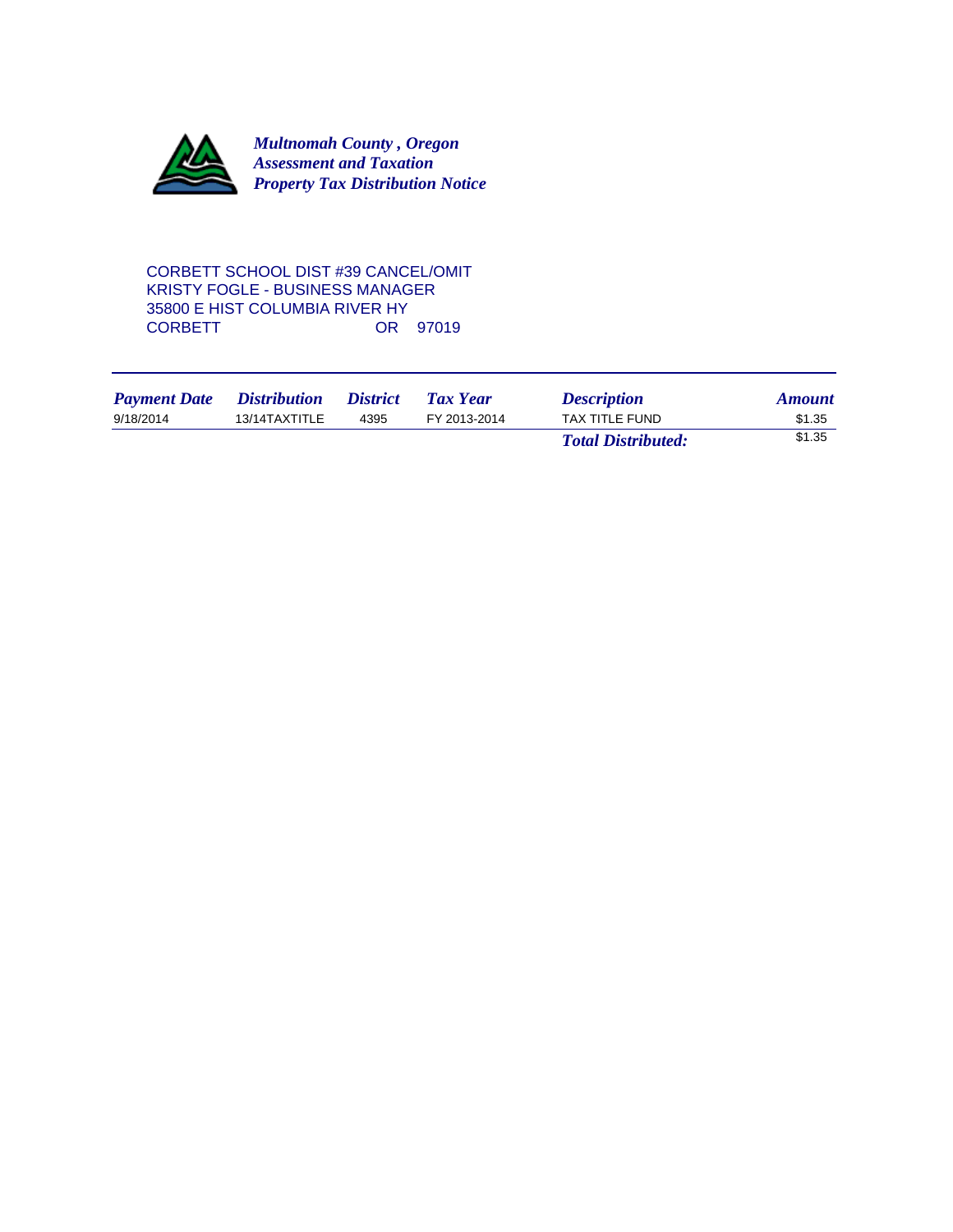

DAVID DOUGLAS SCHOOL DIST #40 CENTRAL ADMIN 1500 SE 130TH AVE OR 97233

| <b>Payment Date</b> | <i>Distribution</i> | <i>District</i> | Tax Year     | <b>Description</b>        | <b>Amount</b> |
|---------------------|---------------------|-----------------|--------------|---------------------------|---------------|
| 9/18/2014           | 13/14TAXTITLE       | 4401            | FY 2013-2014 | TAX TITLE FUND            | \$8.812.12    |
|                     |                     |                 |              | <b>Total Distributed:</b> | \$8,812.12    |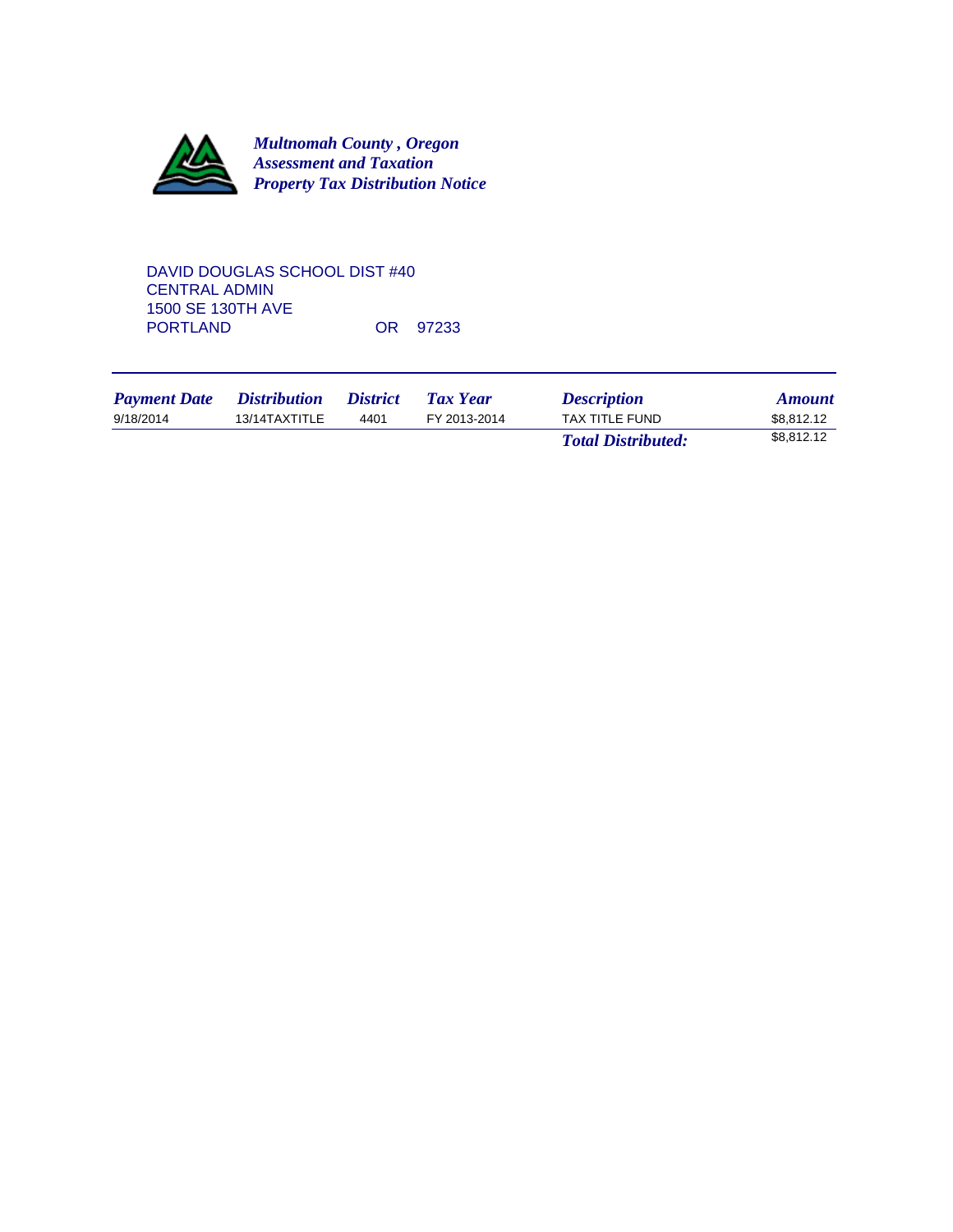

DAVID DOUGLAS SCHOOL DIST #40 BONDS CENTRAL ADMIN 1500 SE 130TH AVE OR 97233

| <b>Payment Date</b> | <i>Distribution</i> | <i>District</i> | Tax Year     | <b>Description</b>        | <b>Amount</b> |
|---------------------|---------------------|-----------------|--------------|---------------------------|---------------|
| 9/18/2014           | 13/14TAXTITLE       | 4402            | FY 2013-2014 | TAX TITLE FUND            | \$3,205.66    |
|                     |                     |                 |              | <b>Total Distributed:</b> | \$3,205.66    |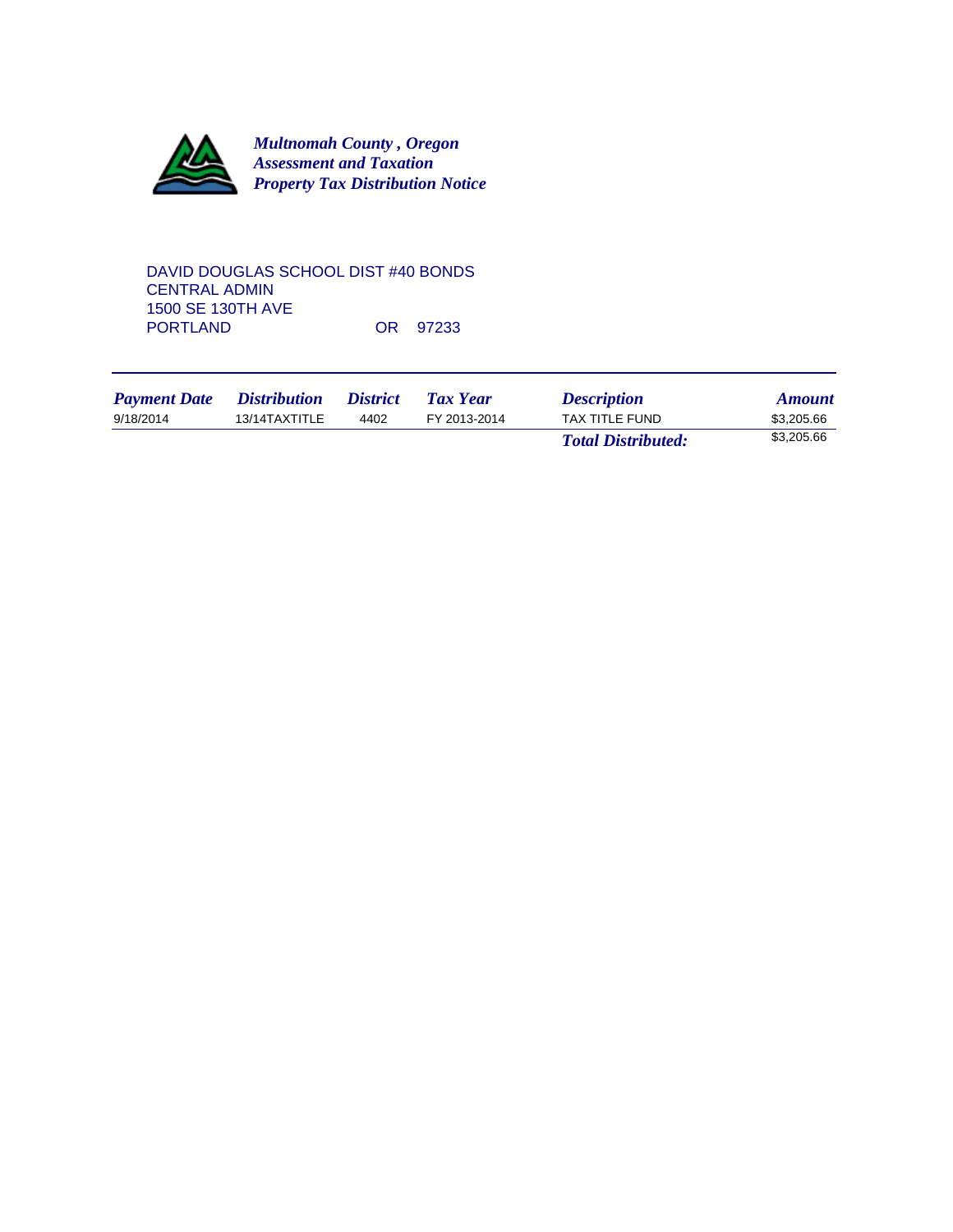

DAVID DOUGLAS SCHOOL DIST #40 CANCEL/OMIT CENTRAL ADMIN 1500 SE 130TH AVE OR 97233

| <b>Payment Date</b> | <i>Distribution</i> | <i><b>District</b></i> | <b>Tax Year</b> | <b>Description</b>        | <b>Amount</b> |
|---------------------|---------------------|------------------------|-----------------|---------------------------|---------------|
| 9/18/2014           | 13/14TAXTITLE       | 4405                   | FY 2013-2014    | TAX TITLE FUND            | \$1.35        |
|                     |                     |                        |                 | <b>Total Distributed:</b> | \$1.35        |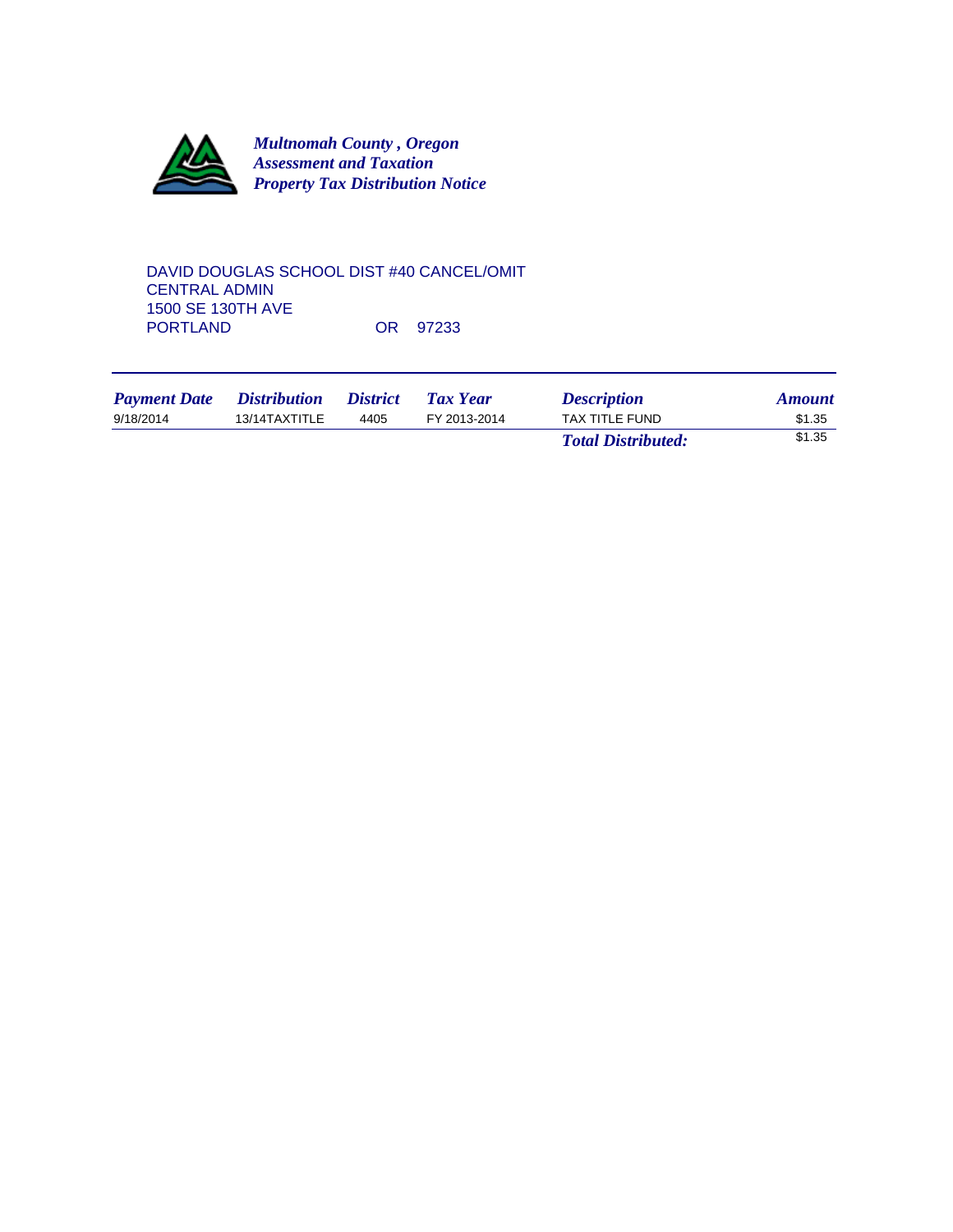

## BEAVERTON SCHOOL DIST #48 JANICE ESSENBERG, CFO 16550 S.W. MERLO RD BEAVERTON OR 97006

| <b>Payment Date</b> | <i>Distribution</i> | <i><b>District</b></i> | <b>Tax Year</b> | <b>Description</b>        | <b>Amount</b> |
|---------------------|---------------------|------------------------|-----------------|---------------------------|---------------|
| 9/18/2014           | 13/14TAXTITLE       | 4480                   | FY 2013-2014    | TAX TITLE FUND            | \$315.68      |
|                     |                     |                        |                 | <b>Total Distributed:</b> | \$315.68      |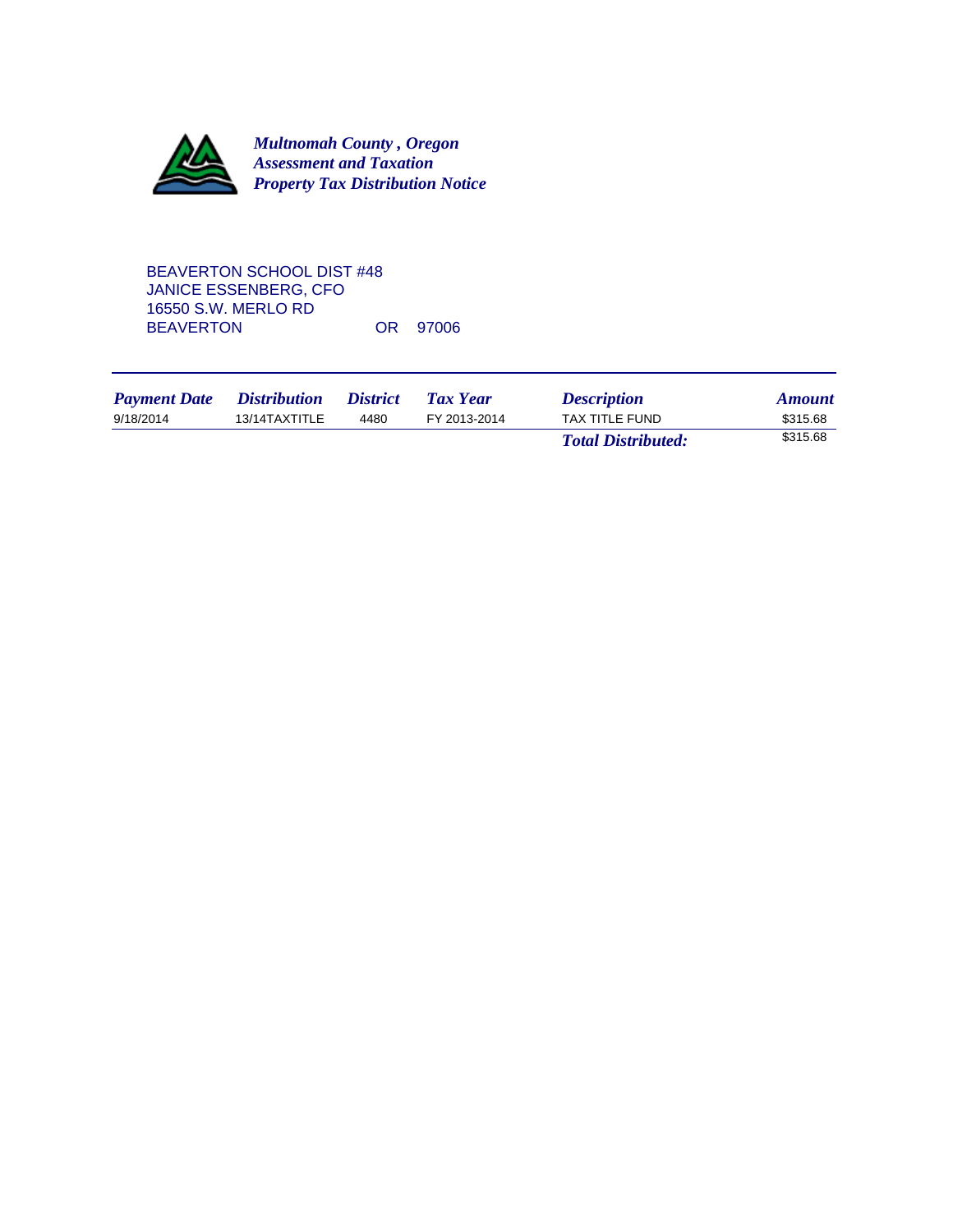

BEAVERTON SCHOOL DIST #48 LOCAL OPTION JANICE ESSENBERG, CFO 16550 S.W. MERLO RD BEAVERTON OR 97006

| <b>Payment Date</b> | <i>Distribution</i> | <i><b>District</b></i> | Tax Year     | <b>Description</b>        | <b>Amount</b> |
|---------------------|---------------------|------------------------|--------------|---------------------------|---------------|
| 9/18/2014           | 13/14TAXTITLE       | 4481                   | FY 2013-2014 | TAX TITLE FUND            | \$50.24       |
|                     |                     |                        |              | <b>Total Distributed:</b> | \$50.24       |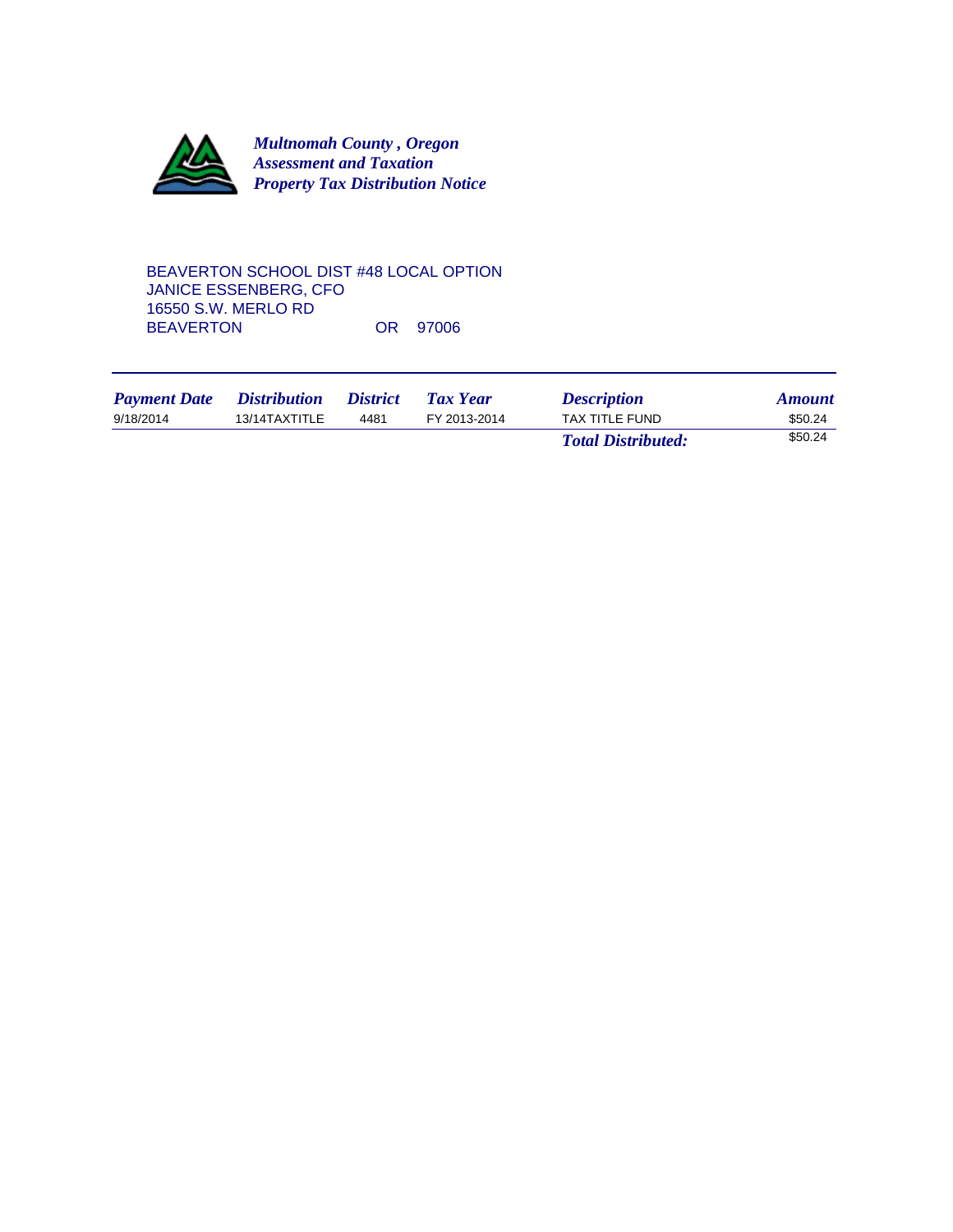

### BEAVERTON SCHOOL DIST #48 BONDS JANICE ESSENBERG, CFO 16550 S.W. MERLO RD BEAVERTON OR 97006

| <b>Payment Date</b> | <i>Distribution</i> | <i>District</i> | Tax Year     | <b>Description</b>        | <b>Amount</b> |
|---------------------|---------------------|-----------------|--------------|---------------------------|---------------|
| 9/18/2014           | 13/14TAXTITLE       | 4482            | FY 2013-2014 | TAX TITLE FUND            | \$142.65      |
|                     |                     |                 |              | <b>Total Distributed:</b> | \$142.65      |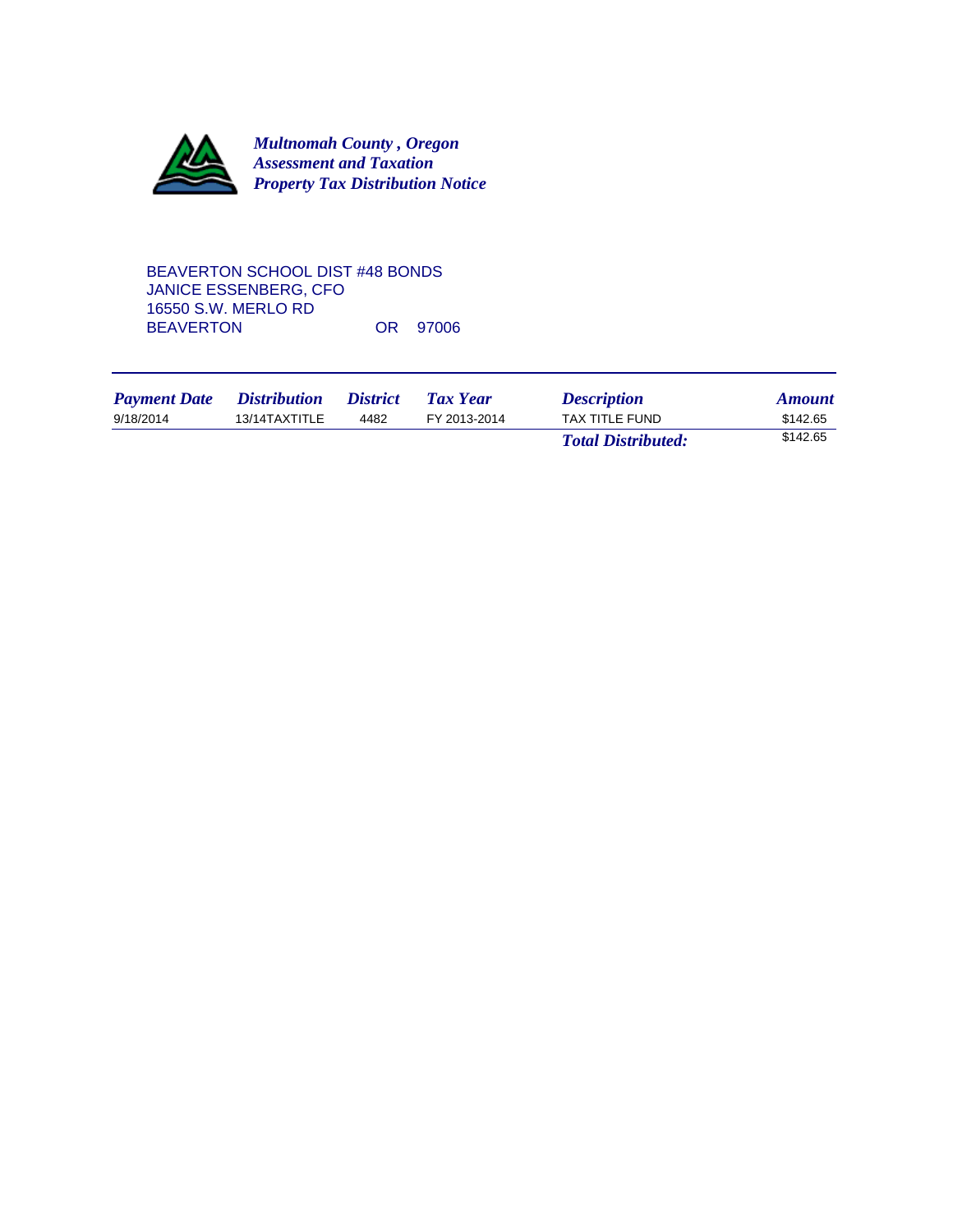

# RIVERDALE SCHOOL DIST #51 CYNTHIA LE, BUSINESS MANAGER 11733 SW BREYMAN AVE OR 97219

| <b>Payment Date</b> | <i>Distribution</i> | <i>District</i> | Tax Year     | <b>Description</b>        | <b>Amount</b> |
|---------------------|---------------------|-----------------|--------------|---------------------------|---------------|
| 9/18/2014           | 13/14TAXTITLE       | 4511            | FY 2013-2014 | TAX TITLE FUND            | \$1,413.59    |
|                     |                     |                 |              | <b>Total Distributed:</b> | \$1,413.59    |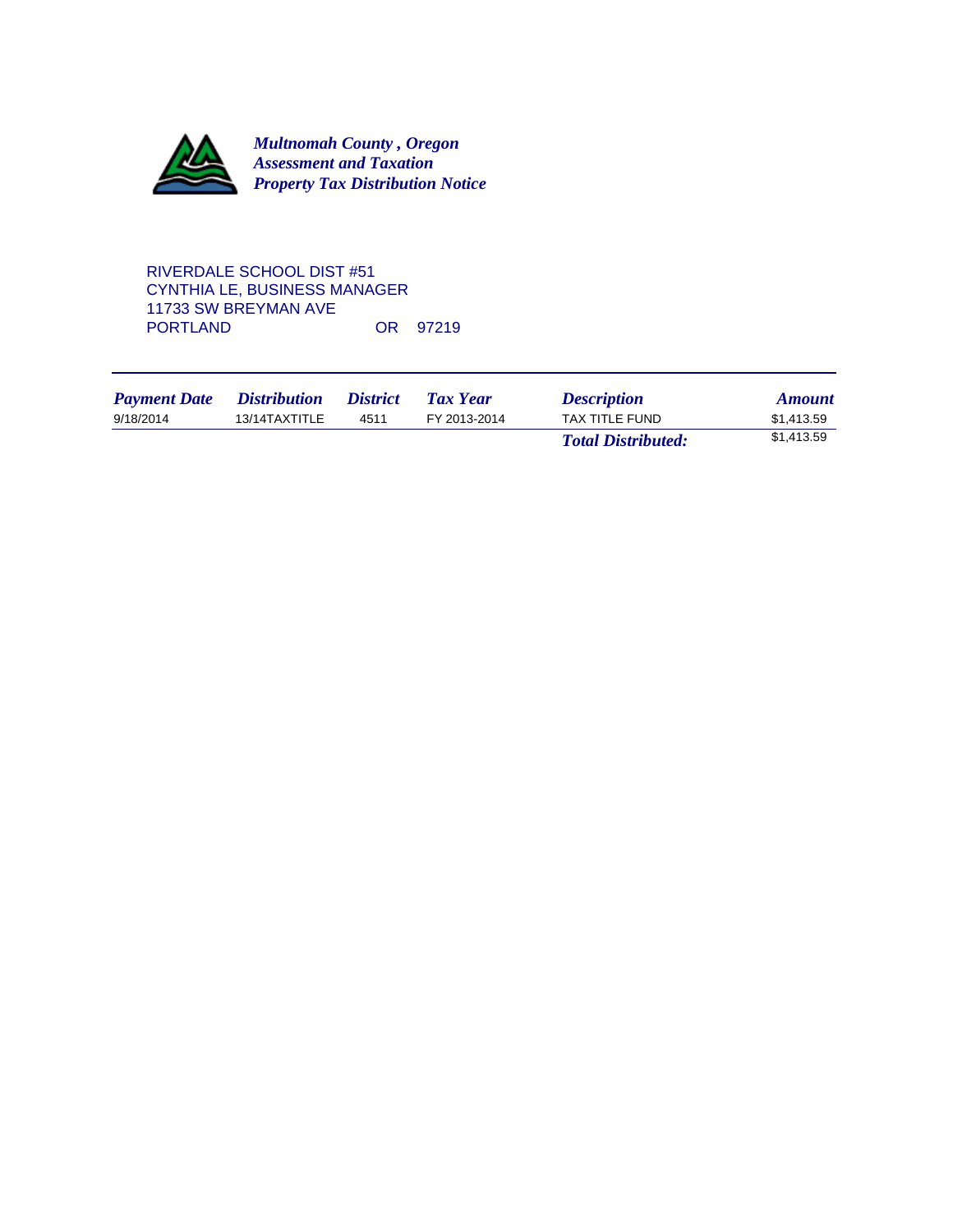

## RIVERDALE SCHOOL DIST #51 DEBT CYNTHIA LE, BUSINESS MANAGER 11733 SW BREYMAN AVE OR 97219

| <b>Payment Date</b> | <i>Distribution</i> | <i>District</i> | <b>Tax Year</b> | <b>Description</b>        | <b>Amount</b> |
|---------------------|---------------------|-----------------|-----------------|---------------------------|---------------|
| 9/18/2014           | 13/14TAXTITLE       | 4512            | FY 2013-2014    | <b>TAX TITLE FUND</b>     | \$1.153.69    |
|                     |                     |                 |                 | <b>Total Distributed:</b> | \$1,153.69    |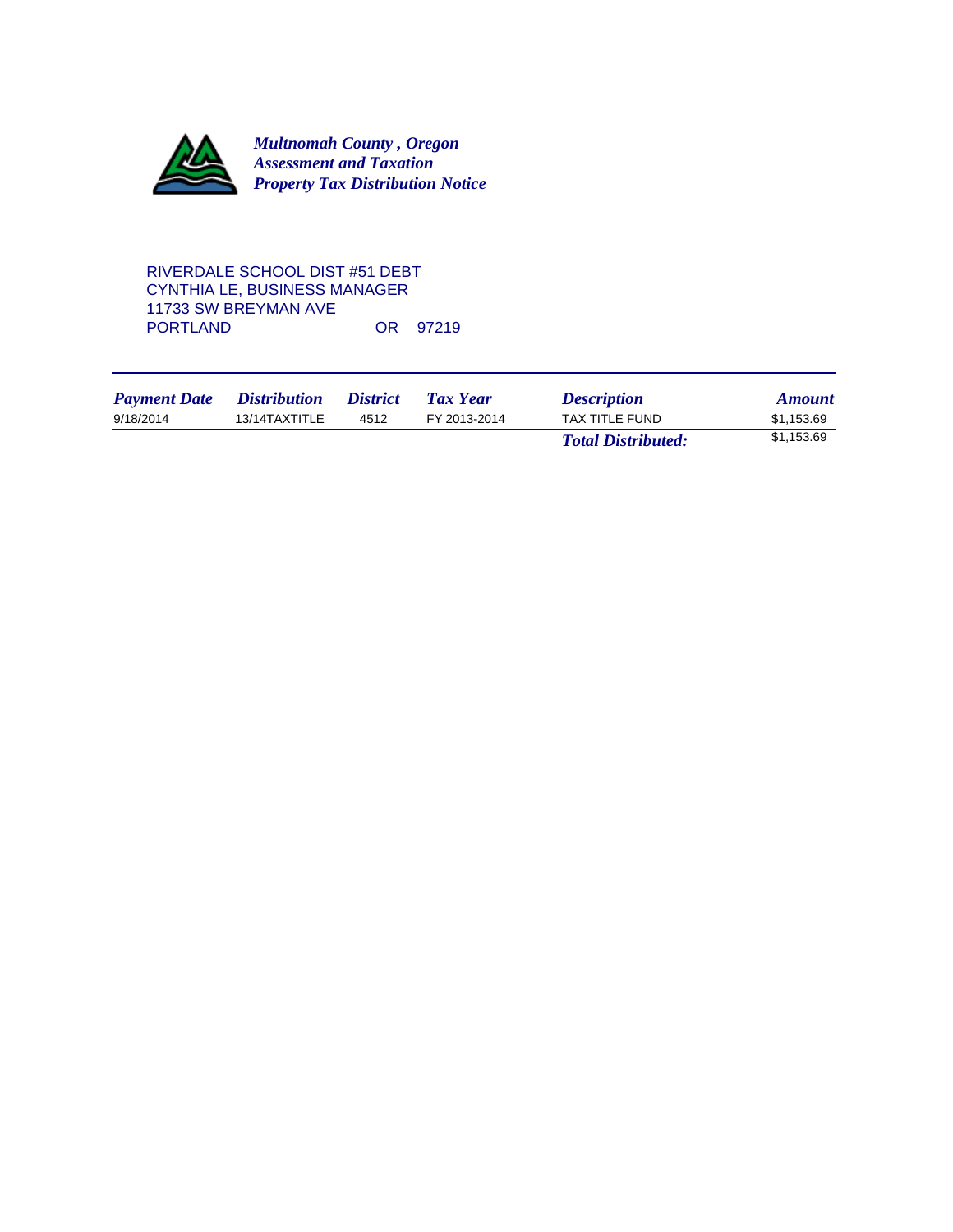

### RIVERDALE SCHOOL DIST #51 LOCAL OPTION CYNTHIA LE, BUSINESS MANAGER 11733 SW BREYMAN AVE OR 97219

| <b>Payment Date</b> | <i>Distribution</i> | <i><b>District</b></i> | Tax Year     | <b>Description</b>        | <b>Amount</b> |
|---------------------|---------------------|------------------------|--------------|---------------------------|---------------|
| 9/18/2014           | 13/14TAXTITLE       | 4513                   | FY 2013-2014 | <b>TAX TITLE FUND</b>     | \$312.57      |
|                     |                     |                        |              | <b>Total Distributed:</b> | \$312.57      |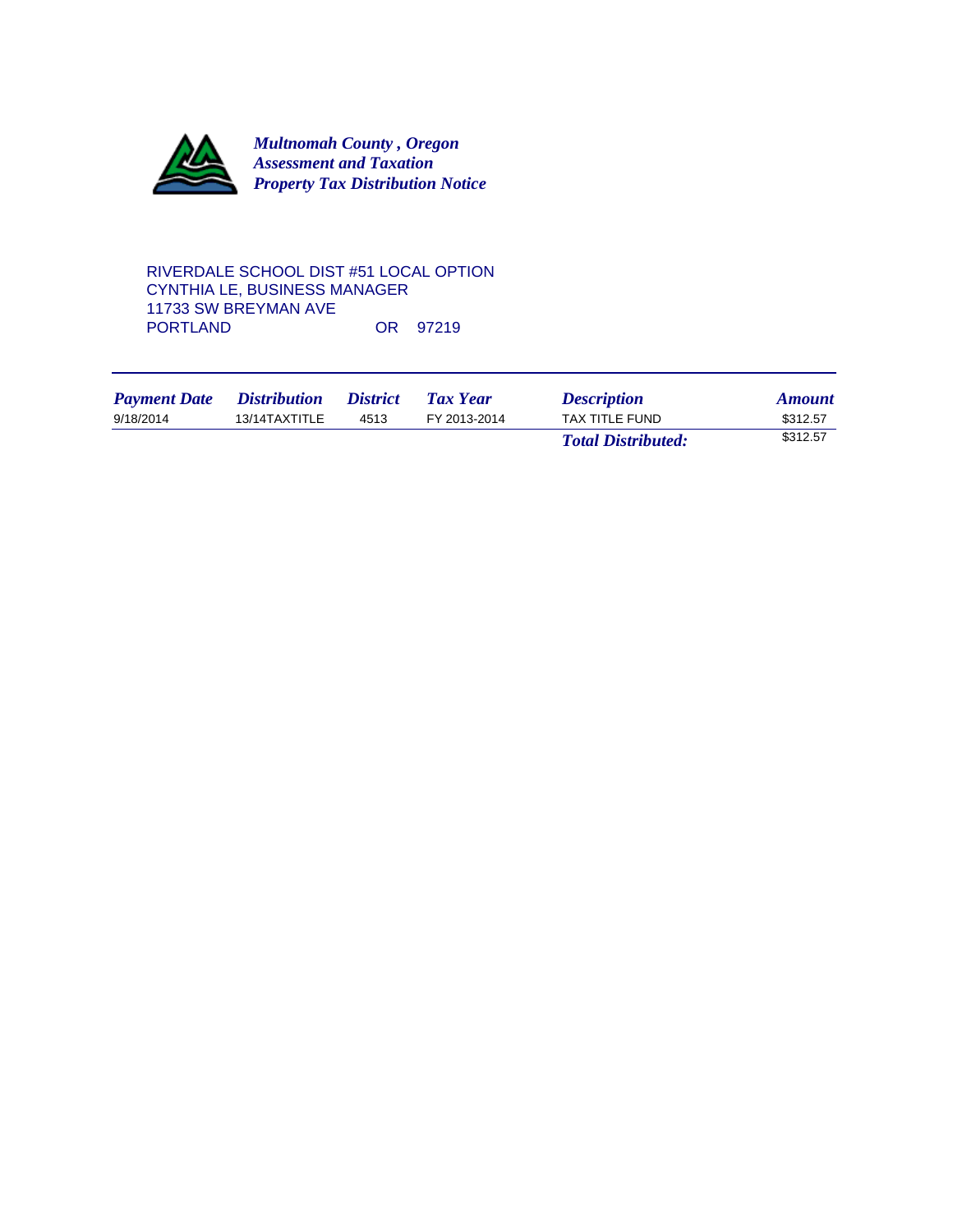

# LAKE OSWEGO SCHOOL DIST #57 STUART KETZLER, FINANCE DIRECTOR PO BOX 70 LAKE OSWEGO OR 97034

| <b>Payment Date</b> | <i>Distribution</i> | <i><b>District</b></i> | Tax Year     | <b>Description</b>        | <b>Amount</b> |
|---------------------|---------------------|------------------------|--------------|---------------------------|---------------|
| 9/18/2014           | 13/14TAXTITLE       | 4570                   | FY 2013-2014 | TAX TITLE FUND            | \$77.89       |
|                     |                     |                        |              | <b>Total Distributed:</b> | \$77.89       |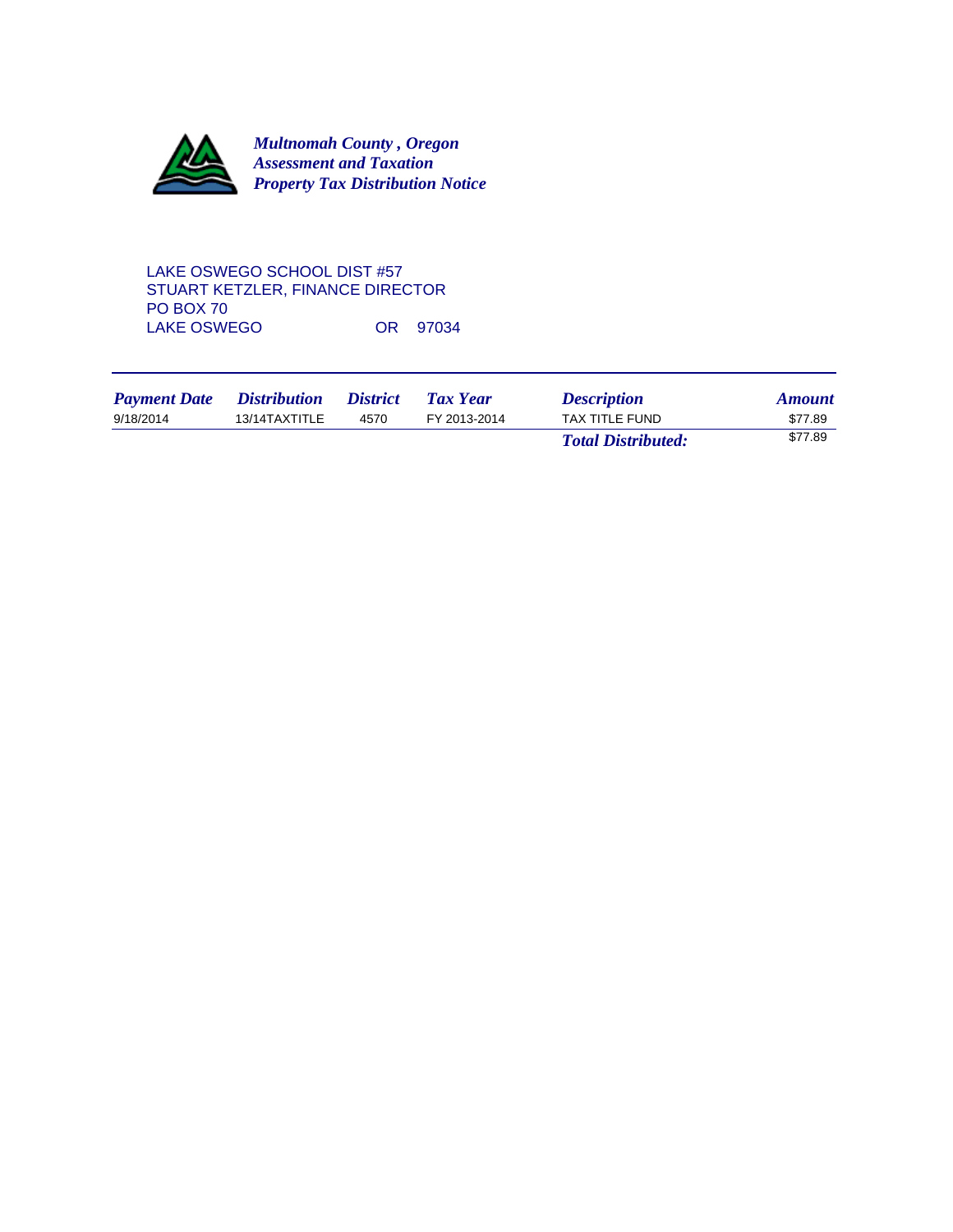

## LAKE OSWEGO SCHOOL DIST #57 BONDS STUART KETZLER, FINANCE DIRECTOR PO BOX 70 LAKE OSWEGO OR 97034

| <b>Payment Date</b> | <i>Distribution</i> | <i><b>District</b></i> | Tax Year     | <b>Description</b>        | <b>Amount</b> |
|---------------------|---------------------|------------------------|--------------|---------------------------|---------------|
| 9/18/2014           | 13/14TAXTITLE       | 4572                   | FY 2013-2014 | TAX TITLE FUND            | \$13.86       |
|                     |                     |                        |              | <b>Total Distributed:</b> | \$13.86       |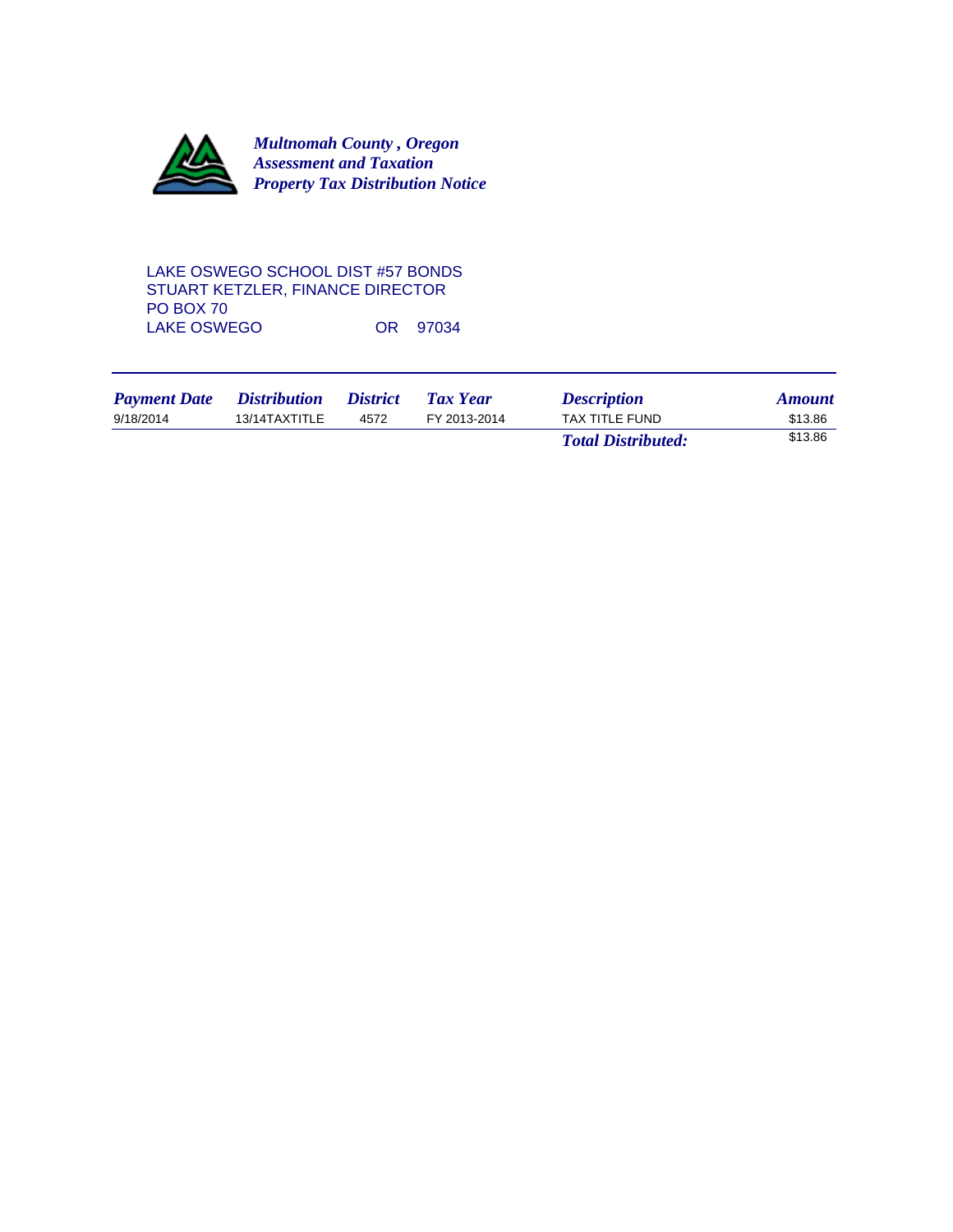

## MT HOOD COMMUNITY COLLEGE FINANCE DIRECTOR 26000 SE STARK OR 97030

| <b>Payment Date</b> | <i>Distribution</i> | <i>District</i> | Tax Year     | <b>Description</b>        | <b>Amount</b> |
|---------------------|---------------------|-----------------|--------------|---------------------------|---------------|
| 9/18/2014           | 13/14TAXTITLE       | 4901            | FY 2013-2014 | <b>TAX TITLE FUND</b>     | \$5.662.54    |
|                     |                     |                 |              | <b>Total Distributed:</b> | \$5.662.54    |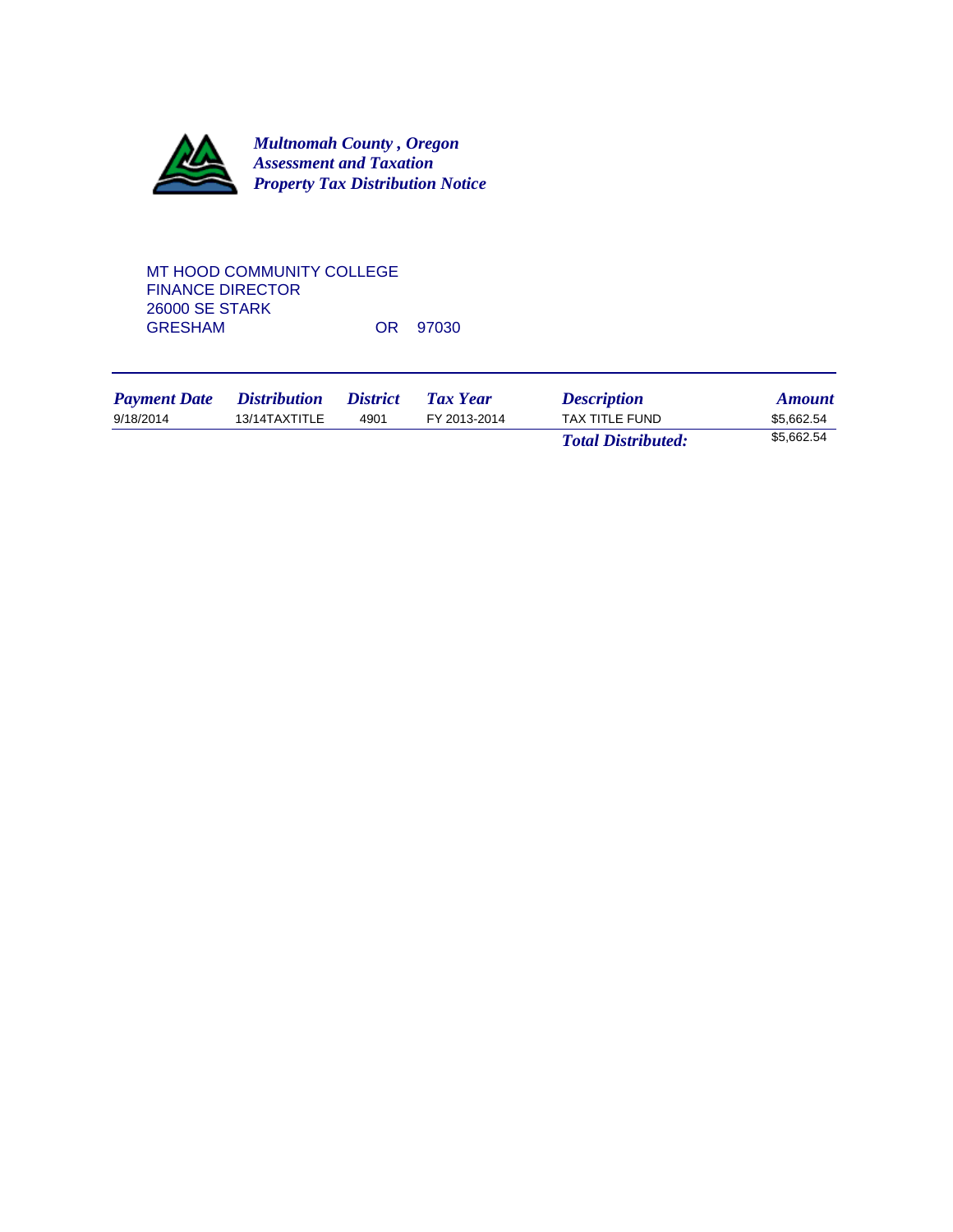

### MT HOOD COM COLLEGE CANCEL/OMIT FINANCE DIRECTOR 26000 SE STARK OR 97030

| <b>Payment Date</b> | <i>Distribution</i> | <i><b>District</b></i> | Tax Year     | <b>Description</b>        | <b>Amount</b> |
|---------------------|---------------------|------------------------|--------------|---------------------------|---------------|
| 9/18/2014           | 13/14TAXTITLE       | 4905                   | FY 2013-2014 | <b>TAX TITLE FUND</b>     | \$6.26        |
|                     |                     |                        |              | <b>Total Distributed:</b> | \$6.26        |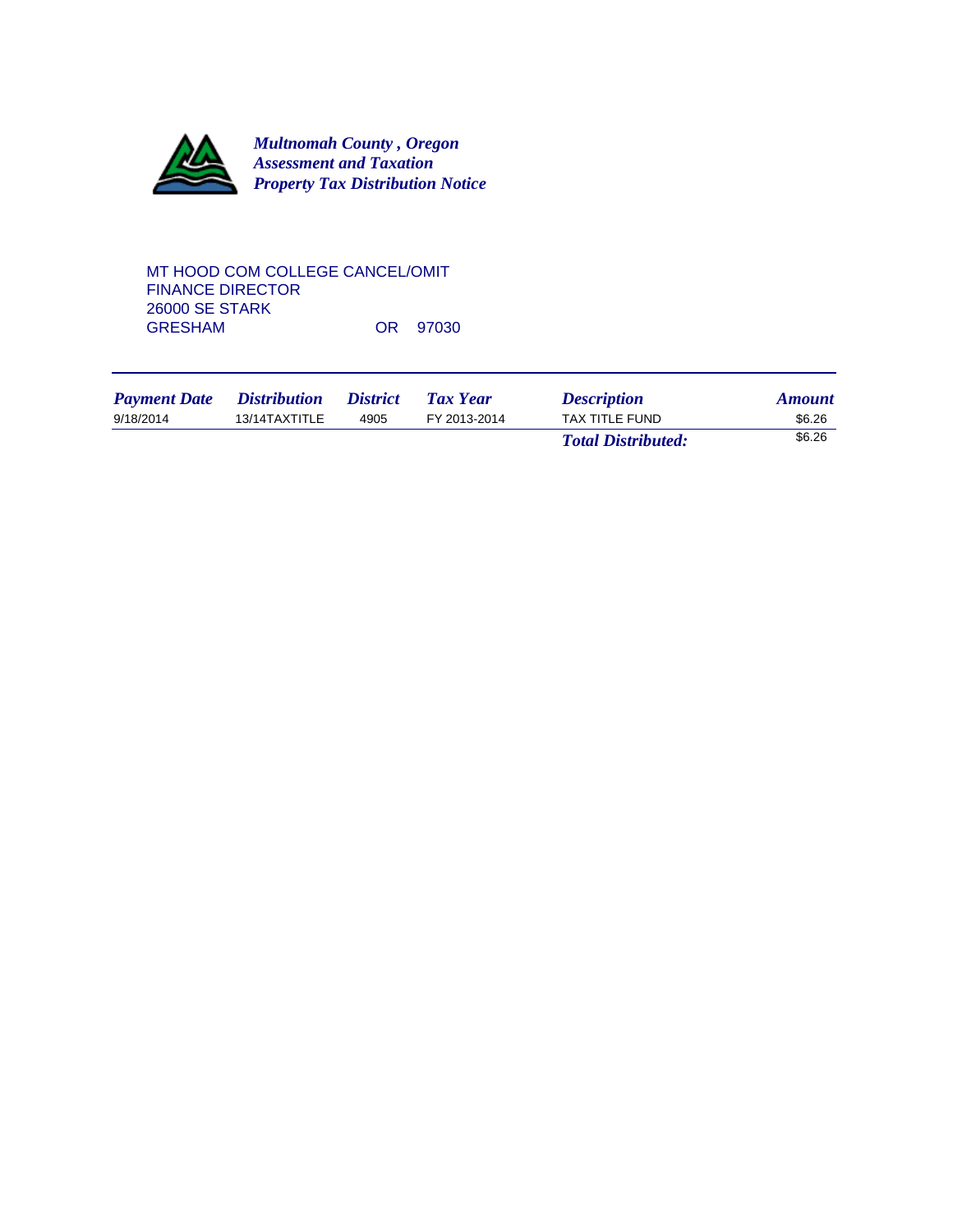

## PORTLAND COMMUNITY COLLEGE ATTN: TREASURY, DC ROOM 203 722 SW 2ND AVE OR 97204

| <b>Payment Date</b> | <i>Distribution</i> | <i><b>District</b></i> | Tax Year     | <b>Description</b>        | <b>Amount</b> |
|---------------------|---------------------|------------------------|--------------|---------------------------|---------------|
| 9/18/2014           | 13/14TAXTITLE       | 4950                   | FY 2013-2014 | TAX TITLE FUND            | \$7.714.51    |
|                     |                     |                        |              | <b>Total Distributed:</b> | \$7,714.51    |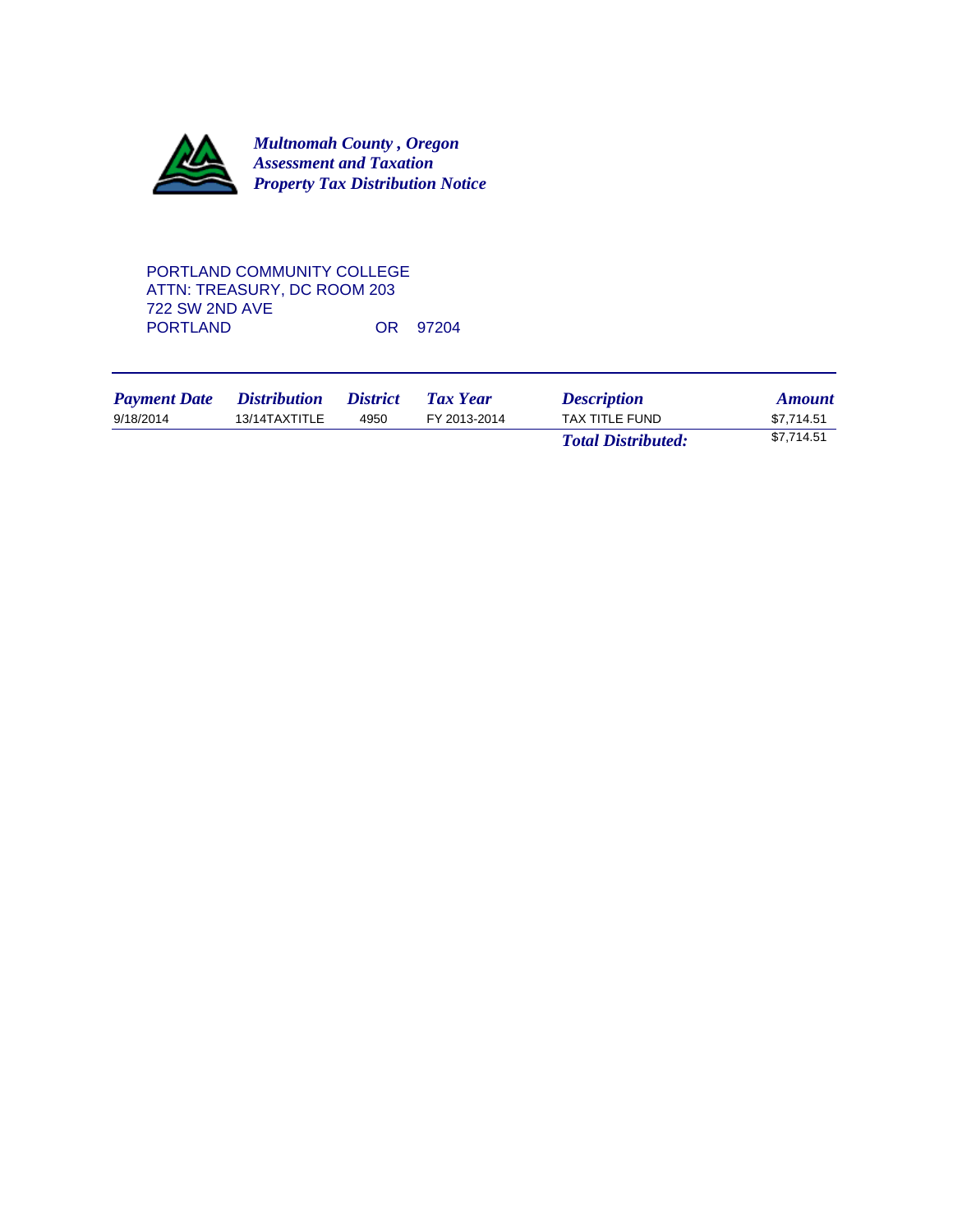

## PORTLAND COMMUNITY COLLEGE BONDS ATTN: TREASURY, DC ROOM 203 722 SW 2ND AVE OR 97204

| <b>Payment Date</b> | <i>Distribution</i> | <i><b>District</b></i> | Tax Year     | <b>Description</b>        | <b>Amount</b> |
|---------------------|---------------------|------------------------|--------------|---------------------------|---------------|
| 9/18/2014           | 13/14TAXTITLE       | 4952                   | FY 2013-2014 | TAX TITLE FUND            | \$12.582.41   |
|                     |                     |                        |              | <b>Total Distributed:</b> | \$12,582.41   |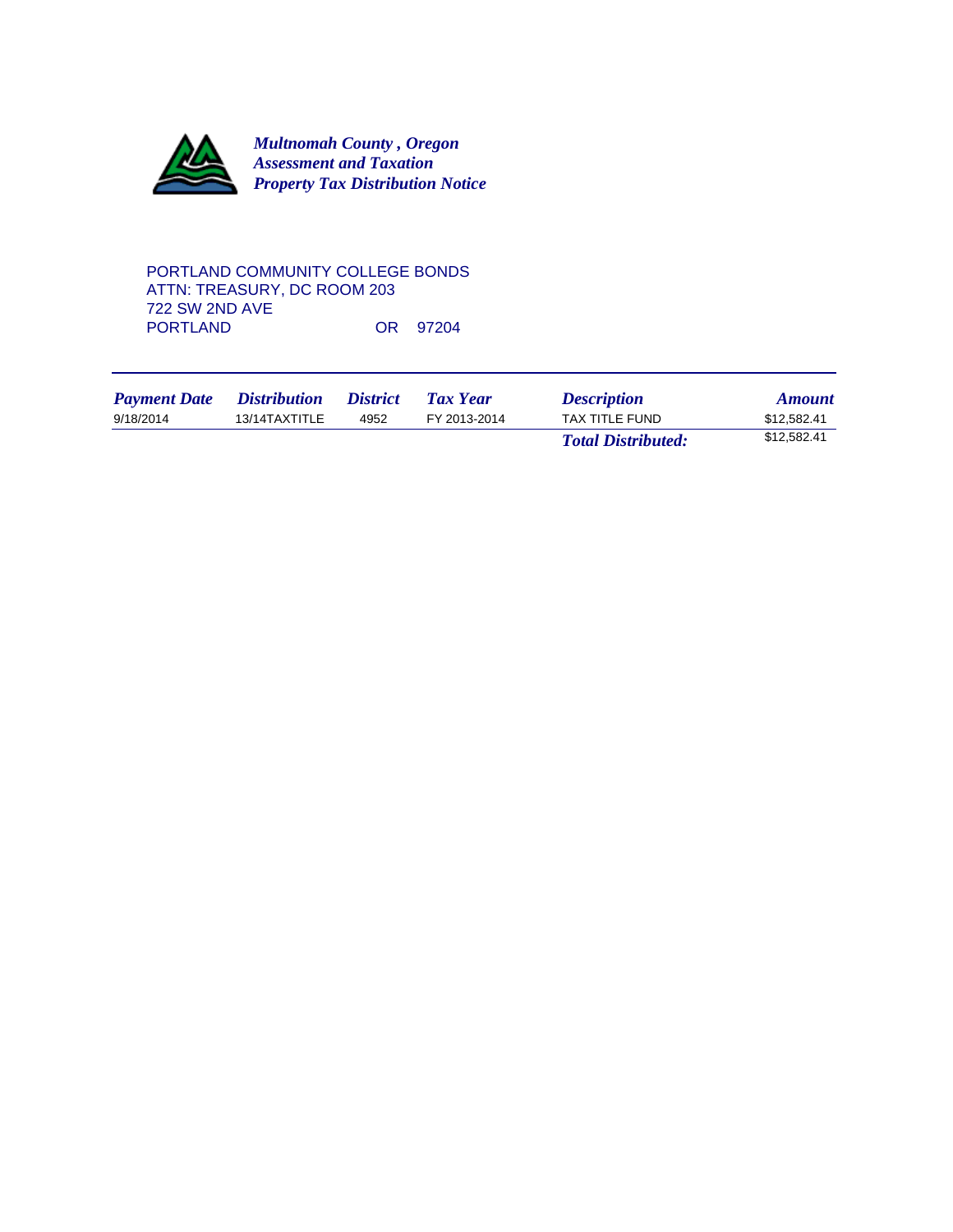

## PORTLAND COM COLLEGE CANCEL/OMIT ATTN: TREASURY, DC ROOM 203 722 SW 2ND AVE OR 97204

| <b>Payment Date</b> | <i>Distribution</i> | <i><b>District</b></i> | <b>Tax Year</b> | <b>Description</b>        | <b>Amount</b> |
|---------------------|---------------------|------------------------|-----------------|---------------------------|---------------|
| 9/18/2014           | 13/14TAXTITLE       | 4955                   | FY 2013-2014    | <b>TAX TITLE FUND</b>     | \$29.97       |
|                     |                     |                        |                 | <b>Total Distributed:</b> | \$29.97       |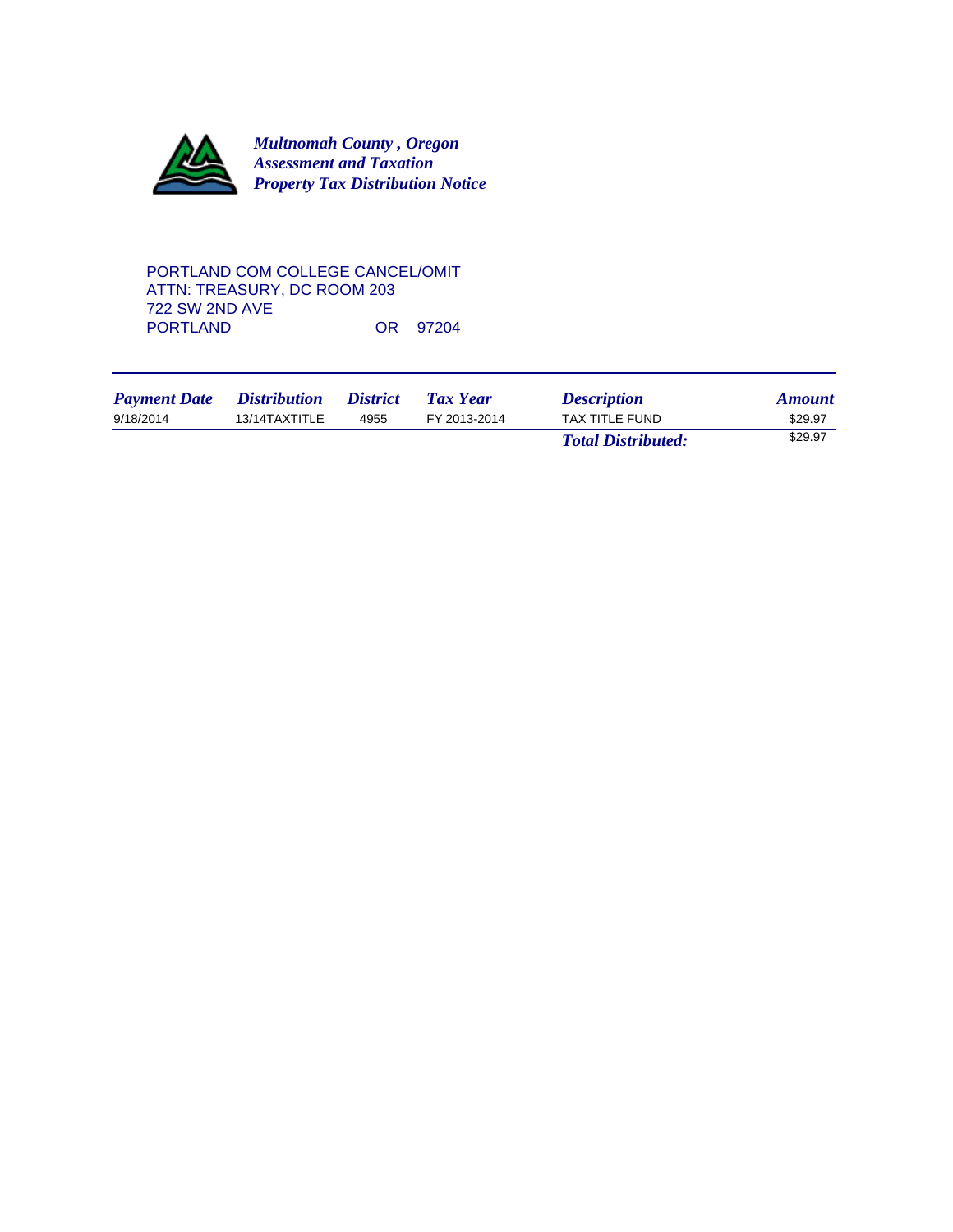

## BURLINGTON WATER DISTRICT PATRICIA MAENZA PO BOX 270<br>ST HELENS OR 97051

| <b>Payment Date</b> | <i>Distribution</i> | <i><b>District</b></i> | Tax Year     | <b>Description</b>        | <b>Amount</b> |
|---------------------|---------------------|------------------------|--------------|---------------------------|---------------|
| 9/18/2014           | 13/14TAXTITLE       | 5100                   | FY 2013-2014 | <b>TAX TITLE FUND</b>     | \$73.35       |
|                     |                     |                        |              | <b>Total Distributed:</b> | \$73.35       |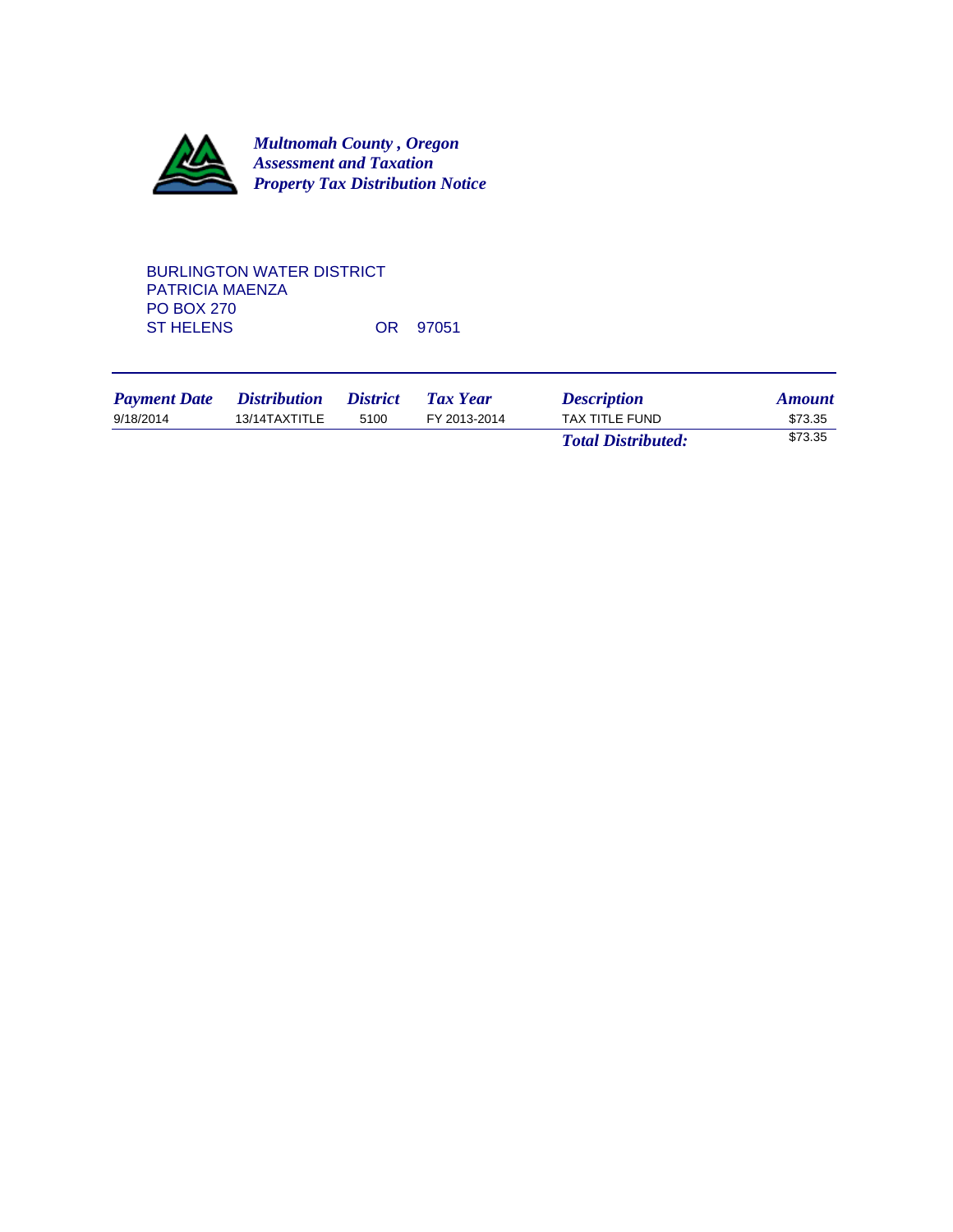

# CORBETT WATER DISTRICT PO BOX 6<br>CORBETT OR 97019

| <b>Payment Date</b> | <i>Distribution</i> | <i><b>District</b></i> | Tax Year     | <b>Description</b>        | <b>Amount</b> |
|---------------------|---------------------|------------------------|--------------|---------------------------|---------------|
| 9/18/2014           | 13/14TAXTITLE       | 5250                   | FY 2013-2014 | TAX TITLE FUND            | \$101.99      |
|                     |                     |                        |              | <b>Total Distributed:</b> | \$101.99      |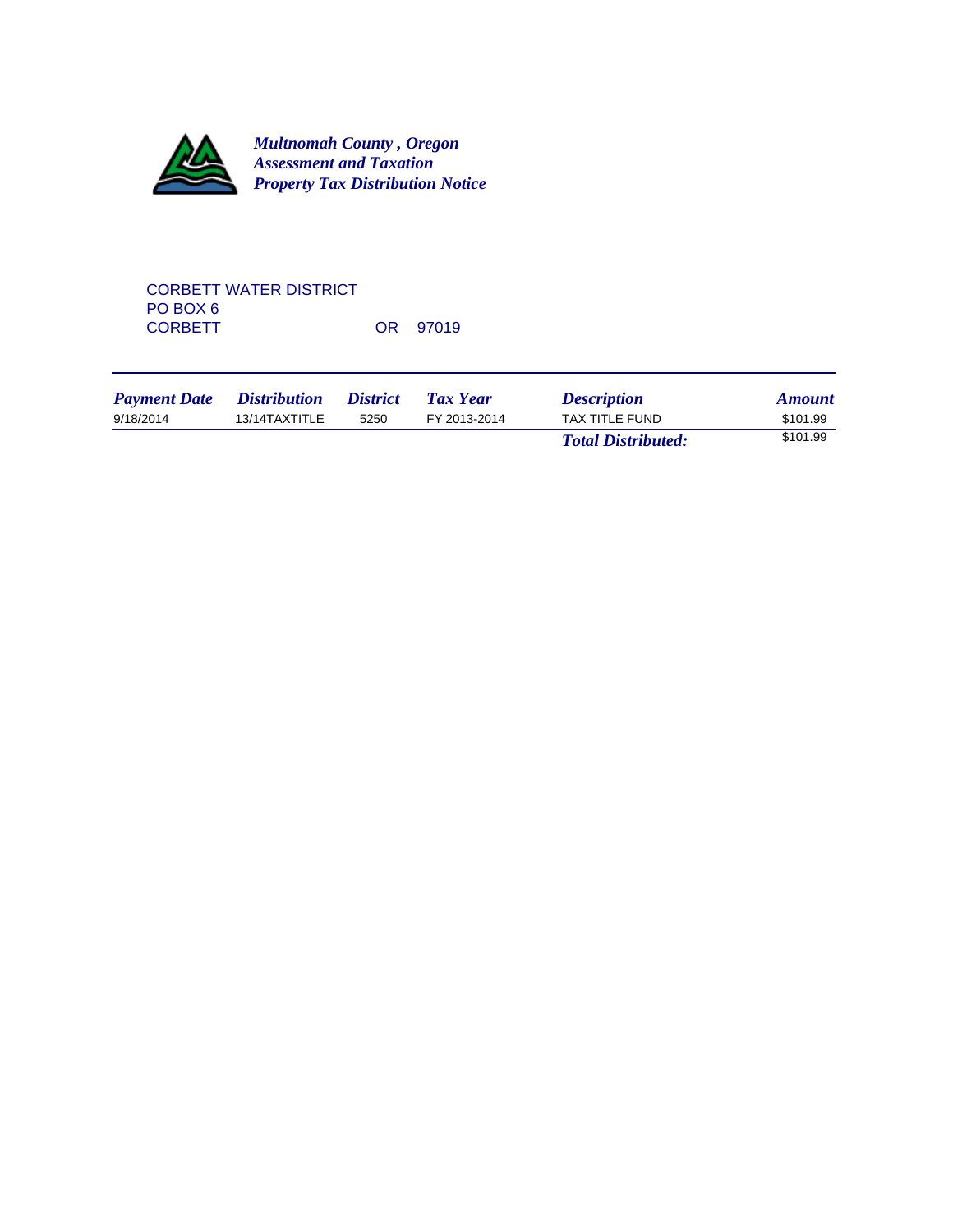

## CORBETT WATER DIST CANCEL & OMIT PO BOX 6<br>CORBETT OR 97019

| <b>Payment Date</b> | <i>Distribution</i> | <i><b>District</b></i> | <b>Tax Year</b> | <b>Description</b>        | <b>Amount</b> |
|---------------------|---------------------|------------------------|-----------------|---------------------------|---------------|
| 9/18/2014           | 13/14TAXTITLE       | 5255                   | FY 2013-2014    | TAX TITLE FUND            | \$0.12        |
|                     |                     |                        |                 | <b>Total Distributed:</b> | \$0.12        |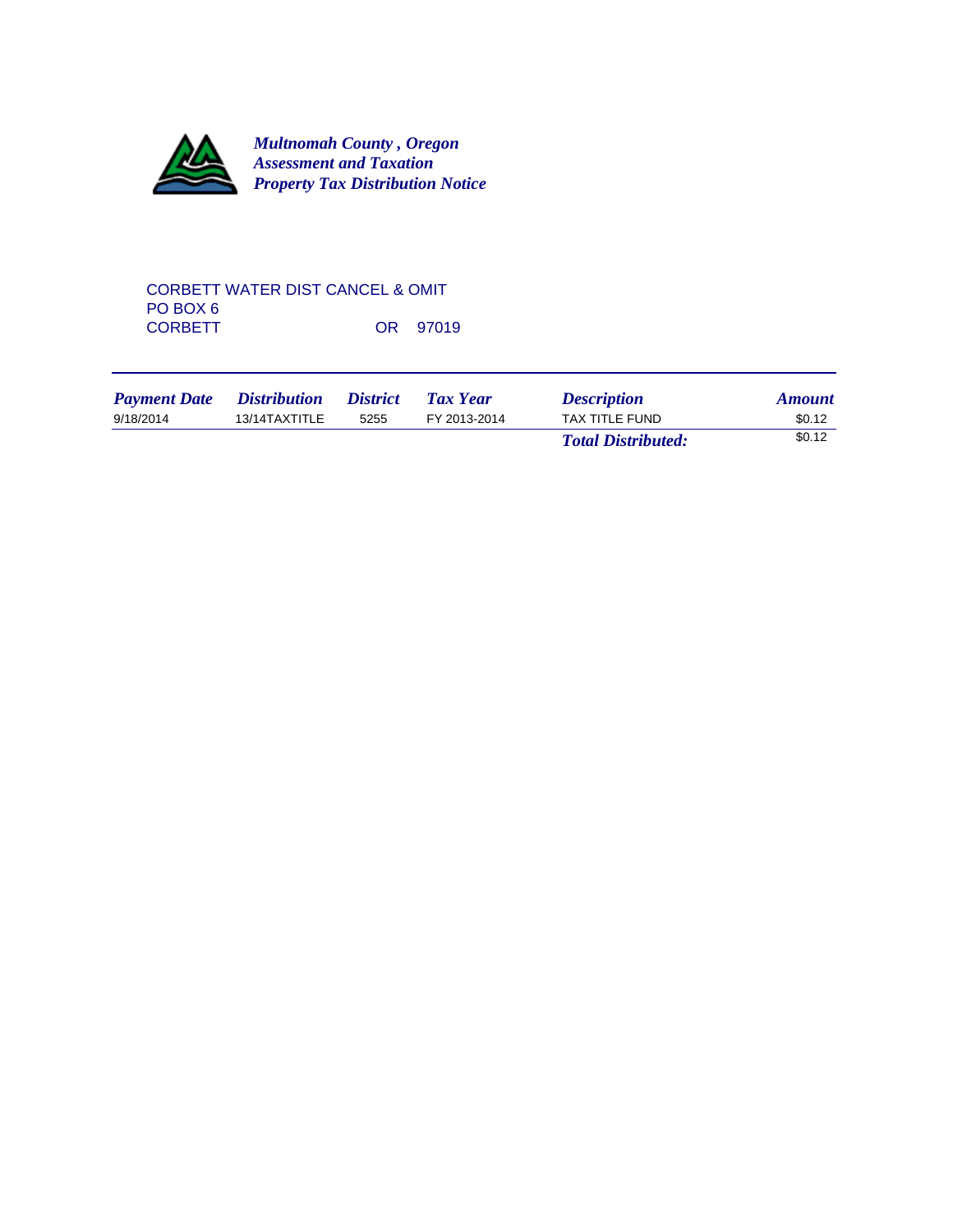

## EAST MULTNOMAH SOIL & WATER 5211 N WILLIAMS AVE OR 97217

| <b>Payment Date</b> | <i>Distribution</i> | <i>District</i> | Tax Year     | <b>Description</b>        | <b>Amount</b> |
|---------------------|---------------------|-----------------|--------------|---------------------------|---------------|
| 9/18/2014           | 13/14TAXTITLE       | 5270            | FY 2013-2014 | TAX TITLE FUND            | \$2,569.22    |
|                     |                     |                 |              | <b>Total Distributed:</b> | \$2,569.22    |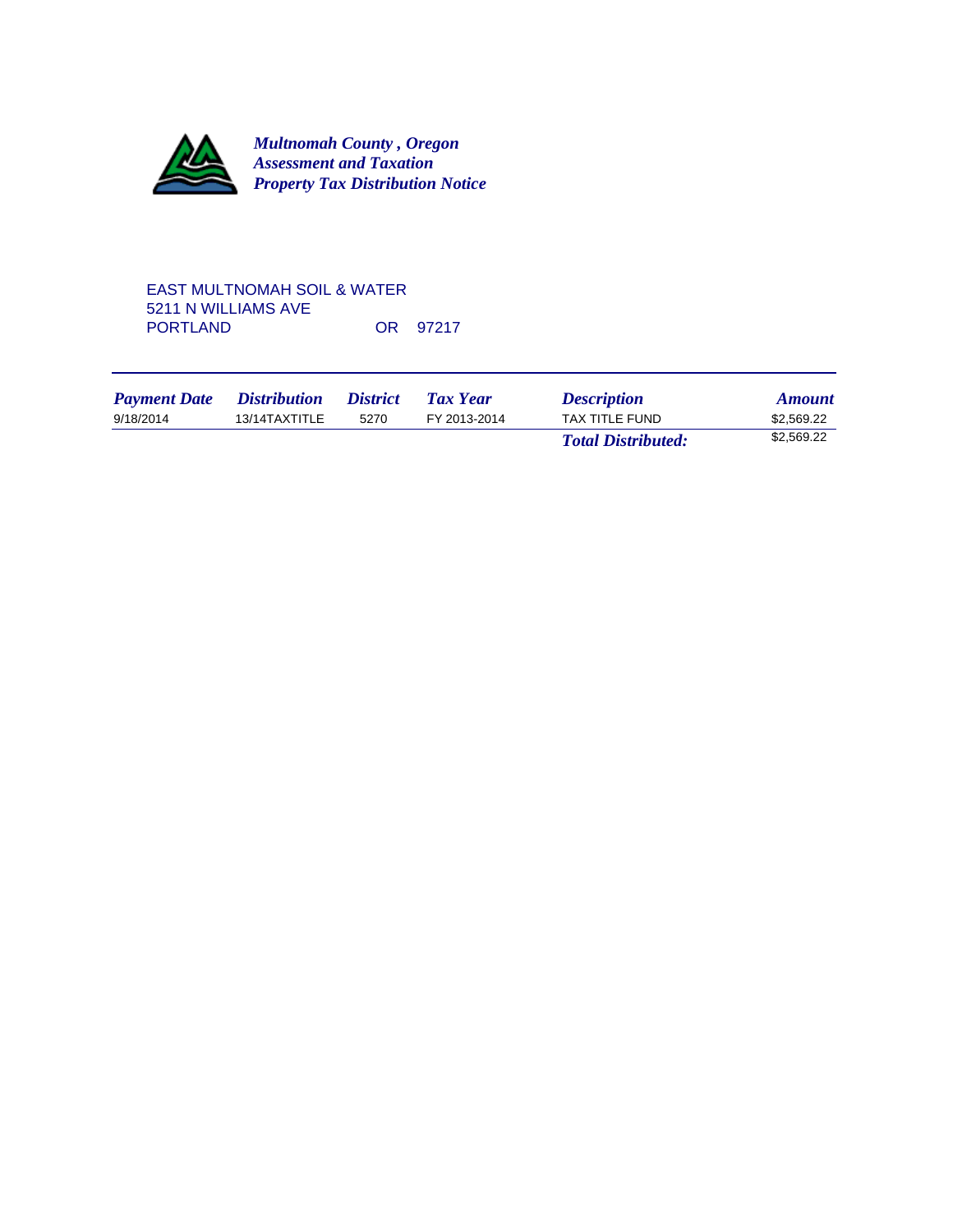

#### EAST MULT SOIL & WATER CANCEL/OMIT 5211 N WILLIAMS AVE OR 97217

| <b>Payment Date</b> | <i><b>Distribution</b></i> | <i>District</i> | <b>Tax Year</b> | <b>Description</b>        | <b>Amount</b> |
|---------------------|----------------------------|-----------------|-----------------|---------------------------|---------------|
| 9/18/2014           | 13/14TAXTITLE              | 5275            | FY 2013-2014    | TAX TITLE FUND            | \$4.65        |
|                     |                            |                 |                 | <b>Total Distributed:</b> | \$4.65        |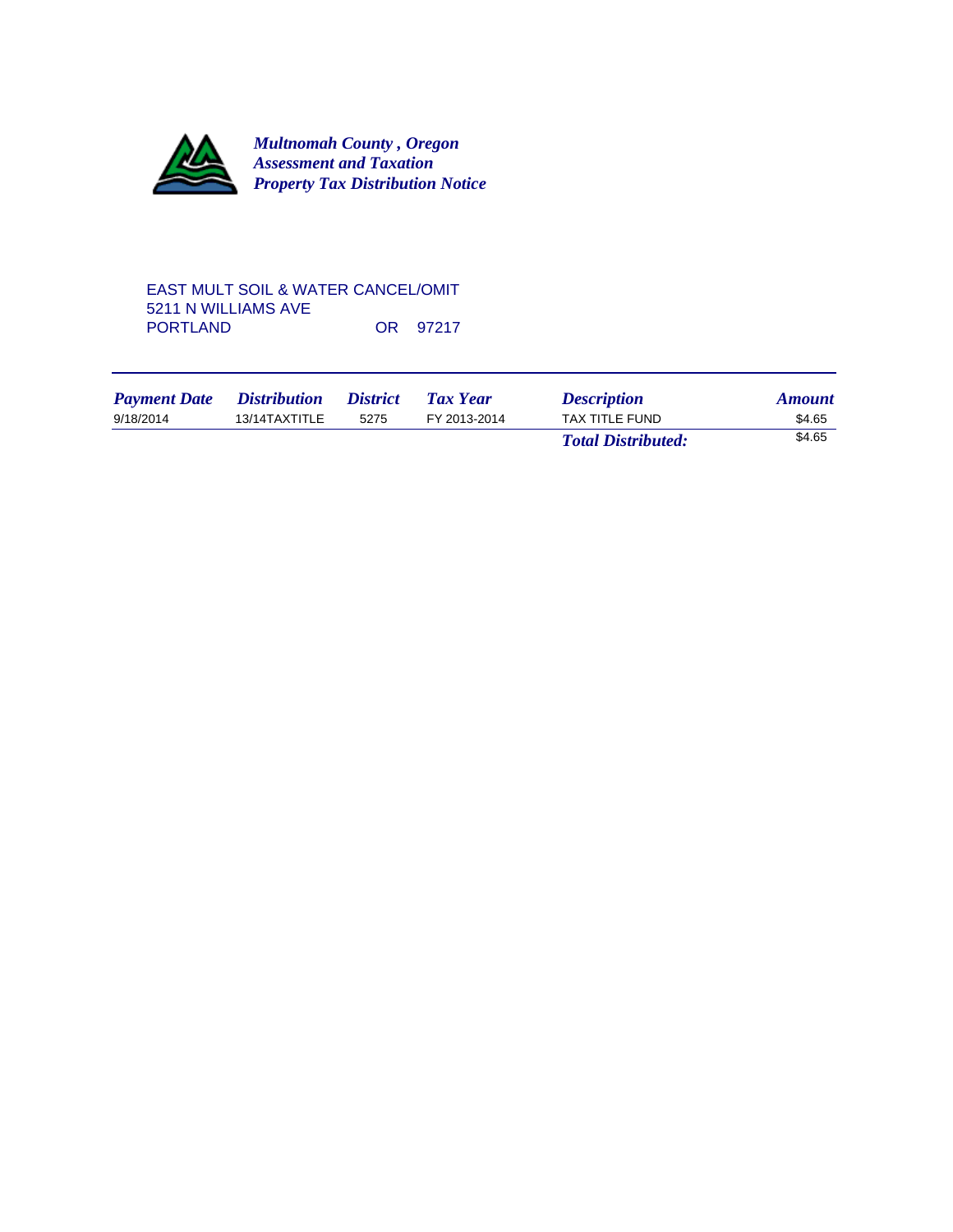

## WEST MULTNOMAH SOIL & WATER 2701 NW VAUGHN ST, SUITE 450 OR 97210

| <b>Payment Date</b> | <i>Distribution</i> | <i><b>District</b></i> | Tax Year     | <b>Description</b>        | <b>Amount</b> |
|---------------------|---------------------|------------------------|--------------|---------------------------|---------------|
| 9/18/2014           | 13/14TAXTITLE       | 5280                   | FY 2013-2014 | TAX TITLE FUND            | \$812.12      |
|                     |                     |                        |              | <b>Total Distributed:</b> | \$812.12      |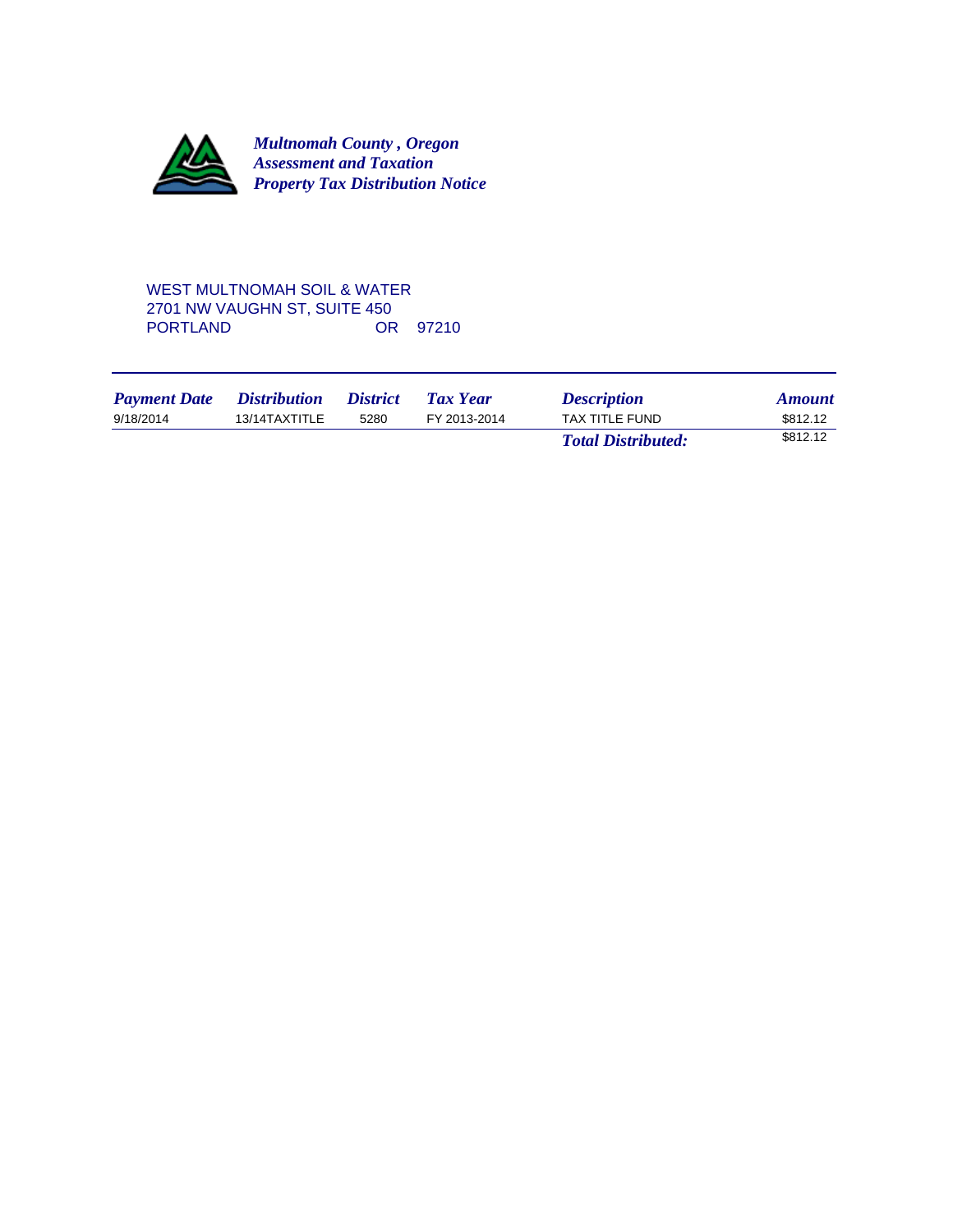

## WEST MULT SOIL & WATER CANCEL/OMIT 2701 NW VAUGHN ST, SUITE 450 OR 97210

| <b>Payment Date</b> | <i>Distribution</i> | <i><b>District</b></i> | Tax Year     | <b>Description</b>        | <b>Amount</b> |
|---------------------|---------------------|------------------------|--------------|---------------------------|---------------|
| 9/18/2014           | 13/14TAXTITLE       | 5285                   | FY 2013-2014 | TAX TITLE FUND            | \$0.58        |
|                     |                     |                        |              | <b>Total Distributed:</b> | \$0.58        |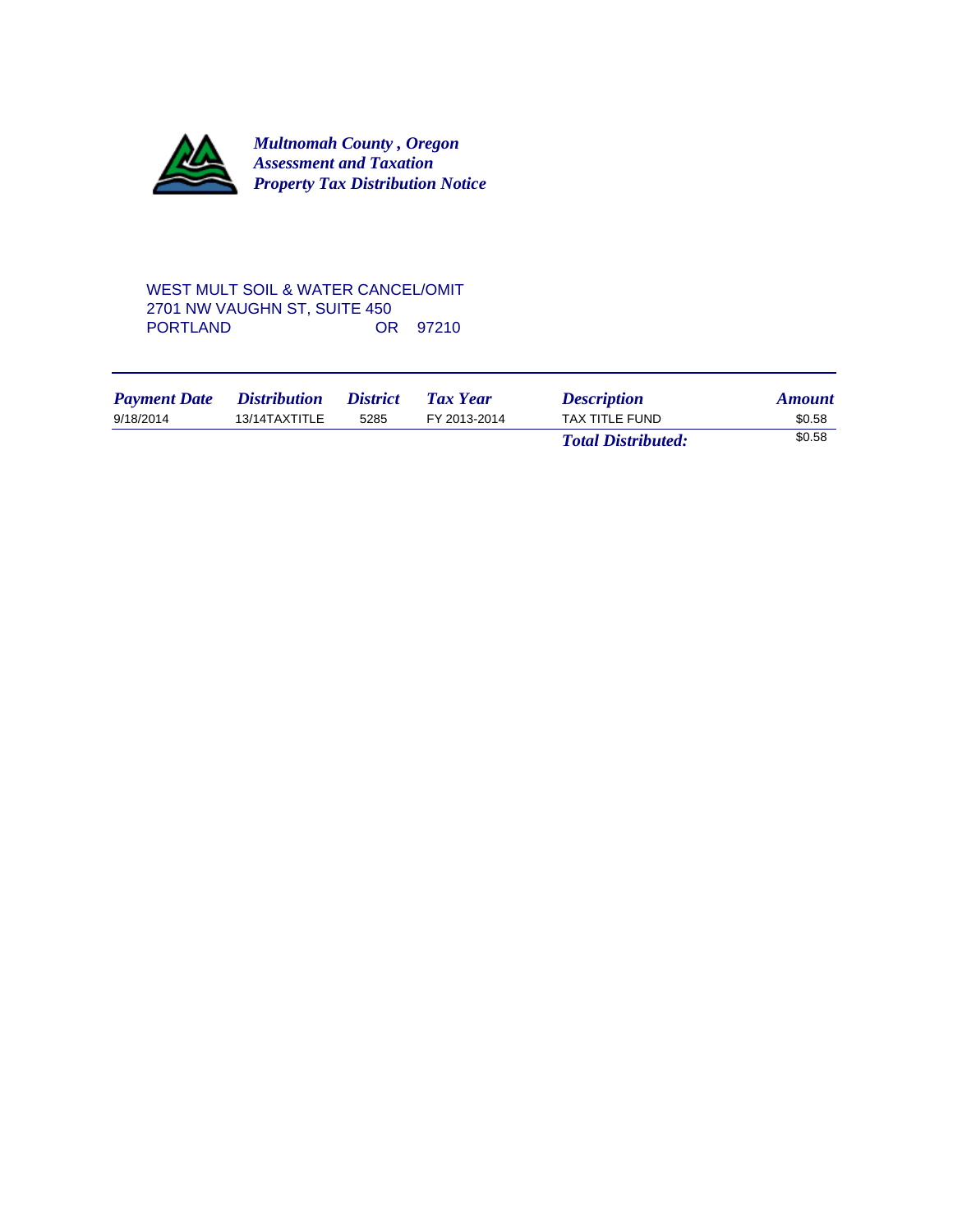

# LUSTED WATER DISTRICT PO BOX 2026<br>GRESHAM OR 97030

| <b>Payment Date</b> | <i>Distribution</i> | <i><b>District</b></i> | Tax Year     | <b>Description</b>        | <b>Amount</b> |
|---------------------|---------------------|------------------------|--------------|---------------------------|---------------|
| 9/18/2014           | 13/14TAXTITLE       | 5400                   | FY 2013-2014 | TAX TITLE FUND            | \$16.27       |
|                     |                     |                        |              | <b>Total Distributed:</b> | \$16.27       |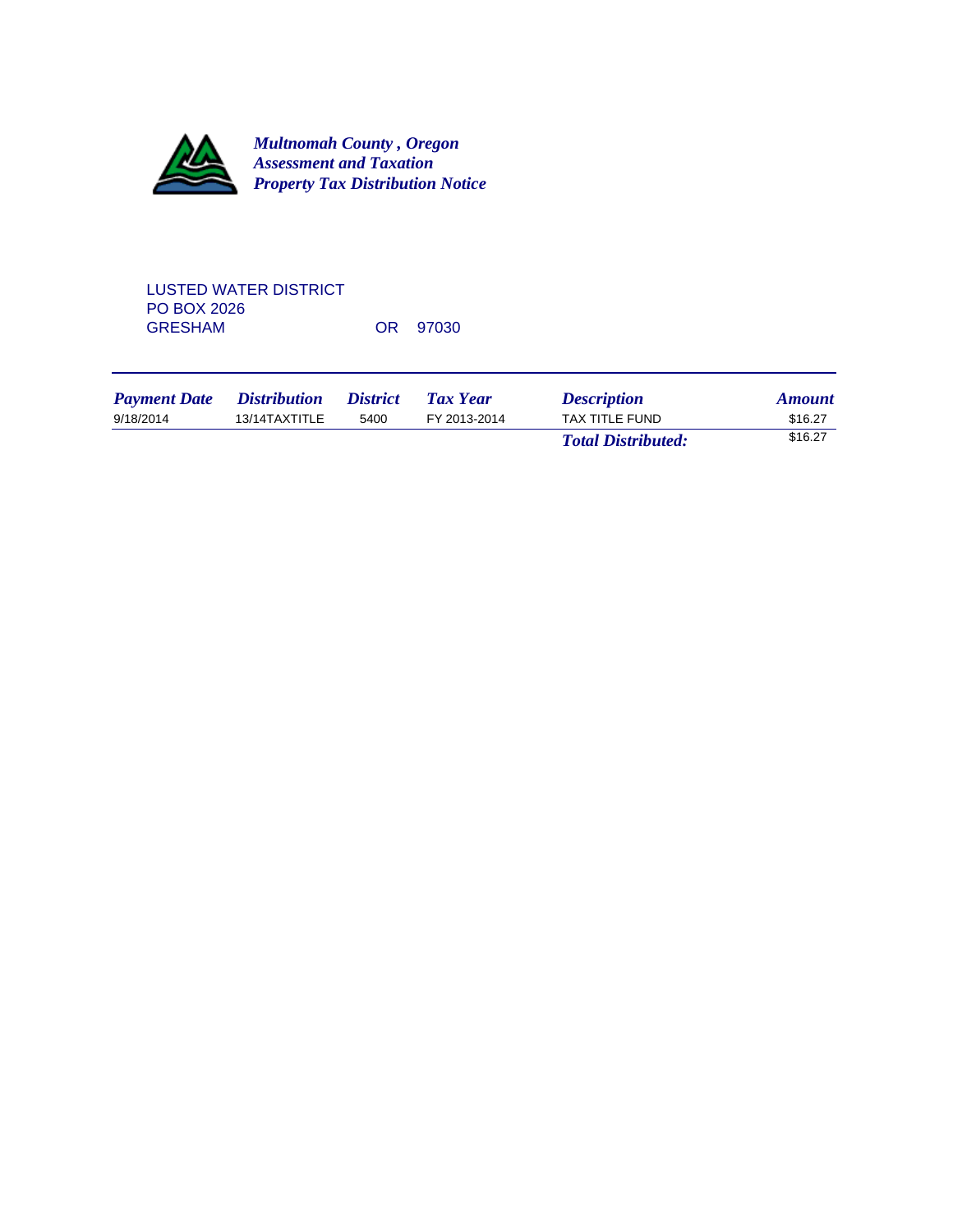

# LUSTED WATER DISTRICT PO BOX 2026<br>GRESHAM OR 97030

| <b>Payment Date</b> | <i>Distribution</i> | <i><b>District</b></i> | Tax Year     | <b>Description</b>        | <b>Amount</b> |
|---------------------|---------------------|------------------------|--------------|---------------------------|---------------|
| 9/18/2014           | 13/14TAXTITLE       | 5402                   | FY 2013-2014 | TAX TITLE FUND            | \$43.14       |
|                     |                     |                        |              | <b>Total Distributed:</b> | \$43.14       |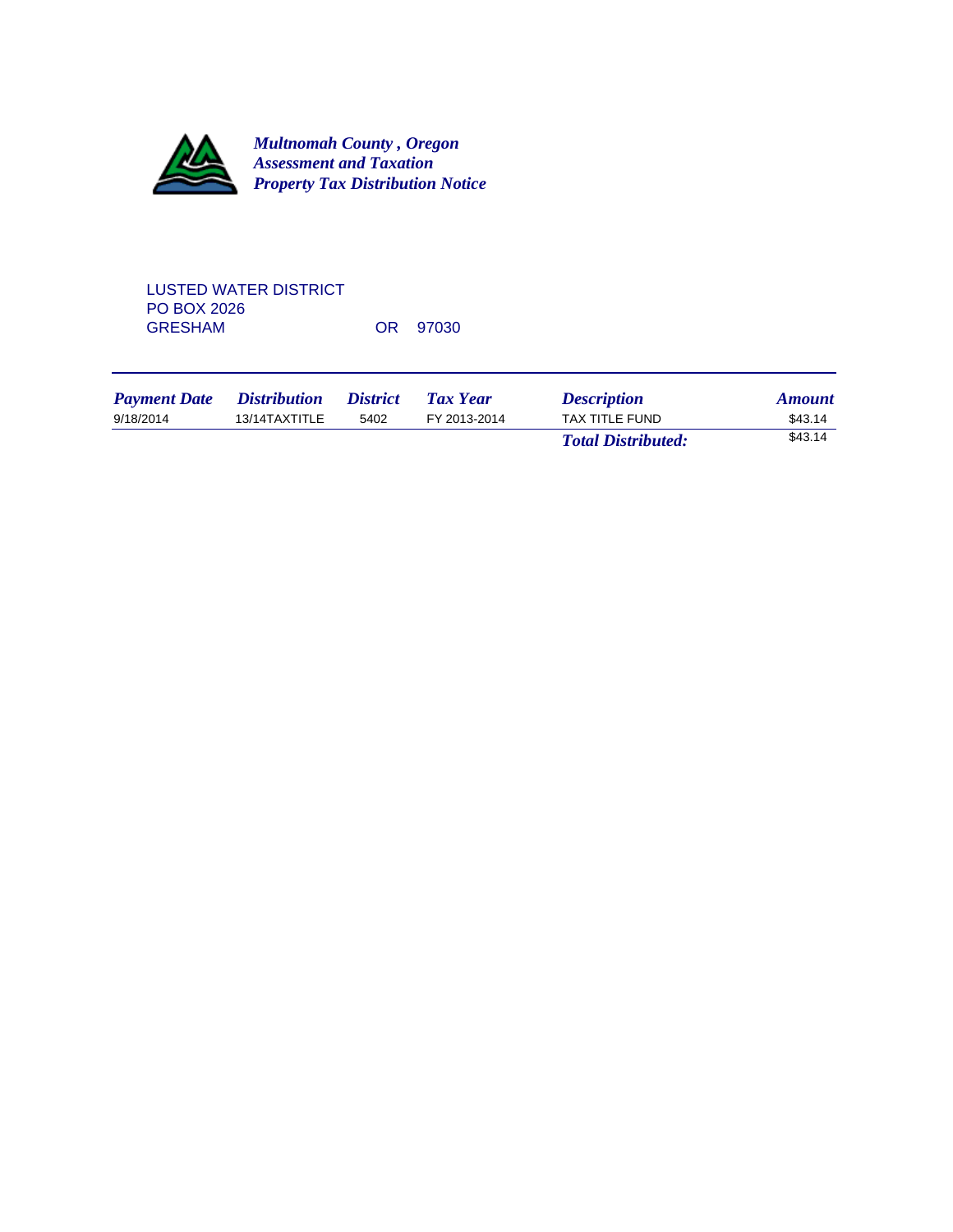

# LUSTED WATER DISTRICT PO BOX 2026<br>GRESHAM OR 97030

| <b>Payment Date</b> | <i>Distribution</i> | <i><b>District</b></i> | Tax Year     | <b>Description</b>        | <b>Amount</b> |
|---------------------|---------------------|------------------------|--------------|---------------------------|---------------|
| 9/18/2014           | 13/14TAXTITLE       | 5405                   | FY 2013-2014 | TAX TITLE FUND            | \$0.39        |
|                     |                     |                        |              | <b>Total Distributed:</b> | \$0.39        |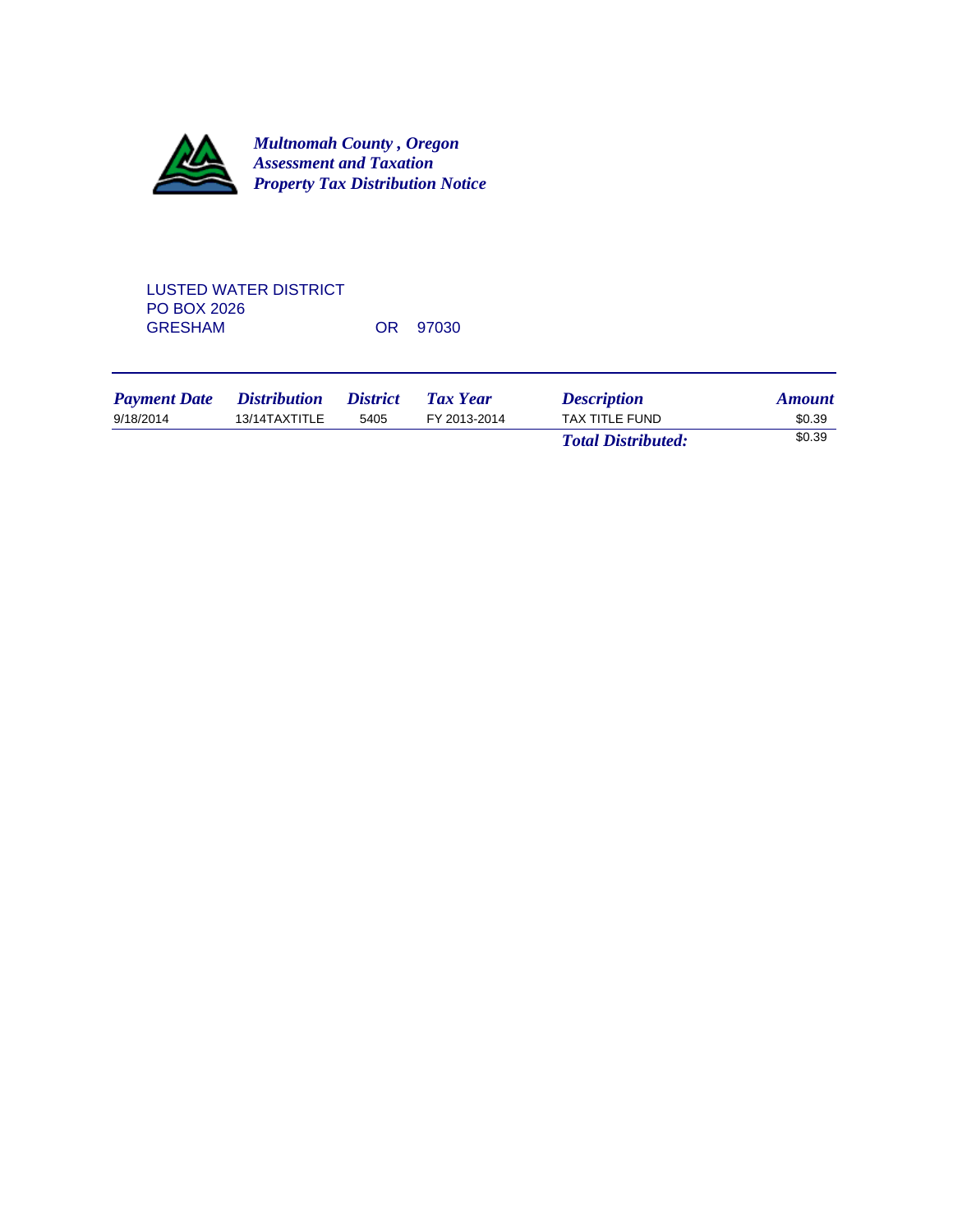

# VALLEY VIEW WATER DISTRICT C/O JAMES L. FRANZEN 3737 SW 50TH AVE OR 97221

| <b>Payment Date</b> | <i>Distribution</i> | <i><b>District</b></i> | Tax Year     | <b>Description</b>        | <b>Amount</b> |
|---------------------|---------------------|------------------------|--------------|---------------------------|---------------|
| 9/18/2014           | 13/14TAXTITLE       | 5750                   | FY 2013-2014 | TAX TITLE FUND            | \$142.98      |
|                     |                     |                        |              | <b>Total Distributed:</b> | \$142.98      |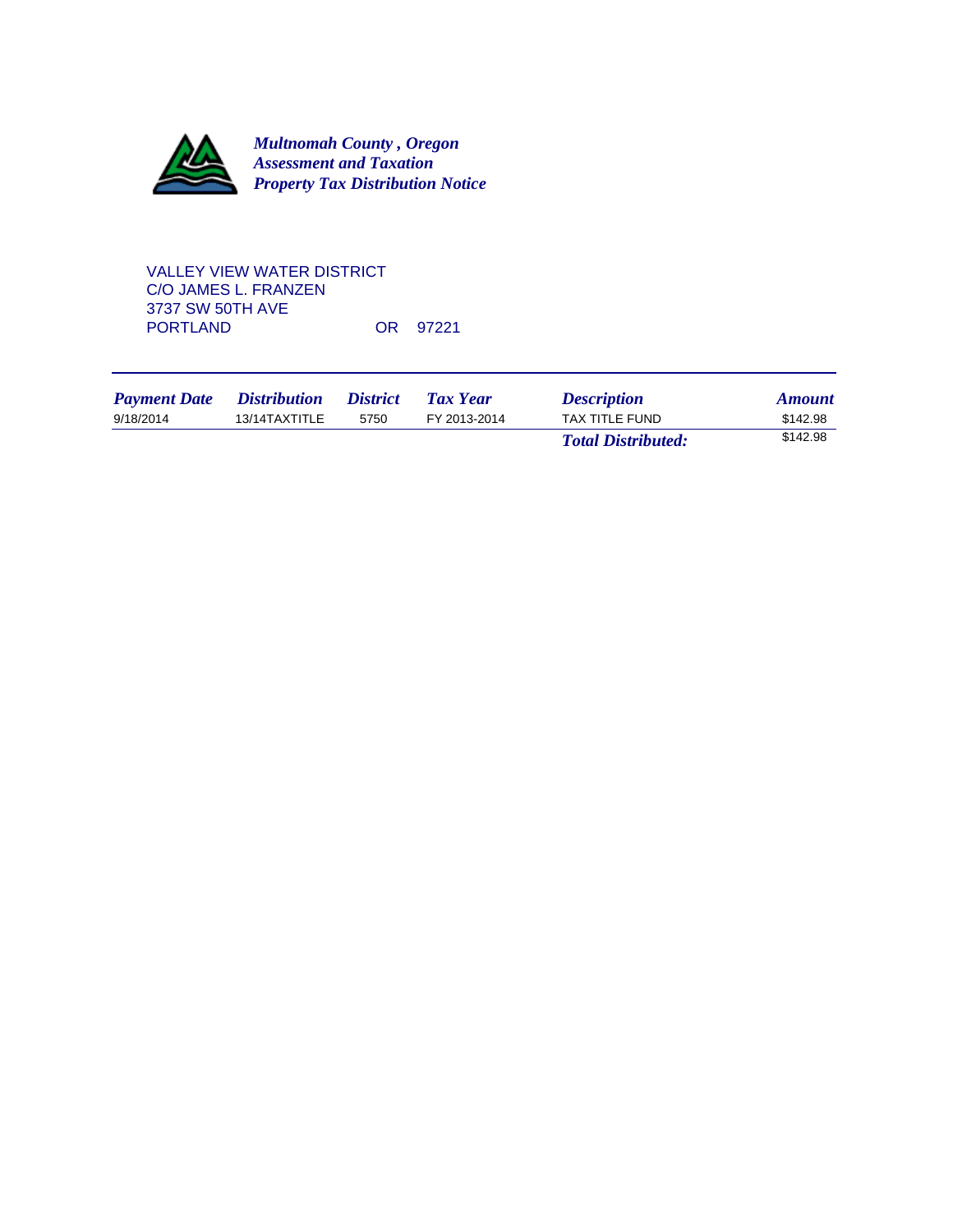

## MULTNOMAH CTY - FIRE DISTRICT #10 PO BOX 517 TROUTDALE OR 97060

| <b>Payment Date</b> | <i>Distribution</i> | <i>District</i> | Tax Year     | <b>Description</b>        | <b>Amount</b> |
|---------------------|---------------------|-----------------|--------------|---------------------------|---------------|
| 9/18/2014           | 13/14TAXTITLE       | 6100            | FY 2013-2014 | <b>TAX TITLE FUND</b>     | \$950.77      |
|                     |                     |                 |              | <b>Total Distributed:</b> | \$950.77      |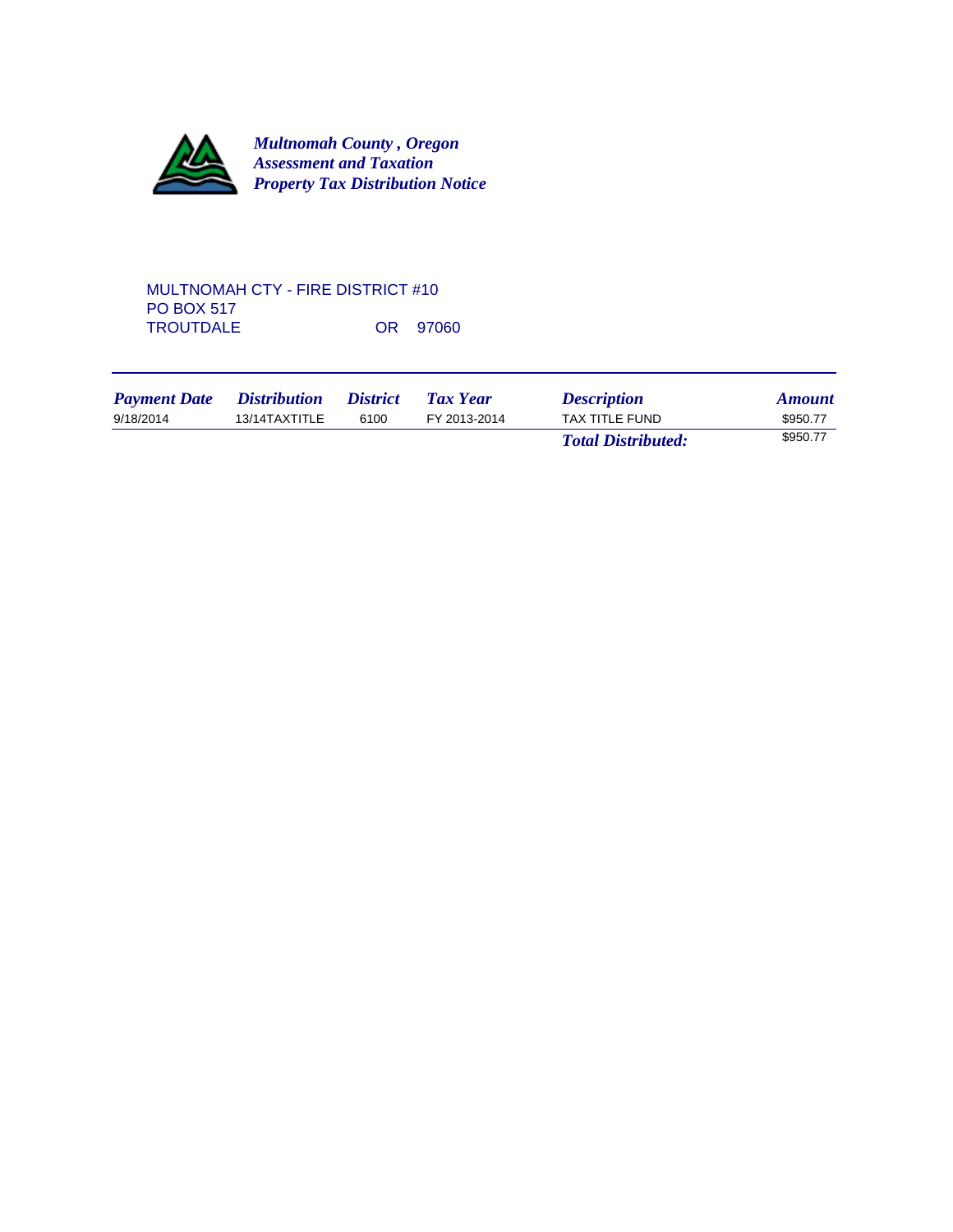

## MULT CTY - FIRE DIST #10 CANCEL/OMIT PO BOX 517 TROUTDALE OR 97060

| <b>Payment Date</b> | <i>Distribution</i> | <i><b>District</b></i> | Tax Year     | <b>Description</b>        | <b>Amount</b> |
|---------------------|---------------------|------------------------|--------------|---------------------------|---------------|
| 9/18/2014           | 13/14TAXTITLE       | 6105                   | FY 2013-2014 | TAX TITLE FUND            | \$1.56        |
|                     |                     |                        |              | <b>Total Distributed:</b> | \$1.56        |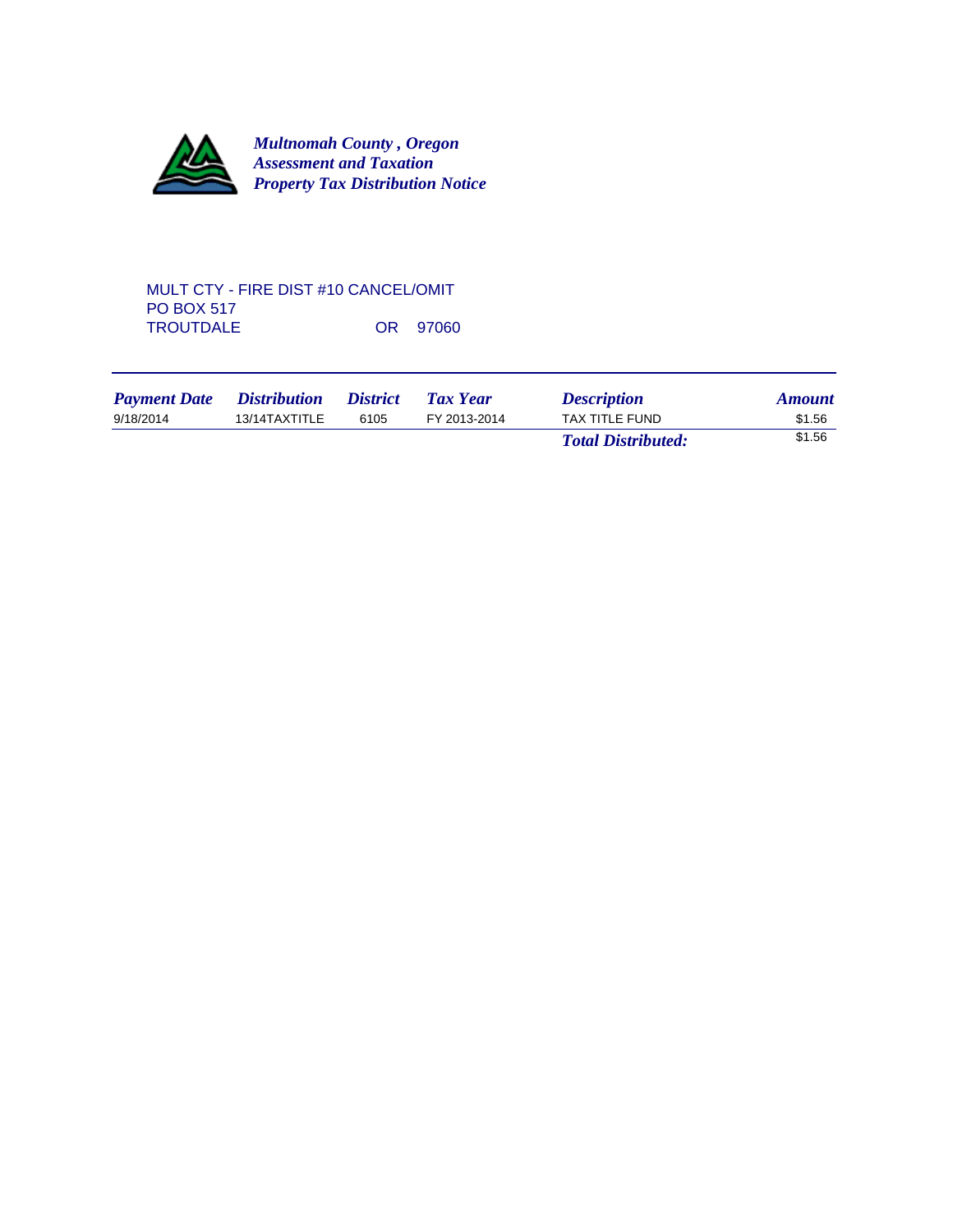

RIVERDALE FIRE DISTRICT #11J KENT, KUYKENDALL & CO, P.C. 1001 MOLALLA AVE, SUITE 118<br>OREGON CITY OR 97045 OREGON CITY

| <b>Payment Date</b> | <i>Distribution</i> | <i>District</i> | Tax Year     | <b>Description</b>        | <b>Amount</b> |
|---------------------|---------------------|-----------------|--------------|---------------------------|---------------|
| 9/18/2014           | 13/14TAXTITLE       | 6110            | FY 2013-2014 | TAX TITLE FUND            | \$490.13      |
|                     |                     |                 |              | <b>Total Distributed:</b> | \$490.13      |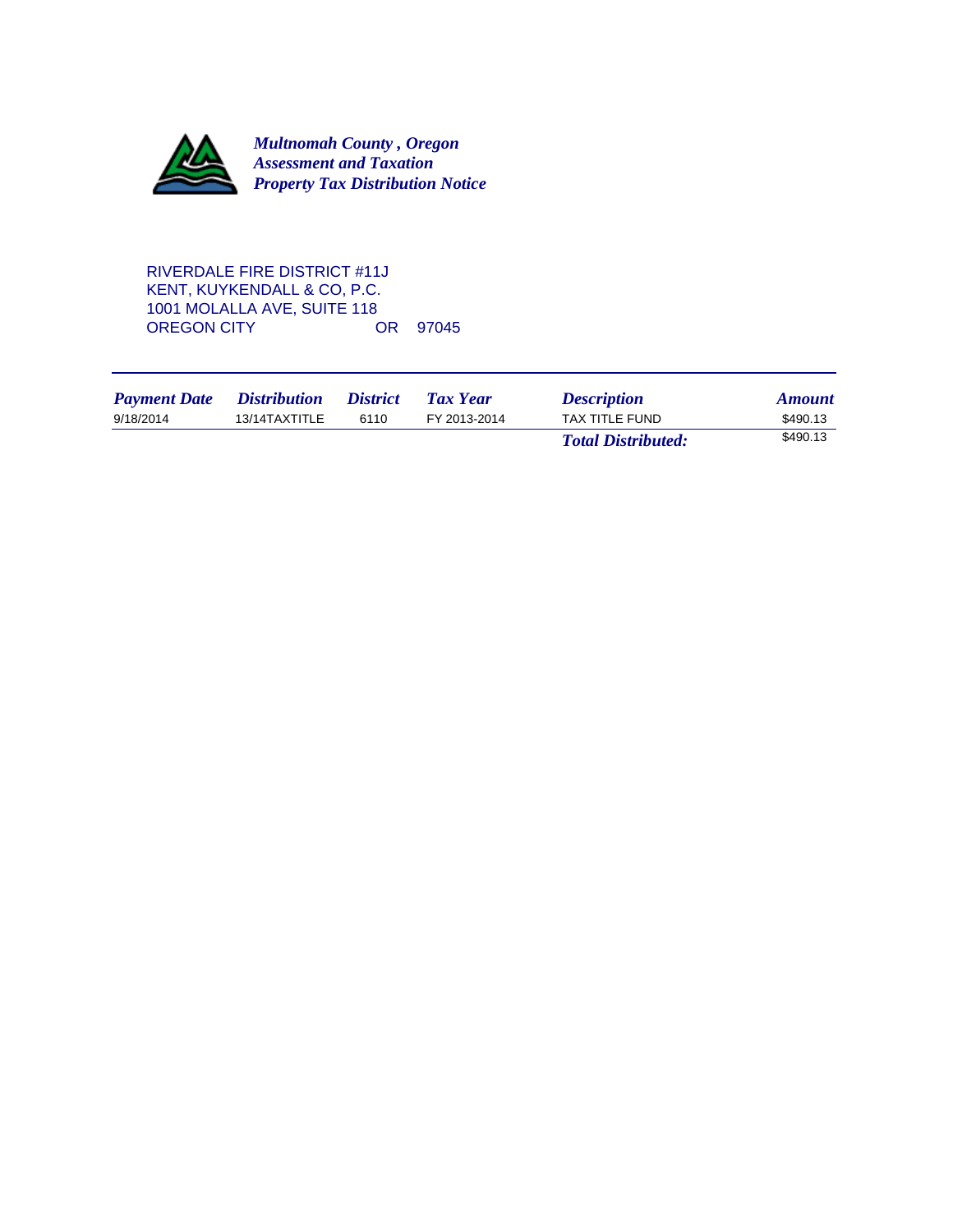

# CLACKAMAS FIRE DIST #1JT 11300 SE FULLER RD MILWAUKIE OR 97222

| <b>Payment Date</b> | <i>Distribution</i> | <i><b>District</b></i> | Tax Year     | <b>Description</b>        | <b>Amount</b> |
|---------------------|---------------------|------------------------|--------------|---------------------------|---------------|
| 9/18/2014           | 13/14TAXTITLE       | 6120                   | FY 2013-2014 | TAX TITLE FUND            | \$51.45       |
|                     |                     |                        |              | <b>Total Distributed:</b> | \$51.45       |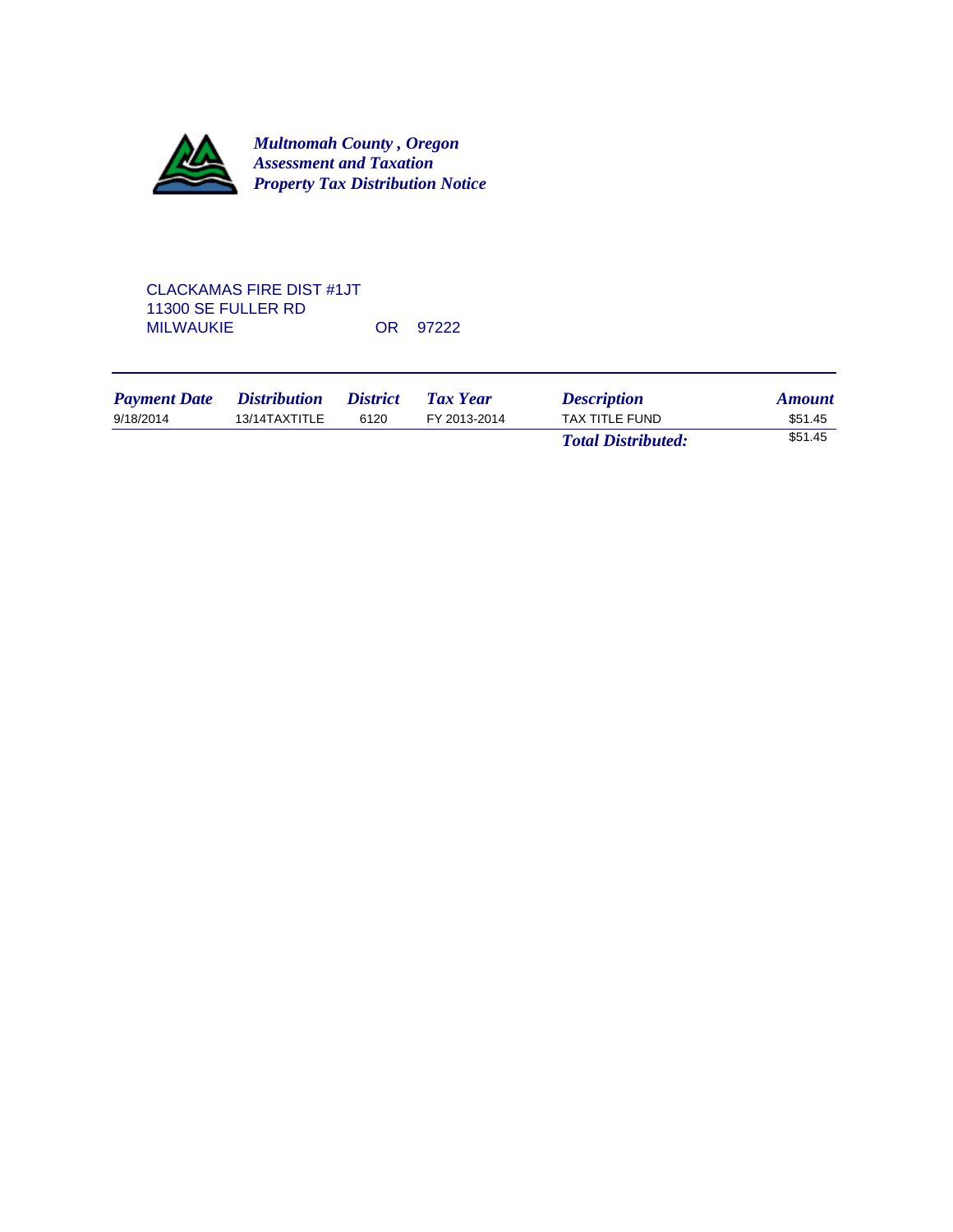

### CLACKAMAS FIRE DIST #1JT BONDS 11300 SE FULLER RD OR 97222

| <b>Payment Date</b> | <i><b>Distribution</b></i> | <i><b>District</b></i> | <b>Tax Year</b> | <b>Description</b>        | <b>Amount</b> |
|---------------------|----------------------------|------------------------|-----------------|---------------------------|---------------|
| 9/18/2014           | 13/14TAXTITLE              | 6122                   | FY 2013-2014    | TAX TITLE FUND            | \$1.40        |
|                     |                            |                        |                 | <b>Total Distributed:</b> | \$1.40        |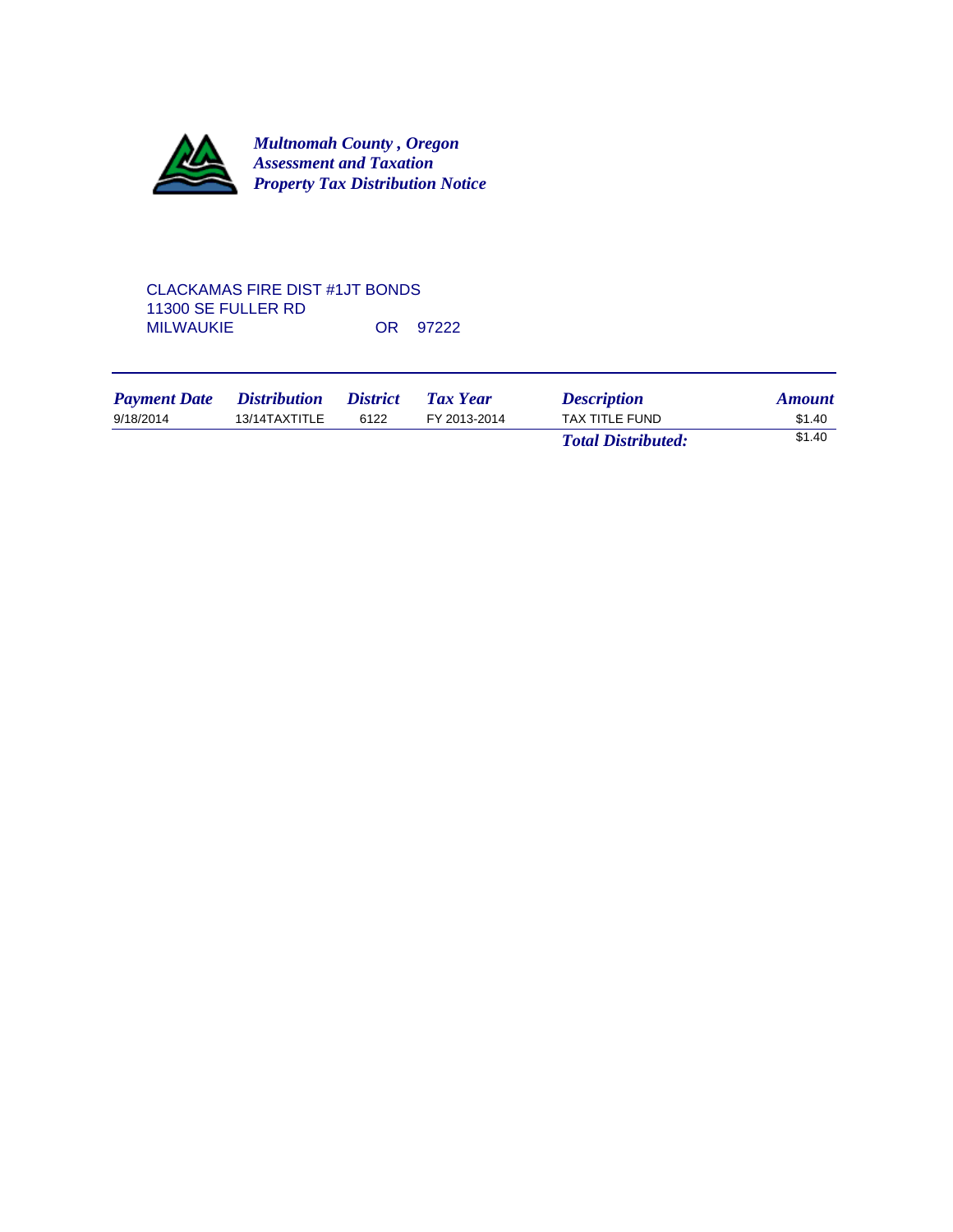

# CORBETT FIRE DISTRICT #14 PO BOX 1<br>CORBETT OR 97019

| <b>Payment Date</b> | <i>Distribution</i> | <i><b>District</b></i> | <b>Tax Year</b> | <b>Description</b>        | <b>Amount</b> |
|---------------------|---------------------|------------------------|-----------------|---------------------------|---------------|
| 9/18/2014           | 13/14TAXTITLE       | 6140                   | FY 2013-2014    | TAX TITLE FUND            | \$275.23      |
|                     |                     |                        |                 | <b>Total Distributed:</b> | \$275.23      |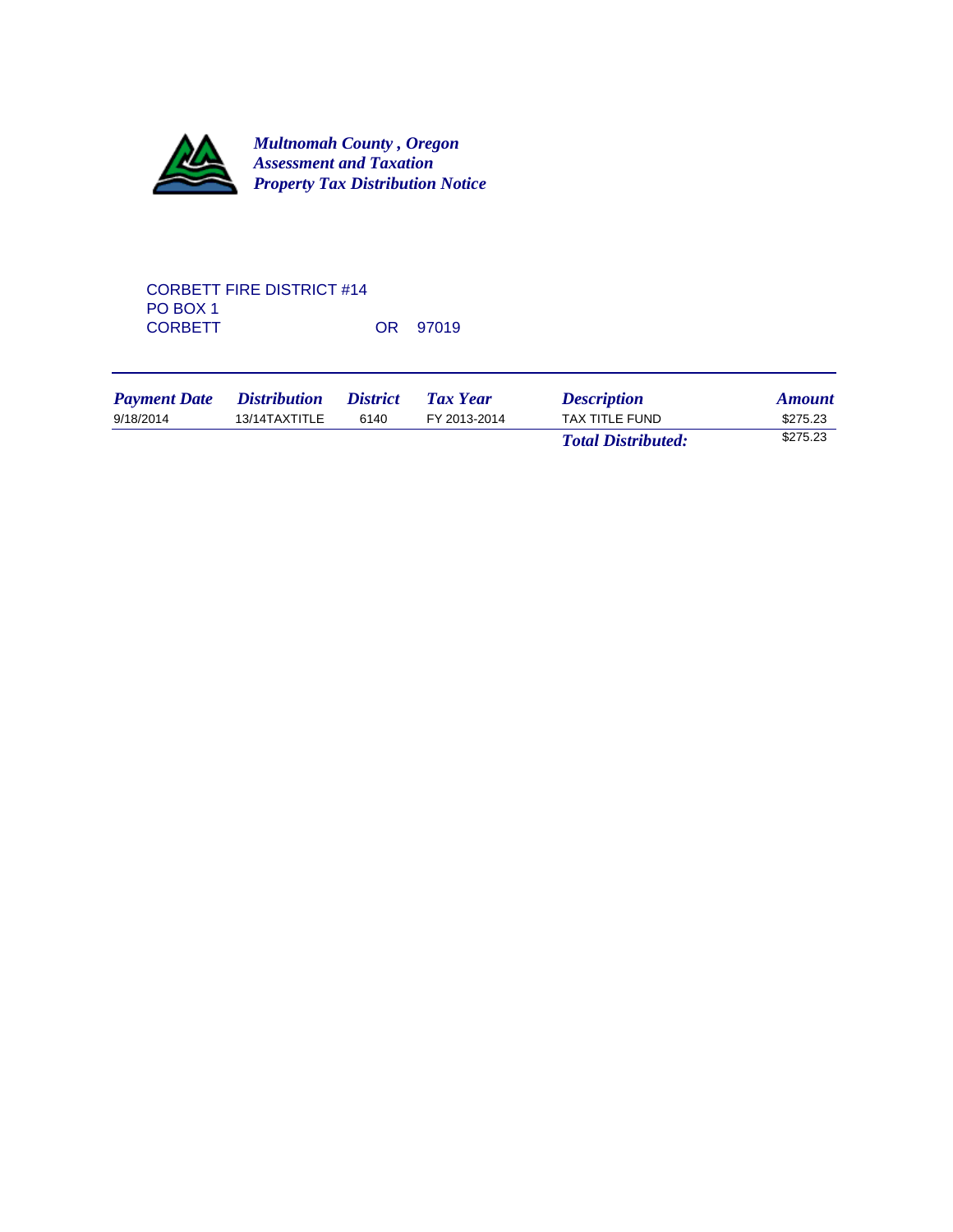

## CORBETT FIRE DIST #14 CANCEL & OMIT PO BOX 1<br>CORBETT OR 97019

| <b>Payment Date</b> | <i>Distribution</i> | <i><b>District</b></i> | <b>Tax Year</b> | <b>Description</b>        | <b>Amount</b> |
|---------------------|---------------------|------------------------|-----------------|---------------------------|---------------|
| 9/18/2014           | 13/14TAXTITLE       | 6145                   | FY 2013-2014    | <b>TAX TITLE FUND</b>     | \$0.27        |
|                     |                     |                        |                 | <b>Total Distributed:</b> | \$0.27        |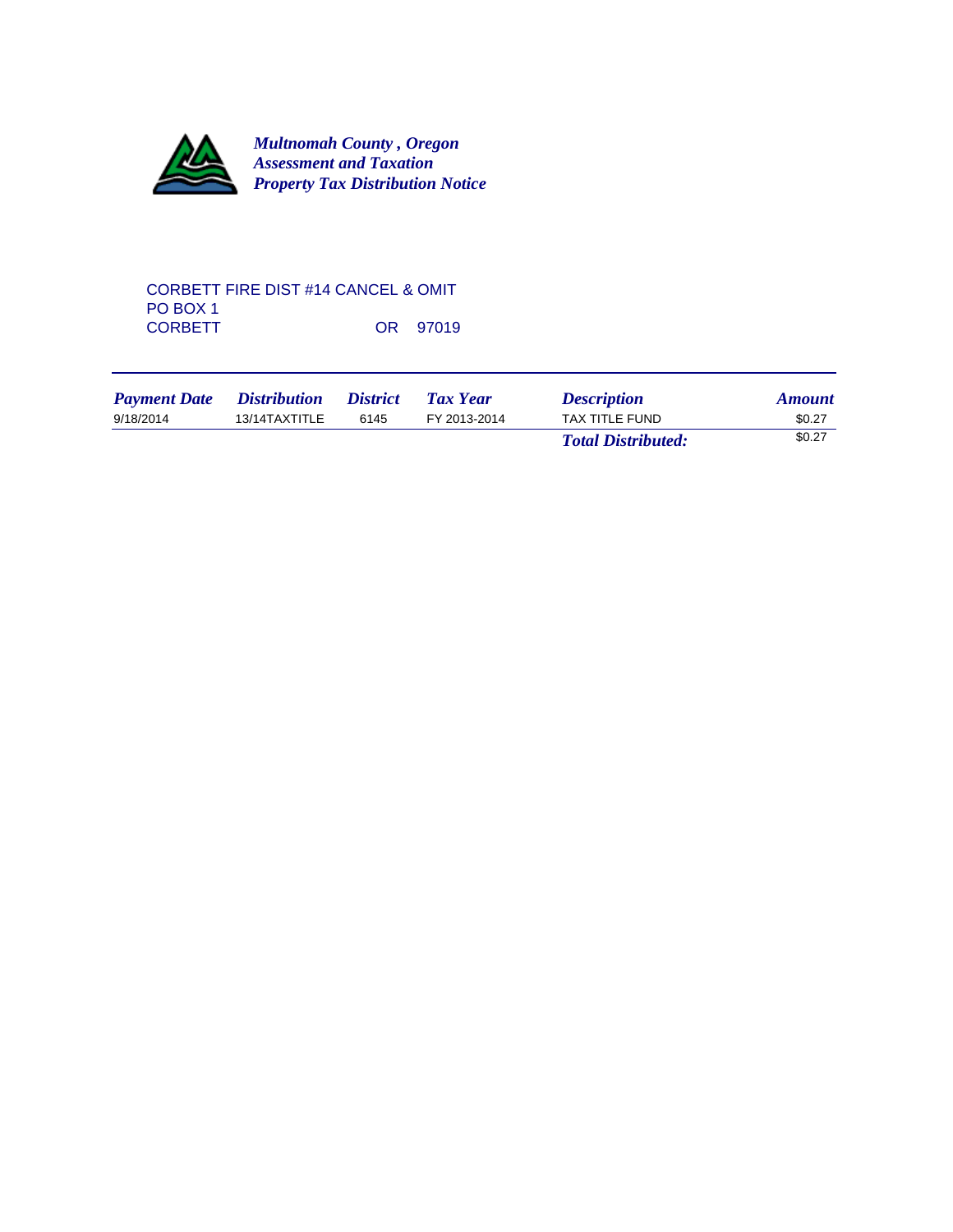

SAUVIE ISLAND RFPD #30 **CHAIRMAN** 18342 NW SAUVIE ISLAND ROAD<br>PORTLAND OR OR 97231

| <b>Payment Date</b> | <i>Distribution</i> | <i>District</i> | <b>Tax Year</b> | <b>Description</b>        | <b>Amount</b> |
|---------------------|---------------------|-----------------|-----------------|---------------------------|---------------|
| 9/18/2014           | 13/14TAXTITLE       | 6210            | FY 2013-2014    | <b>TAX TITLE FUND</b>     | \$116.48      |
|                     |                     |                 |                 | <b>Total Distributed:</b> | \$116.48      |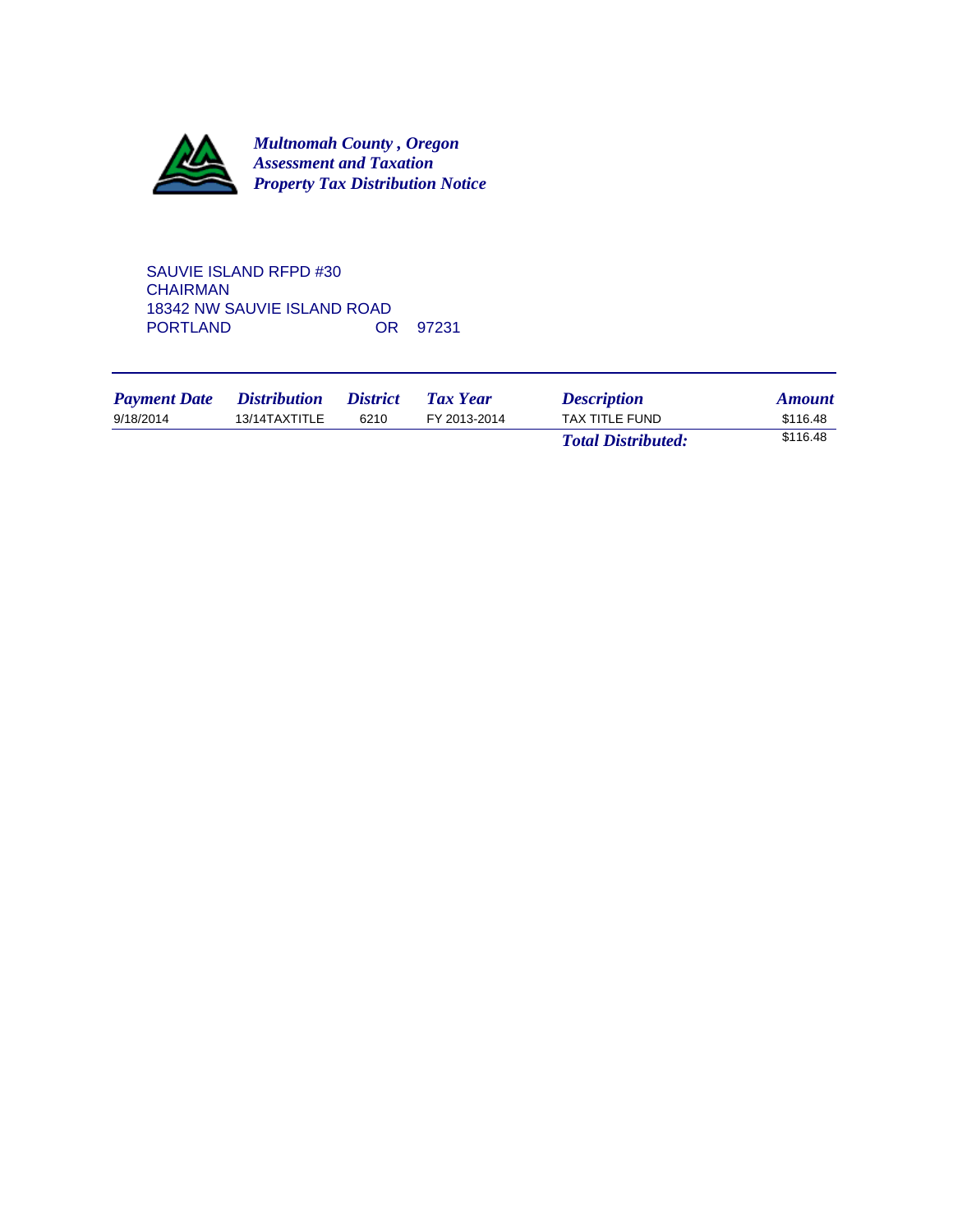

SAUVIE ISLAND RFPD #30 BONDS **CHAIRMAN** 18342 NW SAUVIE ISLAND ROAD<br>PORTLAND 0R 97231 PORTLAND

| <b>Payment Date</b> | <i>Distribution</i> | <i><b>District</b></i> | <b>Tax Year</b> | <b>Description</b>        | <b>Amount</b> |
|---------------------|---------------------|------------------------|-----------------|---------------------------|---------------|
| 9/18/2014           | 13/14TAXTITLE       | 6212                   | FY 2013-2014    | <b>TAX TITLE FUND</b>     | \$14.43       |
|                     |                     |                        |                 | <b>Total Distributed:</b> | \$14.43       |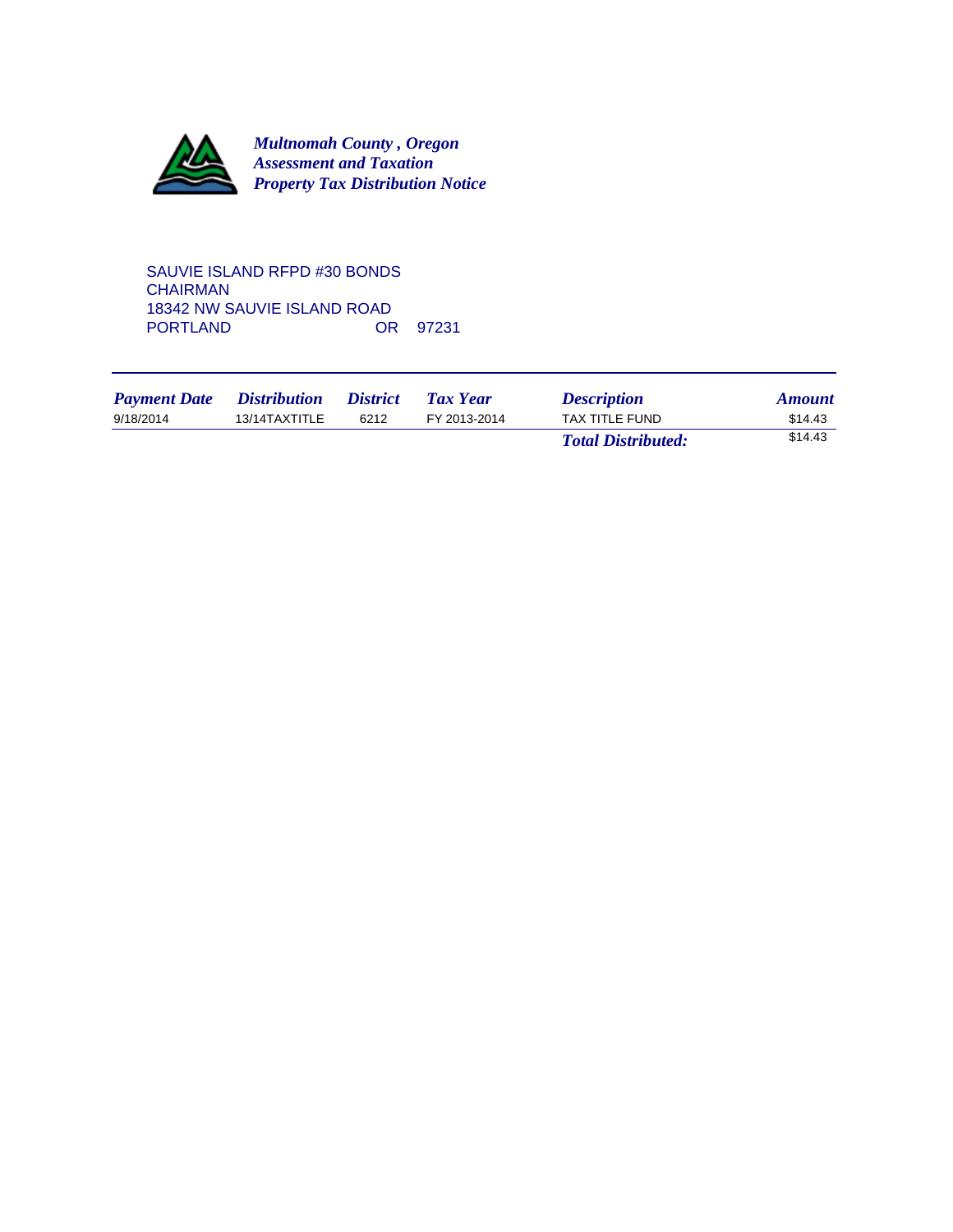

# SCAPPOOSE FIRE DISTRICT #31 ATTN: MICHAEL GREISEN PO BOX 625 SCAPPOOSE OR 97056

| <b>Payment Date</b> | <i>Distribution</i> | <i><b>District</b></i> | Tax Year     | <b>Description</b>        | <b>Amount</b> |
|---------------------|---------------------|------------------------|--------------|---------------------------|---------------|
| 9/18/2014           | 13/14TAXTITLE       | 6310                   | FY 2013-2014 | TAX TITLE FUND            | \$79.58       |
|                     |                     |                        |              | <b>Total Distributed:</b> | \$79.58       |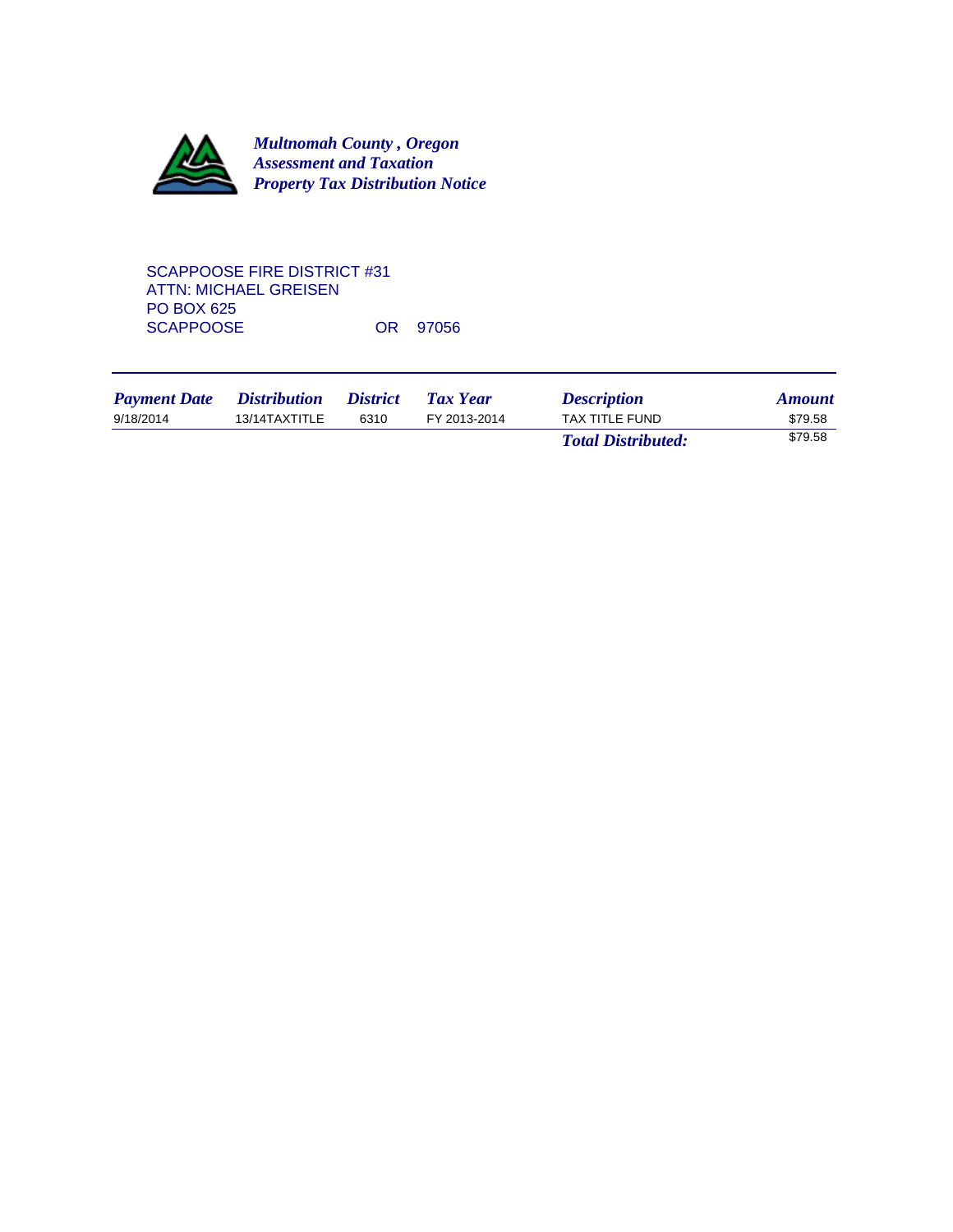

SCAPPOOSE FIRE DISTRICT #31 - CANCEL/OMIT ATTN: MICHAEL GREISEN PO BOX 625 SCAPPOOSE OR 97056

| <b>Payment Date</b> | <i>Distribution</i> | <i><b>District</b></i> | <b>Tax Year</b> | <b>Description</b>        | <b>Amount</b> |
|---------------------|---------------------|------------------------|-----------------|---------------------------|---------------|
| 9/18/2014           | 13/14TAXTITLE       | 6315                   | FY 2013-2014    | TAX TITLE FUND            | \$0.48        |
|                     |                     |                        |                 | <b>Total Distributed:</b> | \$0.48        |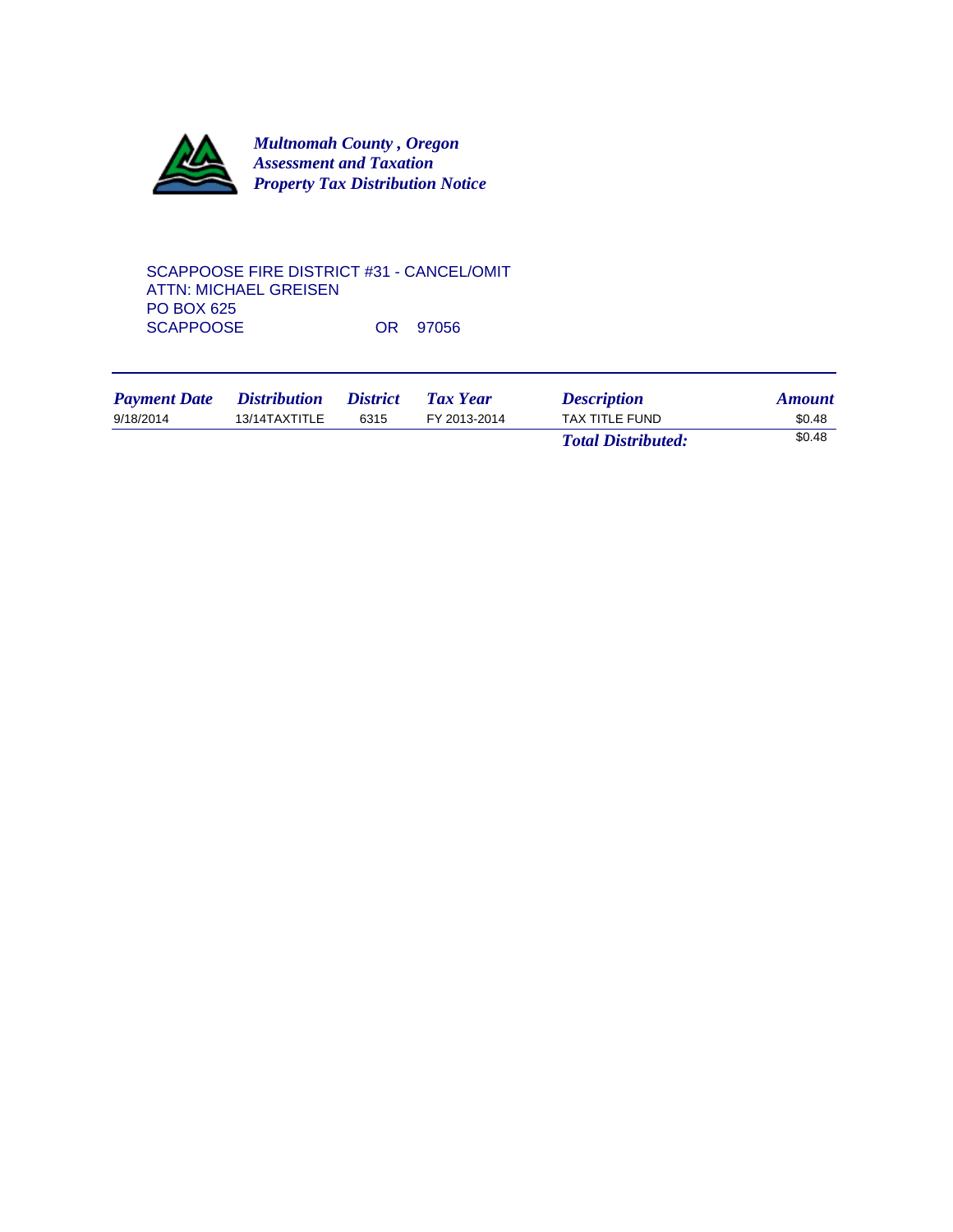

OREGON DEPT OF FORESTRY - FIRE PATROL ATTN: CHAR - FISCAL SERVICES 2600 STATE STREET OR 97310

| <b>Payment Date</b> | <i>Distribution</i> | <i><b>District</b></i> | Tax Year     | <b>Description</b>        | <b>Amount</b> |
|---------------------|---------------------|------------------------|--------------|---------------------------|---------------|
| 9/18/2014           | 13/14TAXTITLE       | 6510                   | FY 2013-2014 | TAX TITLE FUND            | \$54.23       |
|                     |                     |                        |              | <b>Total Distributed:</b> | \$54.23       |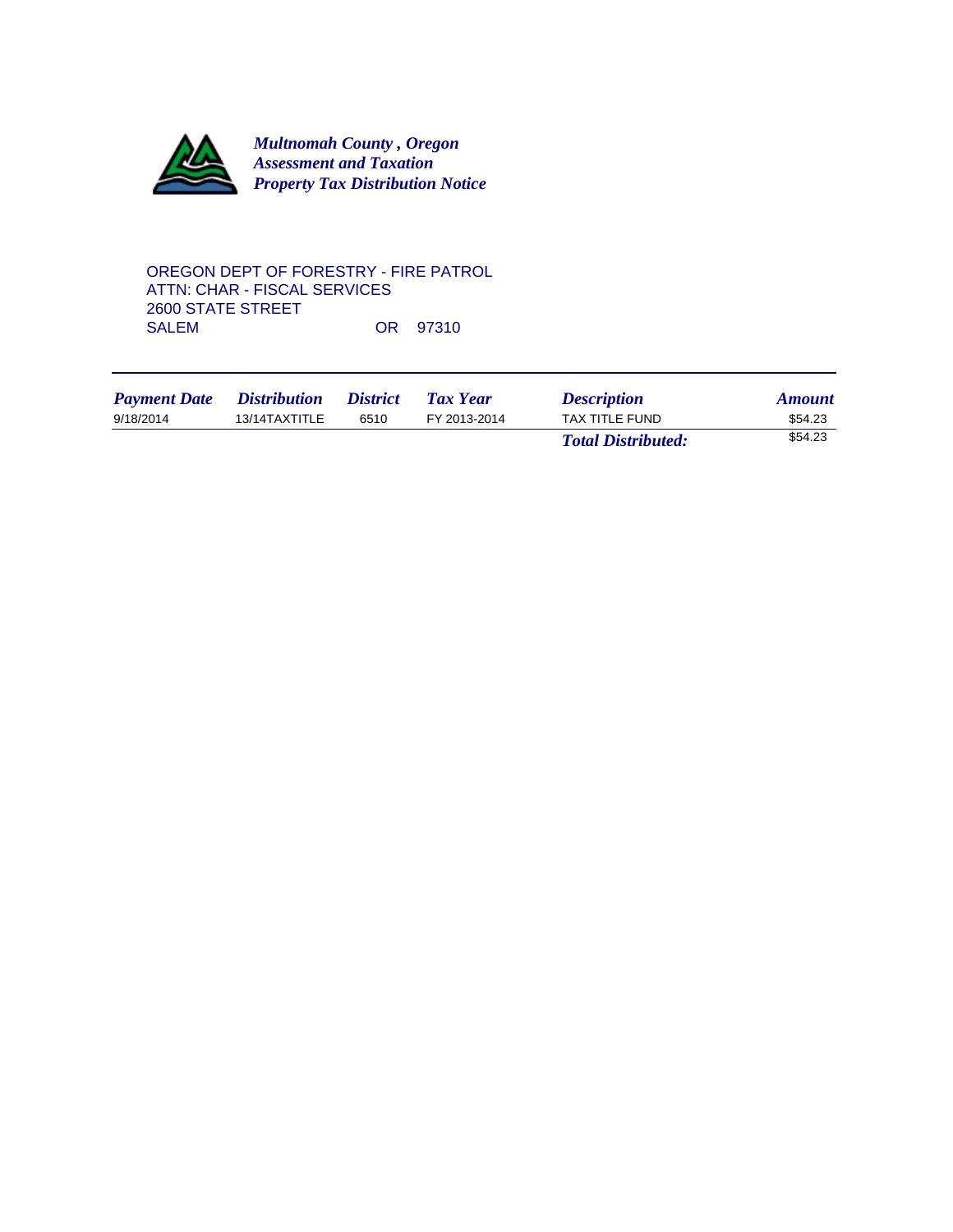

TV FIRE/RESCUE DIST #1J C/O DEBORAH GUZMAN 11945 SW 70TH AVE OR 97223

*Payment Date* Distribution District Tax Year **Description** *Amount* 9/18/2014 13/14TAXTITLE 6910 FY 2013-2014 TAX TITLE FUND \$887.27 *Total Distributed:* \$887.27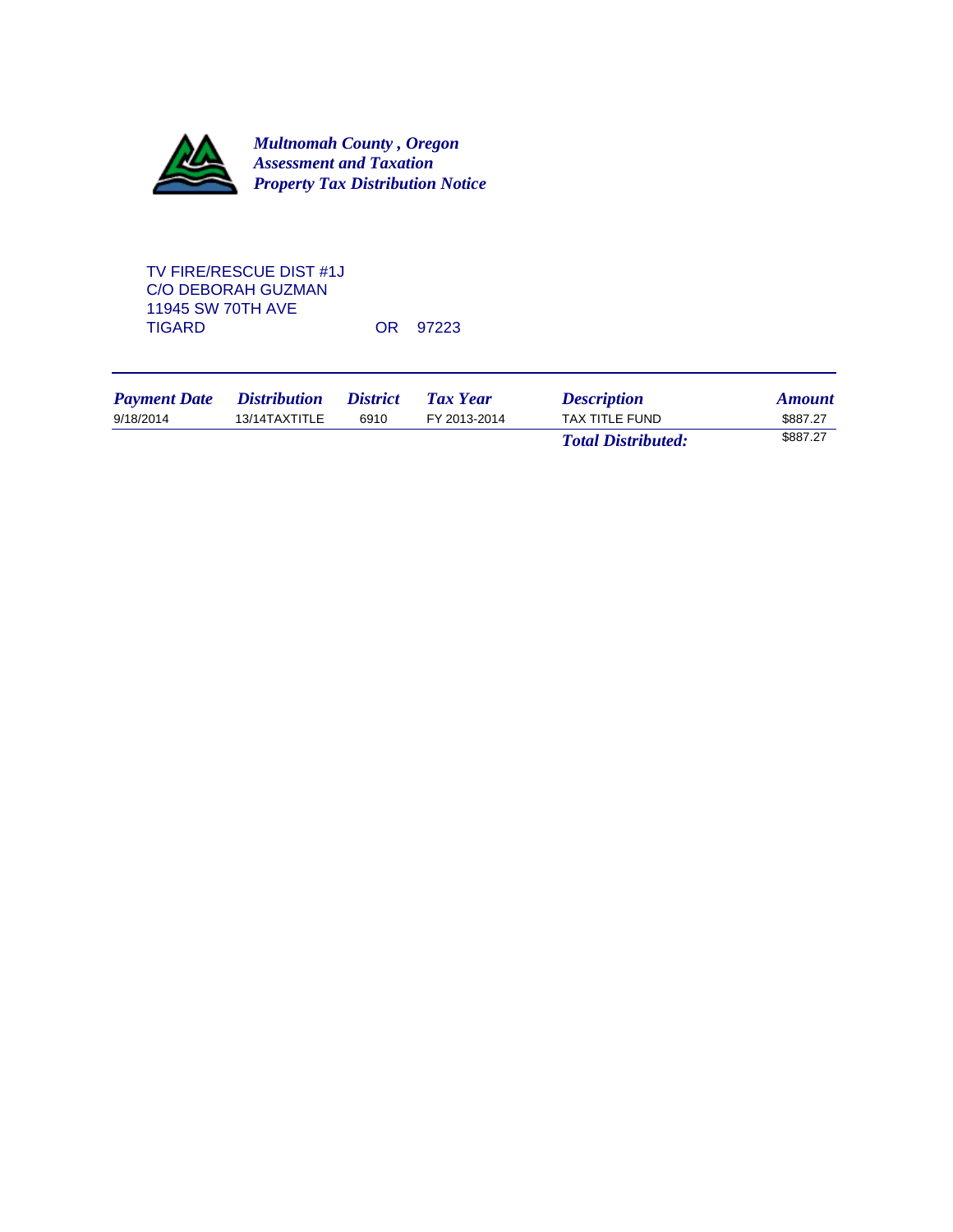

# TV FIRE/RESCUE DIST #1J BONDS C/O DEBORAH GUZMAN 11945 SW 70TH AVE OR 97223

| <b>Payment Date</b> | <i>Distribution</i> | <i><b>District</b></i> | Tax Year     | <b>Description</b>        | <b>Amount</b> |
|---------------------|---------------------|------------------------|--------------|---------------------------|---------------|
| 9/18/2014           | 13/14TAXTITLE       | 6912                   | FY 2013-2014 | TAX TITLE FUND            | \$65.43       |
|                     |                     |                        |              | <b>Total Distributed:</b> | \$65.43       |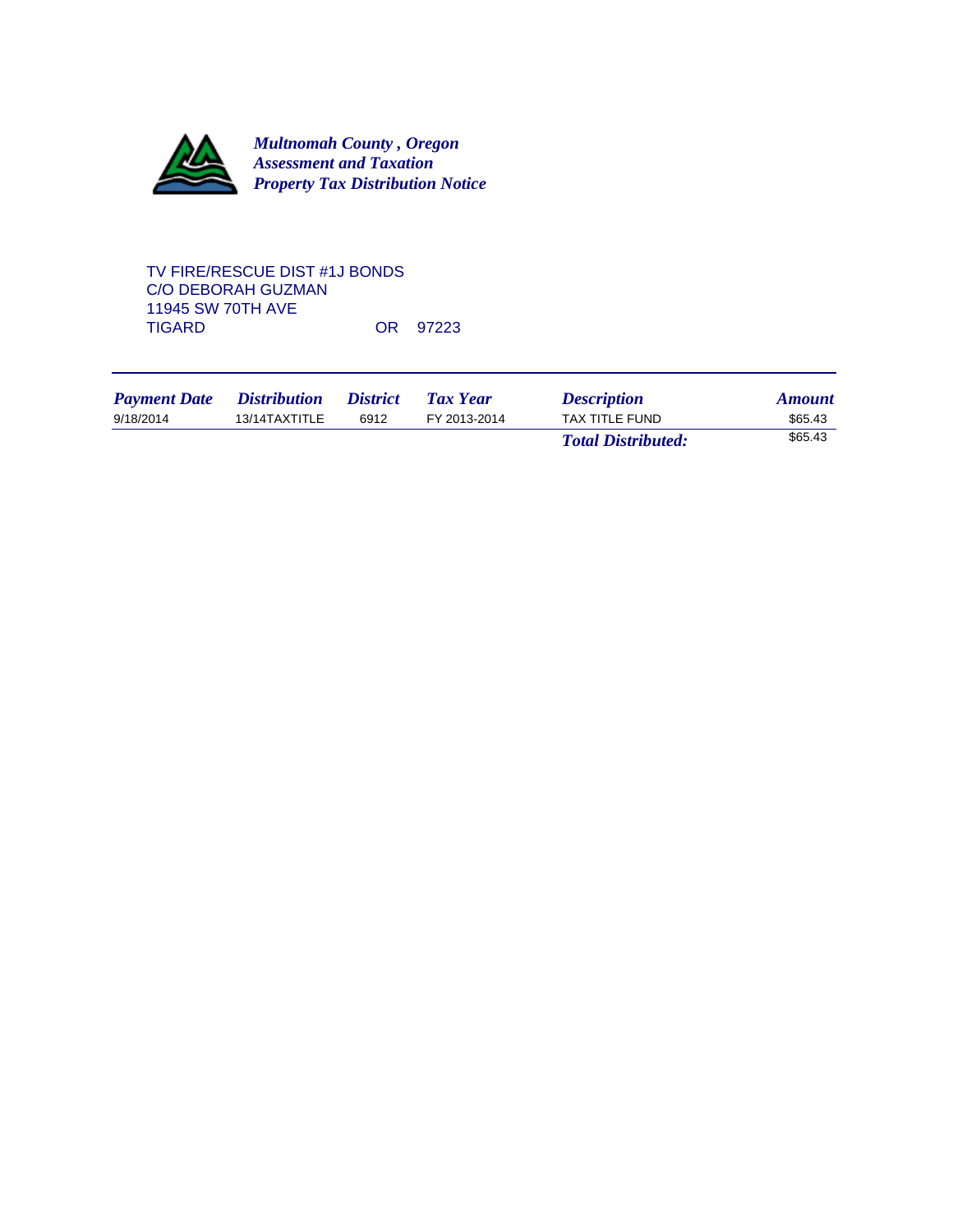

# TV FIRE/RESCUE DIST #1J CANCEL/OMIT C/O DEBORAH GUZMAN 11945 SW 70TH AVE OR 97223

| <b>Payment Date</b> | <i>Distribution</i> | <i><b>District</b></i> | Tax Year     | <b>Description</b>        | <b>Amount</b> |
|---------------------|---------------------|------------------------|--------------|---------------------------|---------------|
| 9/18/2014           | 13/14TAXTITLE       | 6915                   | FY 2013-2014 | TAX TITLE FUND            | \$1.10        |
|                     |                     |                        |              | <b>Total Distributed:</b> | \$1.10        |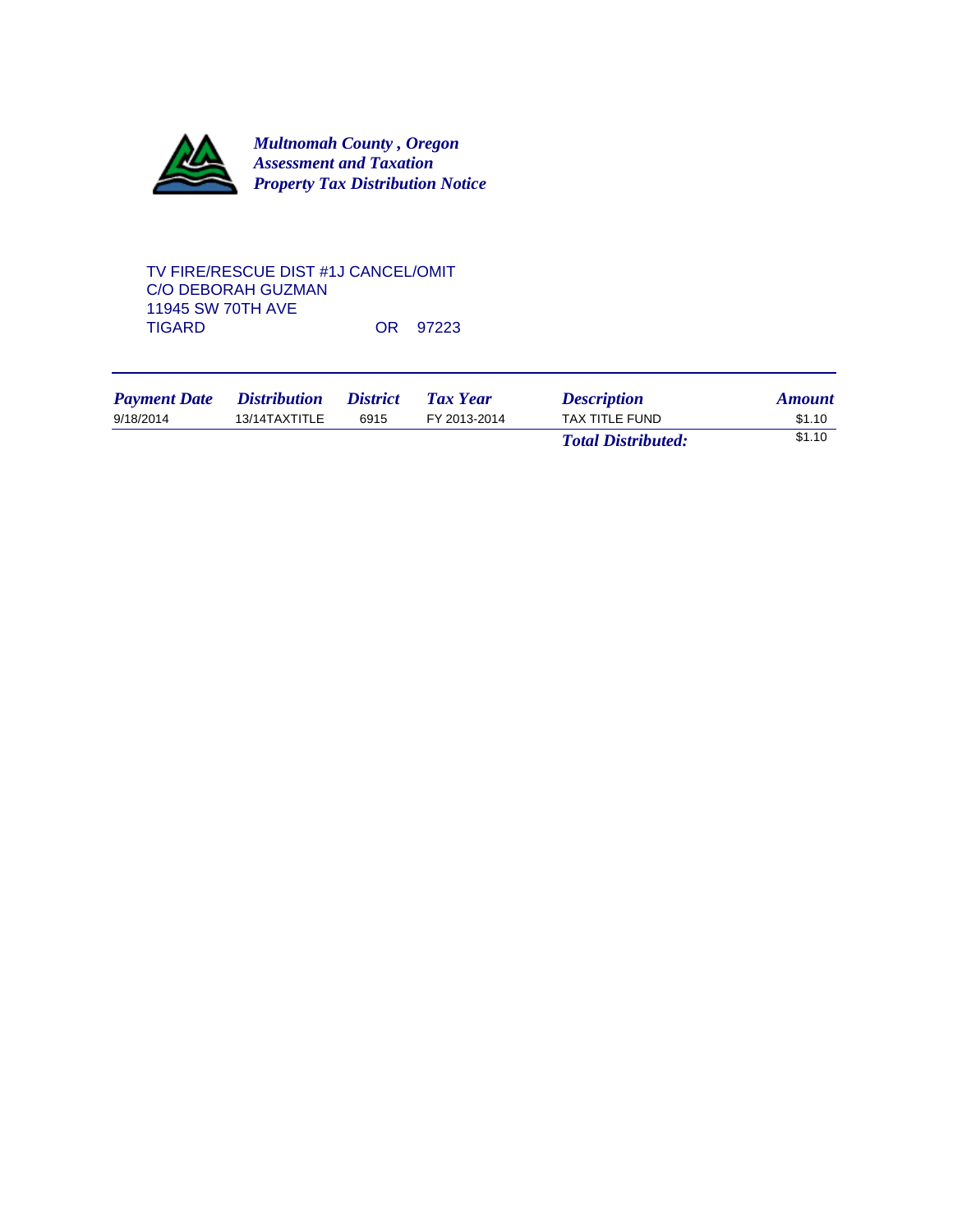

# MULTNOMAH CTY - DRAINAGE #1 DISTRICT #1 1880 NE ELROD DR OR 97211

| <b>Payment Date</b> | <i>Distribution</i> | <i>District</i> | <b>Tax Year</b> | <b>Description</b>        | <b>Amount</b> |
|---------------------|---------------------|-----------------|-----------------|---------------------------|---------------|
| 9/18/2014           | 13/14TAXTITLE       | 7000            | FY 2013-2014    | TAX TITLE FUND            | \$1,640.12    |
|                     |                     |                 |                 | <b>Total Distributed:</b> | \$1,640.12    |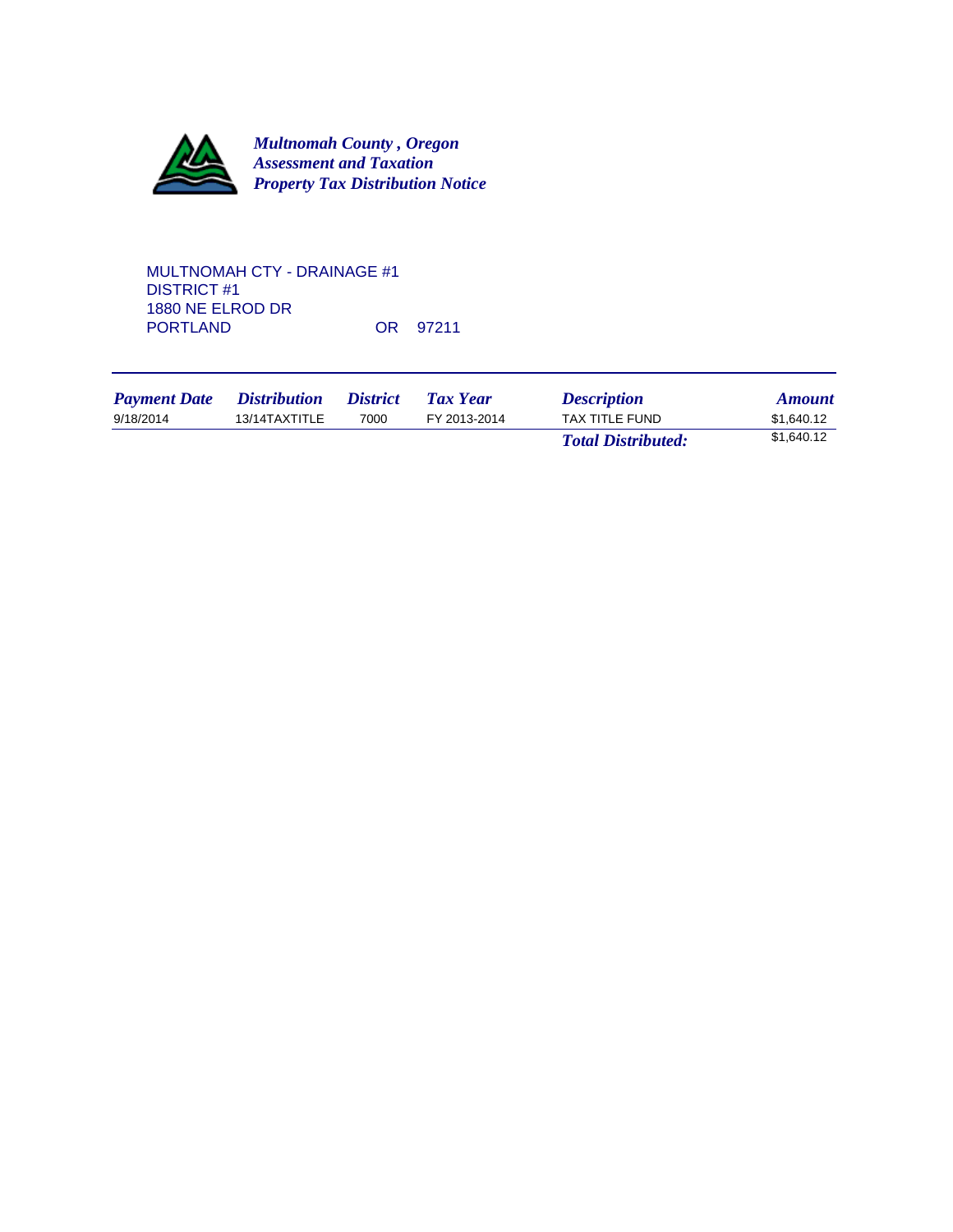

MULTNOMAH CTY - DRAINAGE #1 BONDS DISTRICT #1 1880 NE ELROD DR OR 97211

| <b>Payment Date</b> | <i>Distribution</i> | <i>District</i> | Tax Year     | <b>Description</b>        | <b>Amount</b> |
|---------------------|---------------------|-----------------|--------------|---------------------------|---------------|
| 9/18/2014           | 13/14TAXTITLE       | 7002            | FY 2013-2014 | TAX TITLE FUND            | \$457.32      |
|                     |                     |                 |              | <b>Total Distributed:</b> | \$457.32      |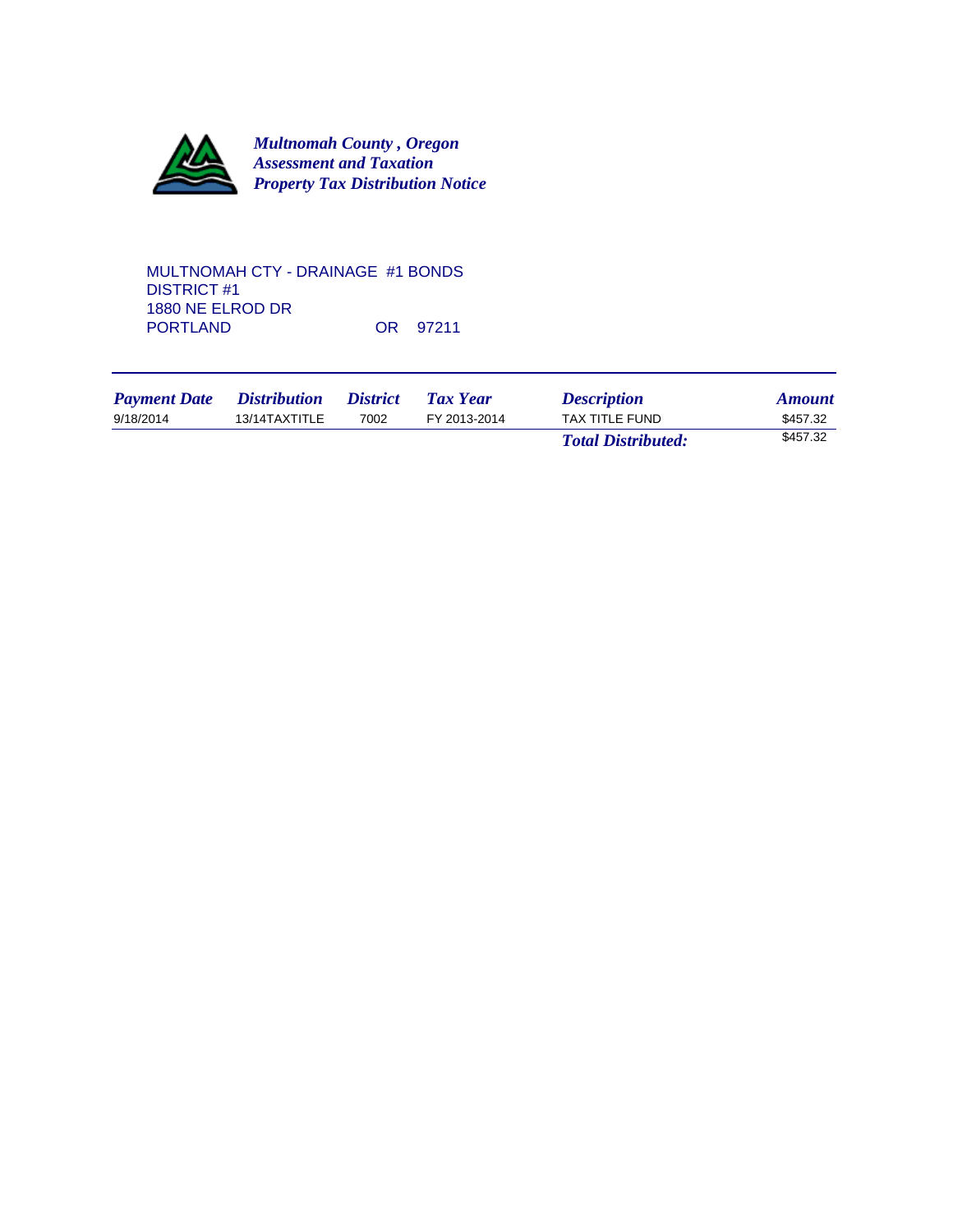

# PENINSULA DRAINAGE DISTRICT 1 1880 NE ELROD DR OR 97211

| <b>Payment Date</b> | <i>Distribution</i> | <i><b>District</b></i> | Tax Year     | <b>Description</b>        | <b>Amount</b> |
|---------------------|---------------------|------------------------|--------------|---------------------------|---------------|
| 9/18/2014           | 13/14TAXTITLE       | 7050                   | FY 2013-2014 | TAX TITLE FUND            | \$149.16      |
|                     |                     |                        |              | <b>Total Distributed:</b> | \$149.16      |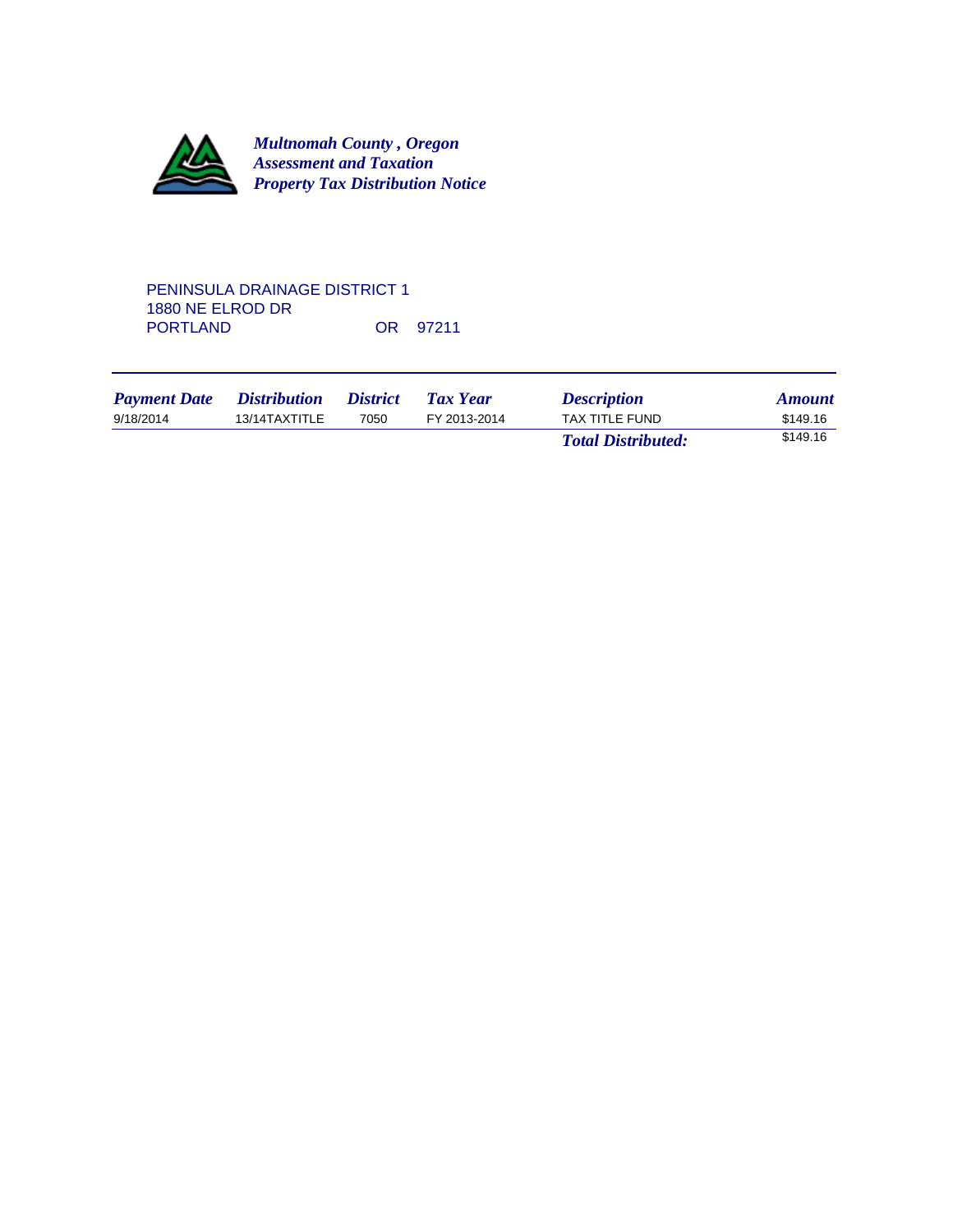

## PENINSULA DRAINAGE DISTRICT 2 1880 NE ELROD DRIVE OR 97211

| <b>Payment Date</b> | <i>Distribution</i> | <i><b>District</b></i> | <b>Tax Year</b> | <b>Description</b>        | <b>Amount</b> |
|---------------------|---------------------|------------------------|-----------------|---------------------------|---------------|
| 9/18/2014           | 13/14TAXTITLE       | 7060                   | FY 2013-2014    | TAX TITLE FUND            | \$450.16      |
|                     |                     |                        |                 | <b>Total Distributed:</b> | \$450.16      |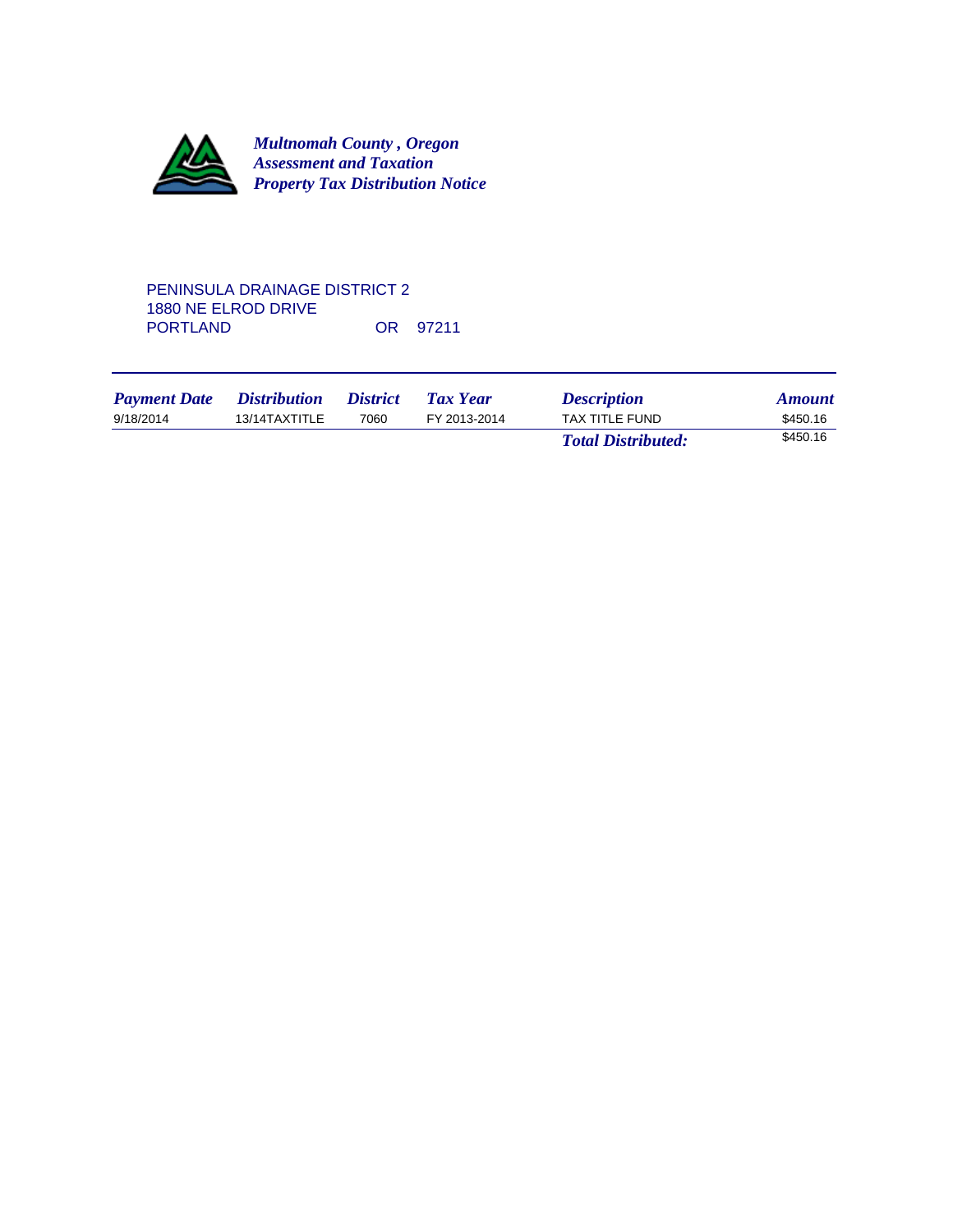

# SANDY DRAINAGE DISTRICT 1880 NE ELROD DR OR 97211

| <b>Payment Date</b> | <i>Distribution</i> | <i><b>District</b></i> | Tax Year     | <b>Description</b>        | <b>Amount</b> |
|---------------------|---------------------|------------------------|--------------|---------------------------|---------------|
| 9/18/2014           | 13/14TAXTITLE       | 7100                   | FY 2013-2014 | TAX TITLE FUND            | \$144.84      |
|                     |                     |                        |              | <b>Total Distributed:</b> | \$144.84      |